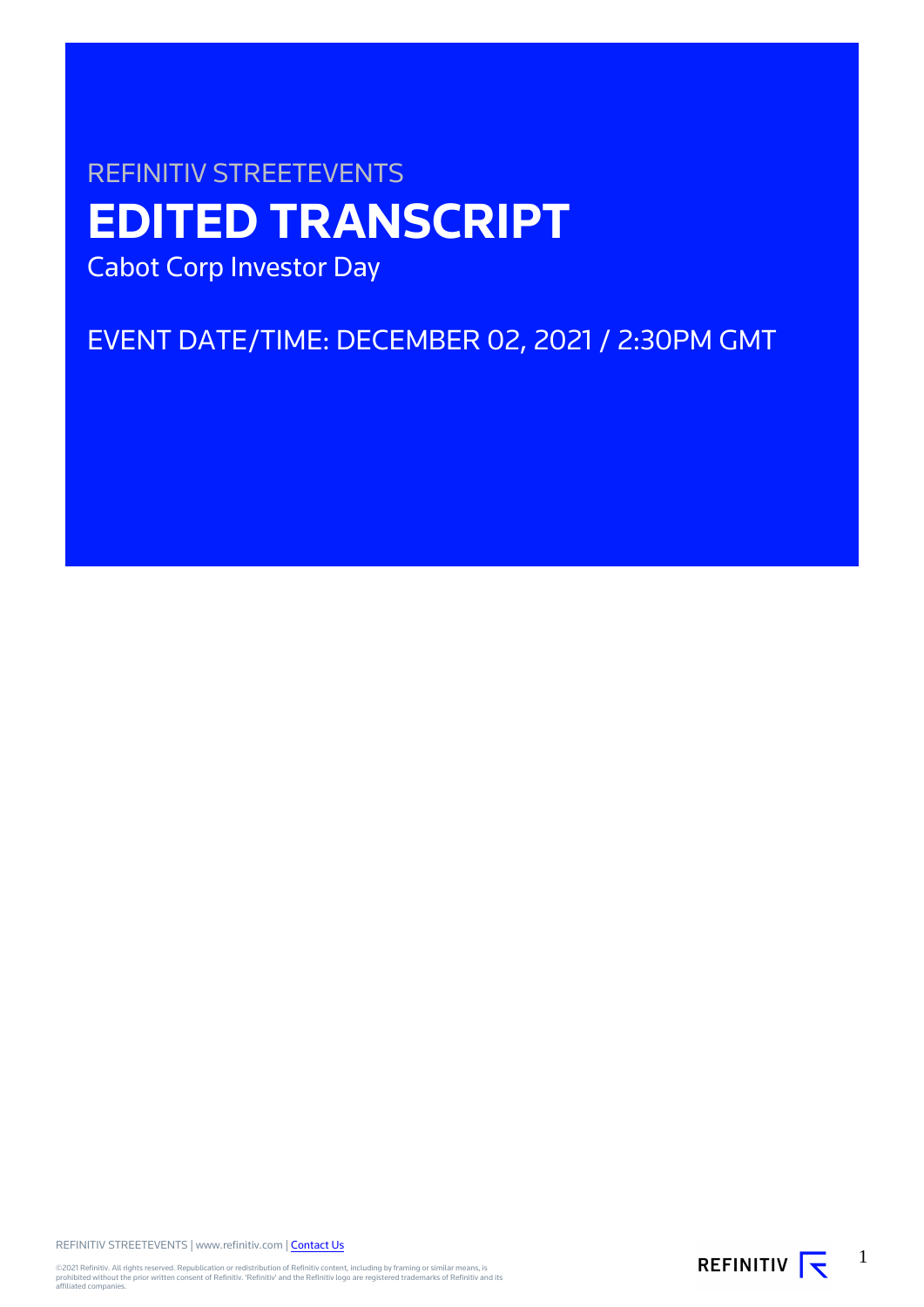### **CORPORATE PARTICIPANTS**

**Aaron Johnson** Cabot Corporation - Senior VP & President of Purification Solutions Segment **Erica J. McLaughlin** Cabot Corporation - Senior VP & CFO **Hobart C. Kalkstein** Cabot Corporation - Senior VP, President of Reinforcement Materials Segment & President of Americas Region **Jeff Ji Zhu** Cabot Corporation - Senior VP, President of Performance Additives Business & President of Asia Pacific Region **Martin J. O'Neill** Cabot Corporation - Senior VP of Safety, Health and Environment & Government Affairs **Sean D. Keohane** Cabot Corporation - President, CEO & Director **Steven J. Delahunt** Cabot Corporation - VP of IR & Treasurer

### **CONFERENCE CALL PARTICIPANTS**

**Joshua David Spector** UBS Investment Bank, Research Division - Equity Research Associate - Chemicals **Yifei Huang** Deutsche Bank AG, Research Division - Research Associate

### **PRESENTATION**

### **Steven J. Delahunt Cabot Corporation - VP of IR & Treasurer**

Good morning, everyone. Thank you for coming, and welcome to Cabot Corporation's 2021 Investor Day. My name is Steve Delahunt. I'm the Vice

President of Investor Relations and Treasurer for Cabot.

And for those of you who are here in person, it's great to see you. It's been about 18 months since I've seen a lot of you, so it's really good. We appreciate that you can join us in person. And for those of you who are joining us online, it's great to have you joining us virtually. So thank you for that as well.

Before we get started, I want to remind you that all of today's materials are posted on our Investor Relations website, which is cabotcorp.com. I also want to bring your attention to our safe harbor statement. I ask that you familiarize yourself with the language and the terms on this slide as they do pertain to information that we will discuss throughout the day. And before I get started, I also want to remind you of the hotel's COVID policy. So we do ask that you wear masks when you're not eating or drinking. So thank you for that.

So moving to the agenda, you can see that we have a pretty full agenda today. We'll start with Sean Keohane, our CEO and President, who will talk about our new strategy and give you an update on our 3-year outlook. Martin O'Neill will give you an update on our ESG efforts. And Bart Kalkstein will give you an overview of our Reinforcement Materials segment.

When we -- then we'll have a Q&A session with those 3 speakers. They'll join us up on stage here, followed by a 10-minute break. When we come back, Jeff Zhu will introduce the Performance Chemicals segment by discussing the Performance Additives business, including a deep dive into battery materials. And then Aaron Johnson will discuss the Formulated Solutions business, including an update on our inkjet product line. And finally, Erica McLaughlin will provide a financial and capital allocation update, followed by some closing remarks from Sean and then a Q&A session to wrap up. We will be having lunch served. So we ask that -- those of you in person stick around to join us as the executive team will be available for questions at various tables.

### So with that, I'll turn it over to Sean.

### **Sean D. Keohane Cabot Corporation - President, CEO & Director**

Thank you, Steve, and good morning, everyone. And I echo Steve's comments in terms of it's great to see everybody. It used to be -- that greeting, it's good to see it used to be sort of a trivial thing we say. And now when I meet people, I say, no, it's really great to see you. So that applies here.

So good morning, ladies and gentlemen. And again, welcome to Cabot Corporation's Investor Day. And again, for those that are participating virtually, thank you as well. I think we have a larger group of virtual participants this year given the obvious COVID concerns, but we appreciate you joining. And we certainly will be accommodating your questions throughout the program as well as the questions that come from the audience that's in person here.

REFINITIV STREETEVENTS | www.refinitiv.com | [Contact Us](https://www.refinitiv.com/en/contact-us)

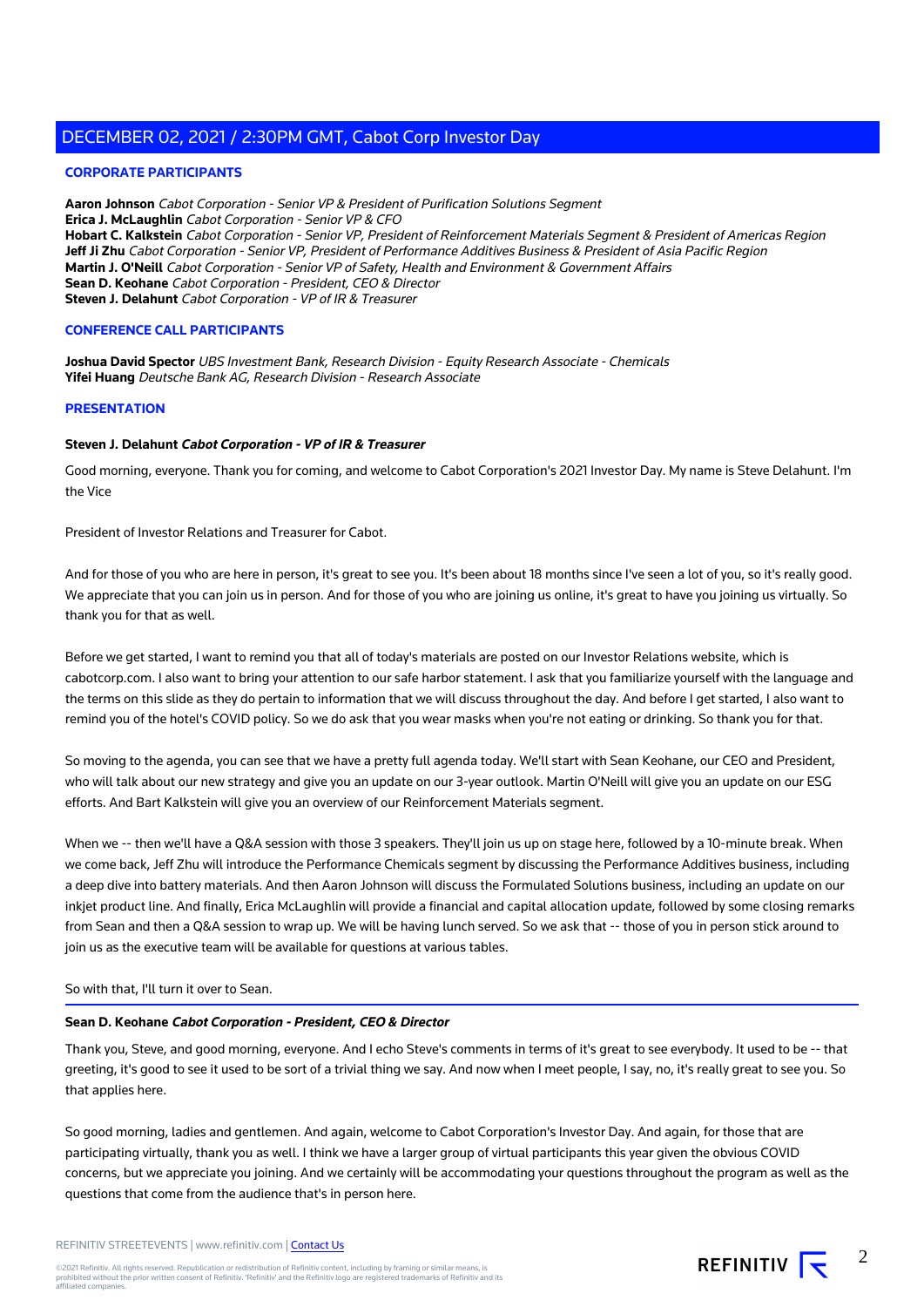So my name is Sean Keohane. I'm the CEO of Cabot Corporation. And for those that I haven't met before, maybe just a bit of brief background. I've been with the company now for close to 20 years in a range of different roles, operating roles, including President of the Reinforcement Materials business, President of the Performance Chemicals segment as well as a number of regional and functional roles over the years, including responsibility for launching our commercial excellence initiative, which you'll hear about today, that was some 7 or 8 years ago. Prior to joining Cabot, I worked for United Technologies and was in a range of general management roles with UTC in both the United States and the Asia Pacific region. So it's great to be with you again today.

And on behalf of the management team, we're really excited to share with you our strategy for leadership, our growth agenda and the case for why we believe that Cabot offers a differentiated investment opportunity. Over the past 6 years, we've focused our portfolio around our core strengths. We've made investments in areas where we have what we call a right to win. And we've dedicated ourselves to a commitment around execution over the past 6 years. And as a result of these accomplishments, we really think we're poised for elevated growth and break out value creation. So we look to talking about that today.

As we progress through the program today, we'll focus our discussion on 5 key themes that you will continually hear as each presenter is on stage. First, the management team and the entire Cabot Corporation team are committed to execution, and we understand that following through on this commitment is the foundation of credibility. Second, leadership matters. In each of our businesses, we hold the #1 or #2 global position in our footprint of manufacturing assets, technology labs and go-to-market teams is unparalleled in our businesses. These form a durable competitive advantage, a moat in a sense around our businesses, which enables an attractive level of profitability and growth potential.

Third, we've invested in and nurtured over the last several years a number of exciting growth vectors that are connected in compelling ways to important macro trends from enabling a new form of mobility to harnessing the power of digital. Fourth, sustainability is really at the core of Cabot and everything that we do, and we have a long record of ESG leadership. We'll continue to lead by bringing the power of innovative chemistry to help solve many of the world's sustainability challenges, and we'll do that with an unwavering commitment to operating responsibly. And finally, with our portfolio focused now and fundamental growth investments in place, our strategy is evolving to a new phase of growth and breakout value creation. And we look forward to sharing that strategy with you today and giving you a window into this exciting time for Cabot.

Before we progress too far, perhaps a quick snapshot of the company is good grounding especially for those that are a bit newer to the Cabot story. So we're a company with a very rich heritage dating back to our founding in 1882. And the heritage is one of leadership, innovation and global expansion. As I just mentioned, our businesses hold the #1 or #2 position in their respective markets. And our footprint of sales and assets is truly global, with approximately 75% of our sales generated outside the United States.

Our end market exposures are diverse, with the largest being the very resilient replacement tire market. In addition, we produce a wide range of valuable products that are critical to many automotive applications, the infrastructure in industrial sectors and a broad range of consumer applications. Across this portfolio of products and applications, the quality of returns is strong, with EBITDA margins of close to 20% and a return on invested capital substantially in excess of our weighted average cost of capital. And additionally, with our strong balance sheet and cash flow power, we have maintained a continuous and growing dividend since 1968, which is the year the company went public.

Our management team is here today, and you'll have a chance to hear from a number of them throughout the course of the program. The team has been built over the last several years to bring together a really unique blend of skills and diversity, a balance of experiences, both inside and outside of Cabot, and a global operating mindset. In fact, the majority of the executive team has experience in roles outside the United States and most have rotated through a range of leadership positions in the company over the years. We view this as a critical success factor for such a global enterprise.

Let's now take a look back at the past 6 years of our Advancing the Core strategy. We've accomplished a great deal, and our success has laid the foundations for our next phase of growth. When we launched the Advancing the Core strategy, we built it around a commitment to execution in our core businesses. This meant divesting those businesses that we deemed noncore. We successfully divested the

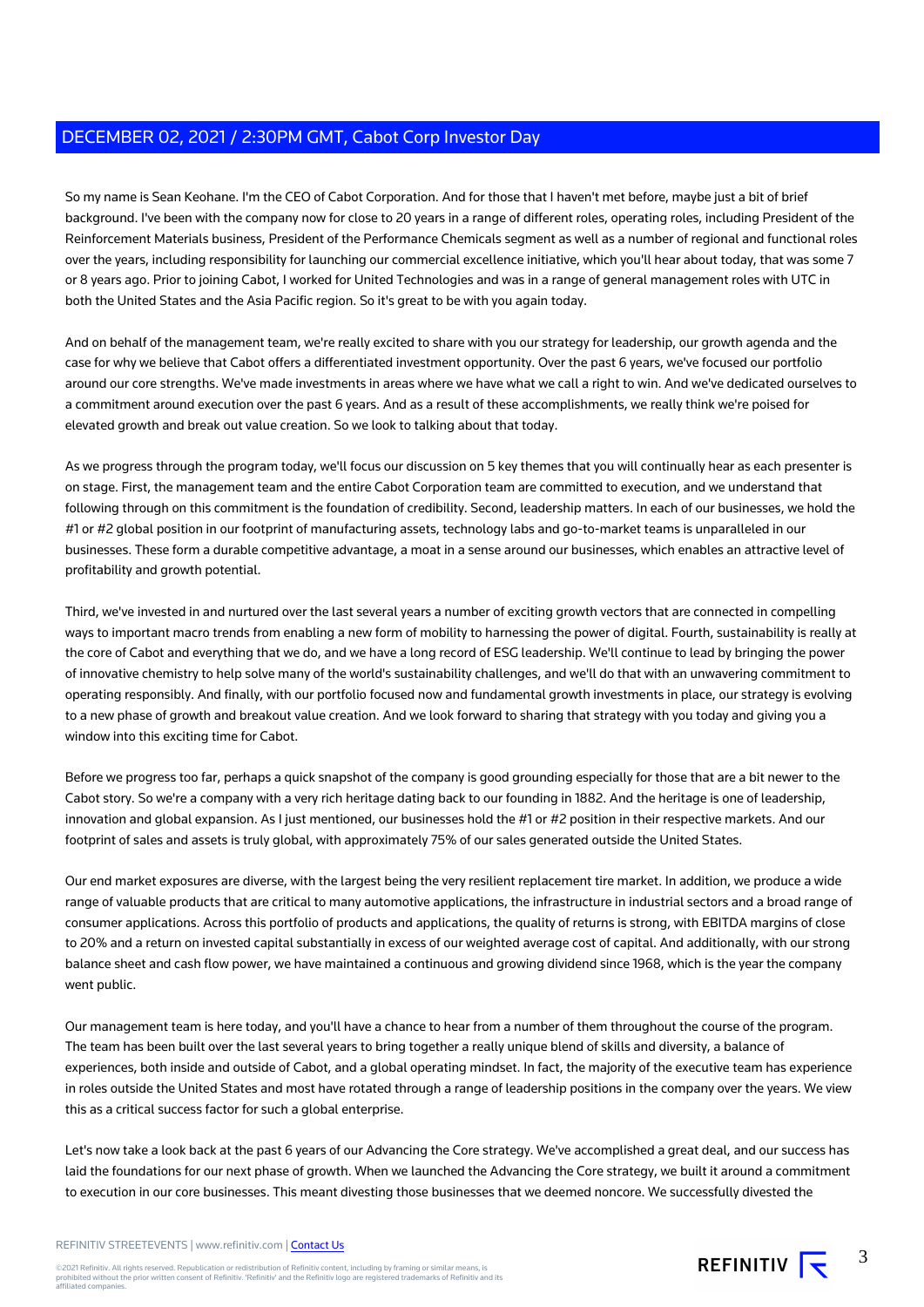Specialty Fluids business in 2019, and I am pleased with our recent announcement to sell the Purification Solutions business. By doing so, we can focus our management attention and our capital on growing those businesses where we have strong leadership positions and a pathway to differentiated growth.

Pursuing our strategy has also entailed investments in new, high-growth markets where we have a right to win. I'm excited about our progress in battery materials, inkjet for packaging applications and the potential for E2C to capitalize on a changing mobility landscape. You'll hear more about these opportunities during our presentation today and see how we believe they will drive breakout value.

While shaping the portfolio has certainly been critical work over these last few years, we've been equally committed to building a strong operating platform that is fundamental to our competitive advantage. Commercial excellence and operational excellence form the foundations of our operating platform and are the basis of our customer value proposition. Recently, we established a global business services organization to bring focus, scale and end-to-end process management to our ways of working. And finally, digital advancements offer incredible potential to harness the power of automation and enhance data analytics.

Our work has yielded strong results, with adjusted earnings per share over the period exceeding our target range. Capital stewardship has been at the core of every decision we make and strong -- our strong ROIC performance, I think, reflects that commitment. Cash flow generation is also a strength of the Cabot portfolio. And in 2021, we generated record discretionary free cash flow of \$353 million. Our cash flow power has meant that we have funded these advantaged growth investments while returning 64% of our discretionary free cash flow to shareholders since 2015. All the while, we've maintained our commitment to a strong balance sheet and to an investment-grade credit rating.

Let's take a look more closely at our financial performance during this strategy period. We grew adjusted earnings per share and EBIT 12% and 10% compounded annually, respectively. And our commitment to execution and capital discipline have yielded strong returns with an adjusted return on invested capital of 18% in 2021.

I'd like to spend a few minutes now outlining the second theme in my key messages, and that is the theme of leadership and durable advantage. Our portfolio is comprised of leading upstream product positions in Reinforcement Materials, specialty carbons and fumed metal oxides, where we hold the #1 or #2 position globally. These positions are complemented by unique and deliberate downstream positions in formulations such as elastomer composites, specialty compounds, inkjet colorants and battery materials. And we view this linkage between upstream and downstream as a real differentiator as we can manipulate multiple formulation handles to deliver performance to our customers, and we can take up a position in the value chain that we think is the best to both deliver and capture value.

The portfolio that we have is underpinned by an unparalleled global footprint in all the major geographies that matter in our end markets, and we have committed -- we have a commitment to local management everywhere we operate. We lead in sustainability through our commitment to circularity in our operations, and we have a record of innovation and strong brands that are underpinned by deep application knowledge. And finally, we have a portfolio of high-value growth vectors that are built from positions of strength and where we have a right to win. Each of these dimensions works together to create a durable advantage, and this is how we win in the marketplace.

An important part of Cabot's leadership over the years has been our development of the China market. China is the second largest economy in the world and a market where approximately 50% of the world's chemicals are produced. China also makes almost 40% of the world's tires, 50% of the world's silicones and is the largest market for lithium-ion batteries. These are key end markets for Cabot and one simply must be there in order to grow and be a true global leader.

Our record of disciplined execution in China and our long-term commitment to the market have resulted in very strong performance over a long period of time. We have grown local profitability at a compound annual growth rate of 18% over the last 20 years since 2001. We've accomplished this impressive record of performance by being a best operator in China. And I'd like to describe for you the key elements of that formula. It starts with our long history in China, which dates back to the late 1980s. Over the past 30-plus years, we've built out a broad footprint, which has allowed us to fully develop our in-country make and sell model. In each of our businesses, the

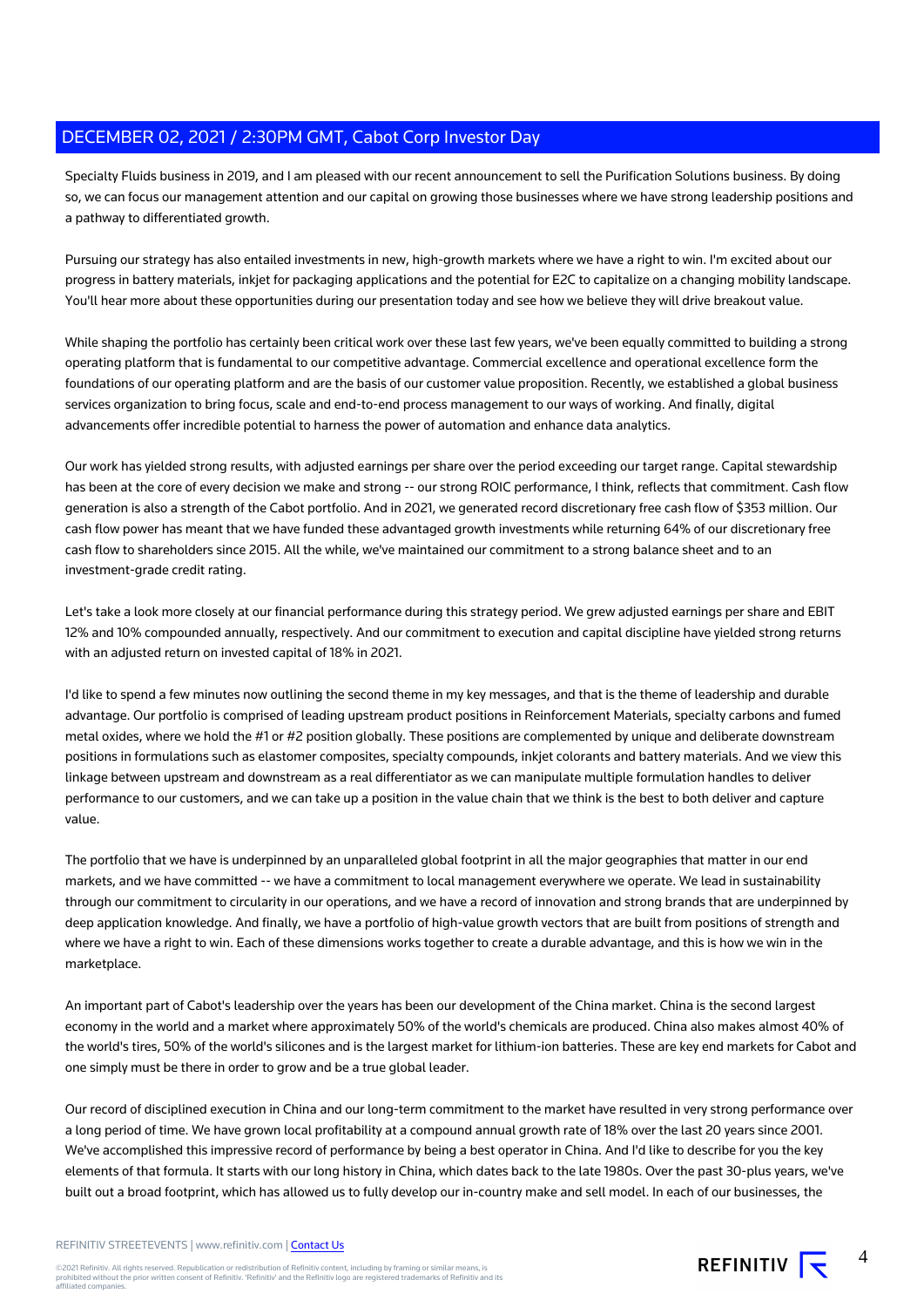China market is principally a domestic one. While there are some product flows between China and other countries in the Asia Pacific region, there is very little product flow between China and the markets of the Americas and Europe. Thus, we can operate and win in China without there being a material impact to our other geographic markets.

Our ecosystem of relationships in China runs very deep, whether that's with our blue chip list of joint venture partners or through our deep community relations. Cabot is respected for our long history in China and for our leadership in sustainability. Coupled with this is our deep connection to customers, both local customers and the multinationals that operate in China. Our commitment to local talent is truly a differentiator, and that allows us to serve our local customers in this highly dynamic market.

As we progress through the program today, you'll hear each of the presenters discuss how Cabot's businesses are connected to the key macro trends of a changing mobility landscape, an increasing focus on sustainability and how we're becoming a more connected world. Our product portfolio connects to these important macro trends in diverse ways, and the potential for innovation and growth is compelling. We're particularly excited about our emerging growth vectors in battery materials, inkjet for packaging applications and our E2C product line to improve tire performance. You'll be hearing more about each of these programs from Bart, Jeff and Aaron later in the program.

As we think about our strategy, sustainability is at the core and integrated into everything we do at Cabot. We have a long history of ESG leadership, beginning first with our deep commitment to personal safety and product stewardship. Over the years, our focus has naturally extended to include environmental performance, community engagement and human capital factors. The hallmark of our approach is strong governance, transparency and disclosure, clear goals and a commitment to continuous improvement and leadership. We were the first in our industry to embrace the external reporting such as the Carbon Disclosure Project, or CDP, and we produced our first GRI certified sustainability report back in 2010. Most recently, we've extended our disclosure to include adoption of the SASB framework and have completed an assessment according to TCFD guidelines.

We've been recognized for our leadership by countless organizations, including Newsweek's most responsible companies where we announced today that we have made this list for the third consecutive year, and recently, by Investors Business Daily, as one of their 100 best ESG companies in 2021. We are proud of our heritage, and we look forward to sharing more about our ESG commitment when Martin O'Neill speaks after me.

Our Board has been built to support our strategy and is a model of strong corporate governance. We've constructed a board that brings the skills necessary to support our strategy, and we have a great blend of experience with Cabot and the freshness that comes with disciplined Board renewal. Our average tenure is 6 years, with 40% gender and ethnic diversity. 90% of our directors are independent, including an independent chairwoman.

A unique feature of our governance structure is the fact that we have a dedicated independent committee focused on sustainability, and this has been in place for over 20 years. I think this speaks volumes to the Board's commitment to operating responsibly and integrating sustainability into everything that we do.

At the core of our company is our purpose, and I'm very excited to share that with you today. At Cabot, our purpose is to create materials that improve daily life and enable a more sustainable future. I'd like to share now a very short video that will hopefully bring this purpose to life.

### (presentation)

### **Sean D. Keohane Cabot Corporation - President, CEO & Director**

Thank you. This purpose motivates us in our work. It guides our decisions, and I think it serves as a unifying message as we engage all of our stakeholders. The Cabot team is a highly engaged team that truly live our purpose every day.

With our portfolio now focused, and progress and track record over the last 6 years firmly established, we're excited to launch our new strategy, Creating for Tomorrow. In Creating for Tomorrow, we've evolved our strategy and will leverage our strengths to lead in



5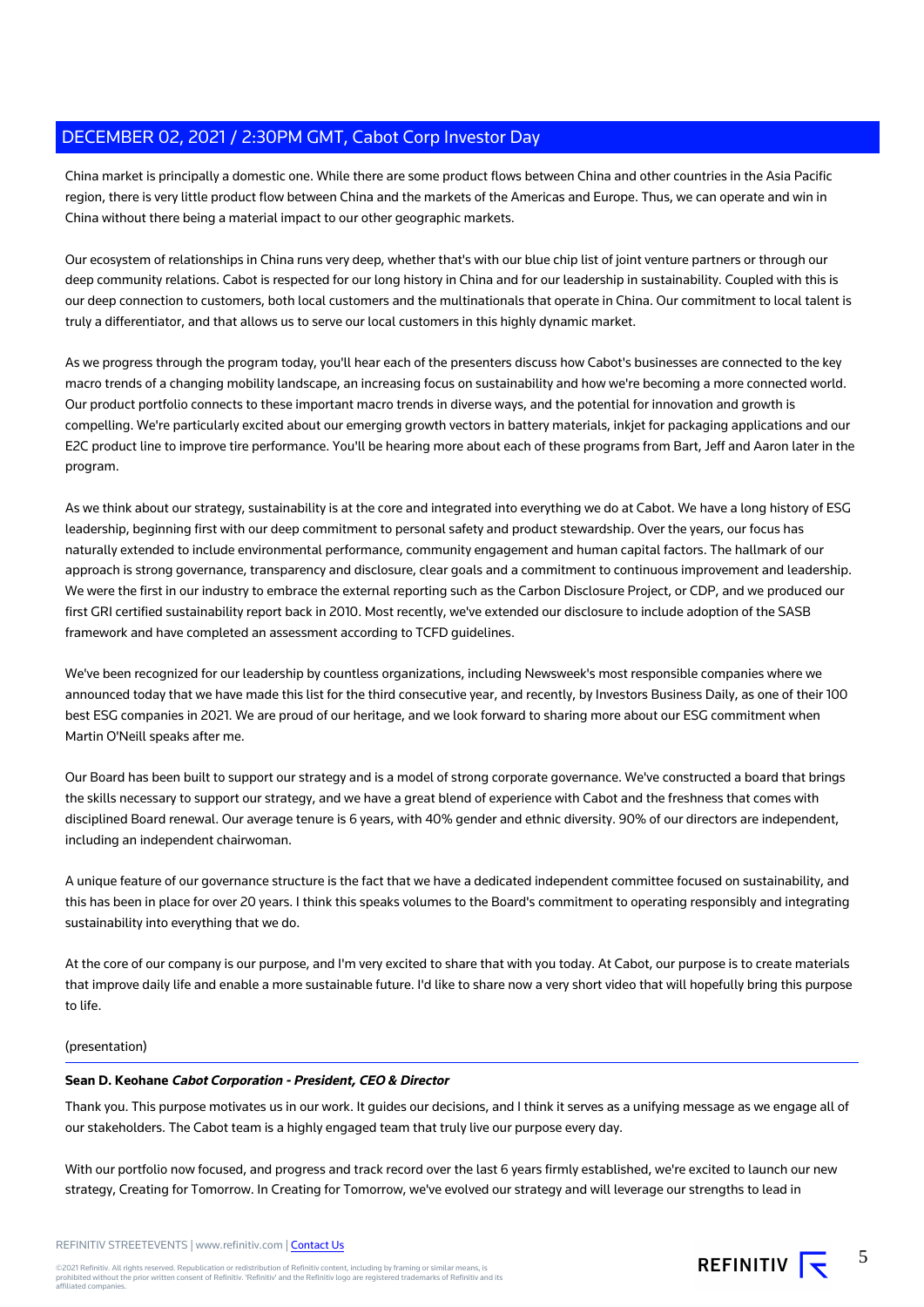performance and sustainability today and into the future. And we'll deliver on this strategy by focusing on 3 key pillars: driving advantage growth, delivering innovative chemistry and relentlessly pursuing continuous improvement in everything that we do. You'll hear a lot today about how we win the competitive advantages that differentiate us in each of our businesses and a compelling set of growth investments that are expected to create significant value for Cabot and with the potential to reshape the valuation of our company.

Our Revolve strategy preserves the underlying fundamentals of our previous one while drawing a strong connection to our purpose. Let's explore the strategy in a bit more detail and the 3 pillars of grow, innovate and optimize. It all starts with growth. We're seeking advantage growth, and that means growing by building on our unique advantages and from positions of strength. We'll continue to extend our strong global reach and invest organically in differentiated capacity and through tuck-in acquisitions in key growth markets.

Our recent announcement to acquire the Tokai Carbon plant in Tianjin and our previous announcement to acquire and expand the Nippon Steel chemicals carbon plant in Suzhou are good examples of how we're using M&A to support our growth strategy in a capital-efficient manner and with ROIC discipline at the core.

Innovation remains at the center of the strategy, and our efforts will be further focused on how we can develop innovative products and processes that support our customers and enable a better and more sustainable future. In fact, one of our 2025 sustainability goals is to have 100% of our new product or processes delivering a sustainability benefit. We think there is enormous potential here for Cabot to bring innovative chemistry to address these challenges and the opportunities that come with an increasing focus on sustainability.

A couple of examples might be helpful here. Our work in batteries is a great example of how our chemistry innovations can enable the electrification of mobility. On the process side, we're working on novel ways to reduce the environmental footprint of our manufacturing operations by exploring the use of reclaimed or recycled materials and alternative feedstocks. And we'll also continue to make choices about where in the value chain to play and our work will be built on an ever-strengthening foundation of application understanding.

And finally, optimize. The work of our manufacturing plants is central to our strategy. This is where the innovation comes to life, and this is where the brand promise to our customers is built. We'll continue our impressive journey of world-class manufacturing performance, and our work will evolve to deepen our focus on capital efficiency. It will also be important that we continue to renew our ways of working and bring the power of digital tools to differentiate us from our competition. By pursuing our strategy, Creating for Tomorrow, we'll grow, transform and reshape the valuation potential of the company.

Along with our purpose and evolve strategy, we are launching a new set of long-term targets. Our outlook is for a supportive market environment and strong momentum in the key macro trends I discussed earlier that will drive our businesses. We expect very strong volume growth in Performance Chemicals ranging from 9% to 11% over the period with capacity additions. And in Reinforcement Materials, we expect a very resilient replacement tire market to drive steady volume growth underpinned by a supportive market environment. In Battery Materials, we expect a compound annual growth rate of earnings of 50-plus percent over the next 3 years. And overall, we expect adjusted earnings per share to grow at a compound annual growth rate of 8% to 12% over the period and to generate over \$1 billion in discretionary free cash flow to support growth investments and cash return to shareholders.

This is the most important slide of the day because it brings together everything that we're trying to do and illustrates why Cabot offers a differentiated investment opportunity. When we launched the Advancing the Core strategy back in early 2016, we had a legacy portfolio of businesses that included some with strong leadership positions and some businesses that were deemed noncore. Over the past 6 years, we've divested the noncore businesses and invested in our operating platform to extend our leadership in Reinforcement Materials, specialty carbons, fumed silica and specialty compounds. And additionally, we've made sustained investments in new vectors of growth that build from positions of strength and where we have a right to win.

As we sit here today, we've grown the profitability of the core to a new and durable level of earnings. Additionally, the investments in our targeted high-growth markets of battery materials, inkjet for packaging and E2C for next-generation tires are beginning to contribute, and we expect them to reach materiality in waves over the coming years, beginning with battery materials.

As we look forward, we expect the core to continue to grow in size and value and expect the new high-growth vectors to become material

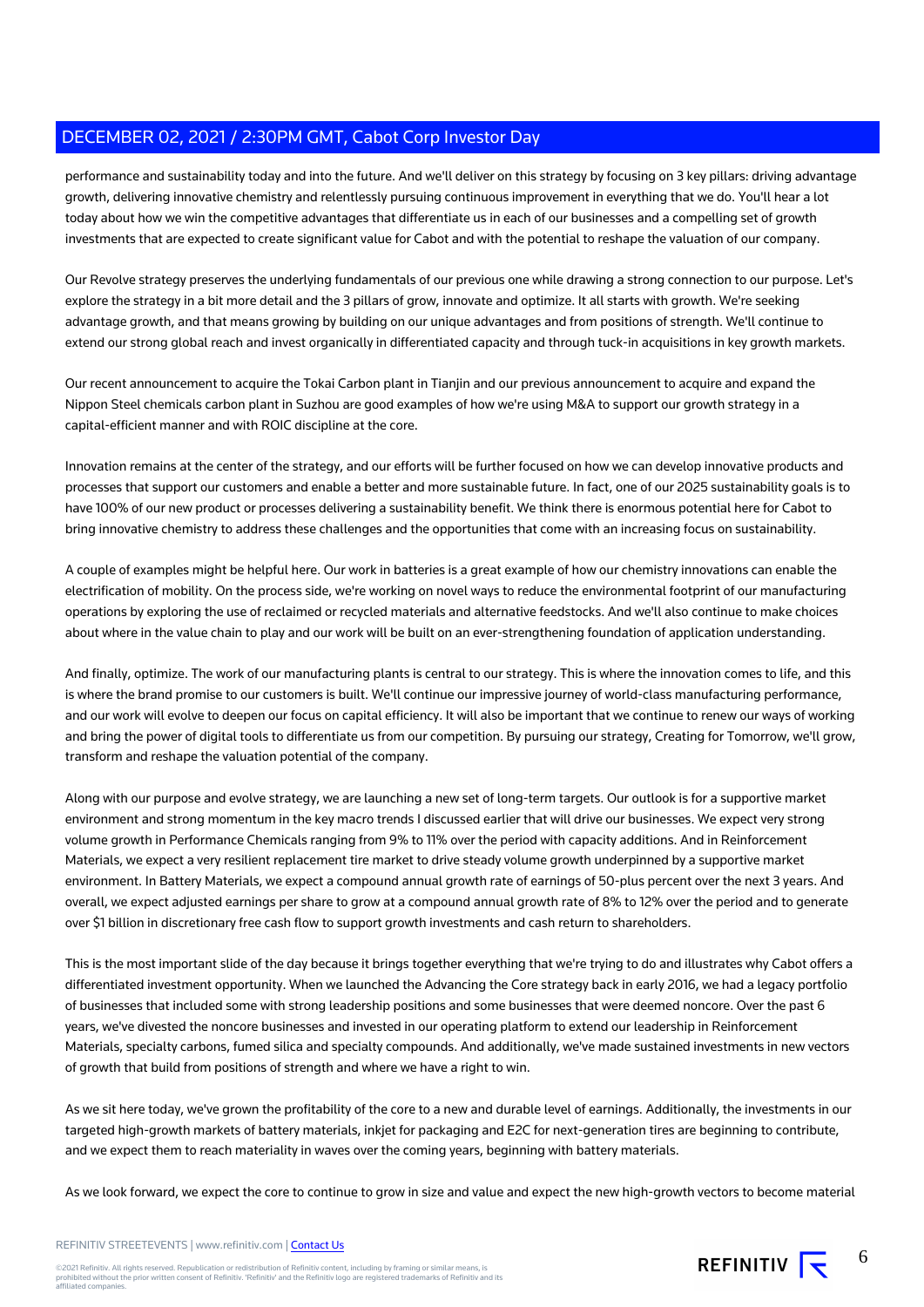value contributors. In fact, given the underlying growth rates and margins in these high-growth vectors, it's reasonable to believe that in the coming years, they should be a larger part of the company valuation than our current core businesses. The core businesses have a deep moat around them, thereby underpinning strong cash generation that will fund our growth plans and enable a continued return of excess capital to shareholders. The combination of strong cash flow generation and breakout value from these high-growth vectors presents a compelling case for investment.

If you take away one thing from today's presentation, this is it. We look forward to sharing more about our strategy over the course of the program today.

And I'm now pleased to introduce Martin O'Neill, who is our Senior Vice President of Safety, Health, Environment and Sustainability. And Martin will be discussing more about our strategy for ESG. Martin?

### **Martin J. O'Neill Cabot Corporation - Senior VP of Safety, Health and Environment & Government Affairs**

Good morning. Thank you, Sean. It is my pleasure to be with you today to talk about our ES&G accomplishments as well as our future ambitions. As Sean said, I'm Martin O'Neill. In the 21 years I've been with the company, a great company, I have had the privilege of serving in a number of operational roles as well as leading our safety, health, environment and the ES&G area.

I'm going to focus today's discussion on these 4 topics. The chemicals industry plays an important role in enabling the transition to a lower carbon economy, and Cabot's portfolio of businesses and products will lead to a more sustainable future. We do this by creating products that will help avoid emissions downstream and reducing our environmental footprint.

We are the best operator in our industries, and we have a long track record of leadership in this regard. Best operator to us means that we can attract and retain great talent. We can meet the regulatory requirements and develop a trusting relationship with regulators. This translates into value creation, confidence with our customers, neighbors and communities as well as regulators and makes us a highly reliable manufacturer.

Now Sean mentioned Cabot's right to win, and I want to connect the dots on that last point. We see a strong connection between leading in the ES&G and business success. And our customers consistently tell us that there's value in our ES&G leadership.

Sean shared this slide with you before. I'm going to make a few more points on it. Our journey in sustainability started more than 25 years ago. So we're not new to this. And it started with a relentless commitment to employee safety as well as board level oversight of safety, health and environmental performance, and subsequently ES&G. We push ourselves to improve year-over-year by setting ambitious targets that measure -- help us measure our success. We were the first in our industry to embrace external ES&G reporting by producing a public sustainability report in accordance with the Global Reporting Initiative, or GRI, and through our participation in the Carbon Disclosure Project, or CDP. Over the years, we've increased our visible commitment to external conventions such as the UN Global Compact and the Sustainable Development Goals, the CEO Diversity and Inclusion Action and the Ellen McArthur global initiative on plastic waste.

Our disclosures have evolved over time. We utilize globally accepted standards such as CDP, Sustainability Accounting Standards Board, and most recently, the framework recommended by the Task Force for Climate Financial Disclosures, or TCFD. We believe that it is important to align with these prominent and accepted industry standards.

Sean mentioned chemistry and the important role that it's going to play in a lower carbon future. And our portfolio of products are addressing many of the sustainability challenges our customers are working hard to address. In mobility, our advanced carbons are making cars lighter, which enables better fuel efficiency. Our E2C platform extends the life of tires and reduces Scope 1 emissions of the tire producers. And our conductive carbon additives enhance the performance of lithium-ion batteries, increasing the growth of electric vehicles, which will ultimately reduce the reliance on fossil fuels, reduce greenhouse gas emissions as the grid continues to green.

Our infrastructure solutions enables the production of larger wind turbines, improve performance of insulating materials with our compounds and specialty carbons, and enhances the efficiency and performance of the electric grid. These solutions promote alternative

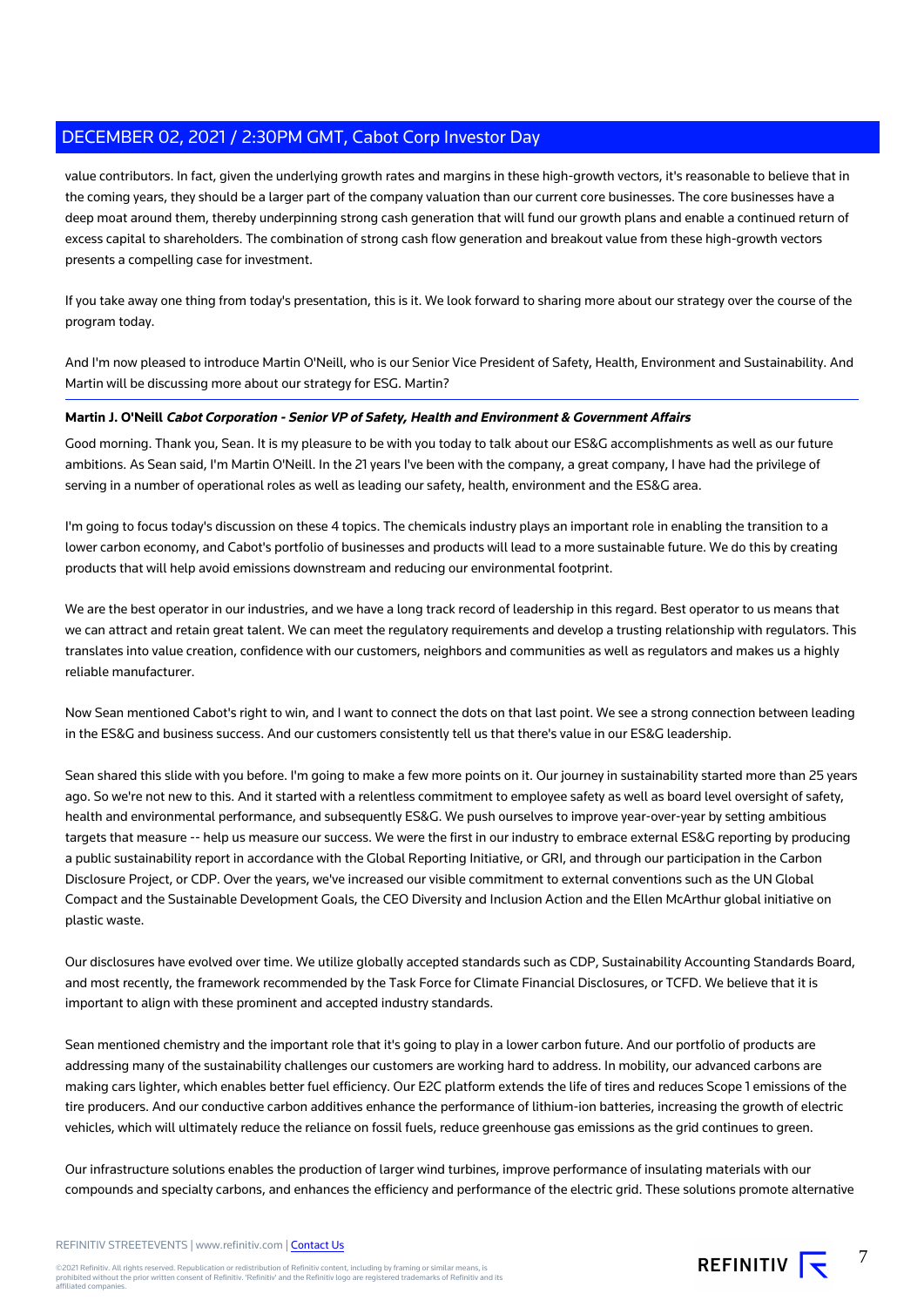energy options and solve challenges that will ultimately enable the transition to a lower carbon energy future.

Our products also play an important role in consumer applications where they enable the transition to environmentally friendly options for dyed fiber and enhance the circularity of supply chains by increasing the possibility of recycling. Many of these innovations will result in lower Scope 1 and 2 greenhouse gas emissions downstream of Cabot.

Circularity is central to our operations, and we continue to innovate to increase the use of recycled content in our products. Three of our most significant business segments utilize a byproduct of another production process as a raw material. Carbon black manufacturing converts up to 70% of the carbon from the raw material into an effective product for our customers. In Fumed Metal Oxides, we convert a waste material into a usable intermediate that is returned to our partners while a portion of the converted material is further enhanced and sold by Cabot as a high-value product.

We are holistic in our view of circularity and look to create value by eliminating waste from our manufacturing operations. Our carbon black operations convert waste heat from the manufacturing process into usable energy at a rate of 125%. And we are on the path to increase that to 200% by 2025. So let me try to put that in perspective for you. While many organizations today are attempting to achieve energy neutrality in the future, we are generating more energy than what we purchase in carbon black today. And by 2025, we will be generating 2x of the amount of energy we purchase to use in our operations. This is another example of value creation from our focus on sustainability, circularity and being excellent in maximizing the recovery of waste from our production processes.

I'd like to spend a few minutes on our -- discussing our 2025 sustainability goals. We announced our first set of sustainability goals in 2010 and broadened our external commitments to align on our material topics in 2019 when we announced our 2025 goals. Our broad set of goals aligned with our material topics, and it can be thought of in 3 sustainability pillars: caring for our people and our communities; building a better future together; and acting responsibly for the planet.

Our focus on caring for our people and communities starts with the safety of our people. We are very proud of our safety performance. We continue to rank at the top of the chemical industry, which creates -- and this creates tangible advantages in attracting and retaining the best employees. Superior safety performance is just one of the many positive aspects that come from an excellent operating culture. A safe operation is a reliable operation, which is valued by our customers as well as Cabot. We supported our teams throughout COVID and continue to do so today. And we're especially proud that we were able to serve our customers for the last 21 months despite the additional operating challenges presented by COVID.

We are also very proud to be an inaugural sponsor of the Future of STEM Scholars, or FOSSI, which is a chemical industry-led effort to support and attract talent from historically black colleges and universities. Why is that important to Cabot? Because we believe in the power of a diverse workforce and are committed in a very real way to the next generation of technical talent. That will help us to diversify our workforce and once again enable us to attract and retain the best talent.

Our building a better future pillar is a direct reflection of our commitment to grow and increase our value while providing challenging opportunities for the Cabot team. We're investing in our growth and sustaining our manufacturing base through capital projects and technology investments. In the last 2 years alone, we have made important strategic investments in our battery materials portfolio. The acquisition of Sanshun, the acquisition and plans to convert 2 acquired carbon black plants in China are just a few examples of that commitment to smart growth.

We're creating products that will ultimately solve critical sustainability challenges the world face. That means working with our customers to bring our innovations to bear to solve their problems and enable them to win in the marketplace with superior products. It also includes innovations in our production processes that will lead to improvements in efficiency and lower the direct emissions from our operations. Lastly, we understand our role in the supply chain. We work with our upstream as well as downstream suppliers to continue to drive lower footprint from cradle to gate.

We're very proud of our improvements that we've made in the environmental performance and the leadership we've demonstrated in our industry. Over the last decade, we've reduced our Scope 1 and 2 greenhouse gas emissions intensity by 15%, and we are on our way



8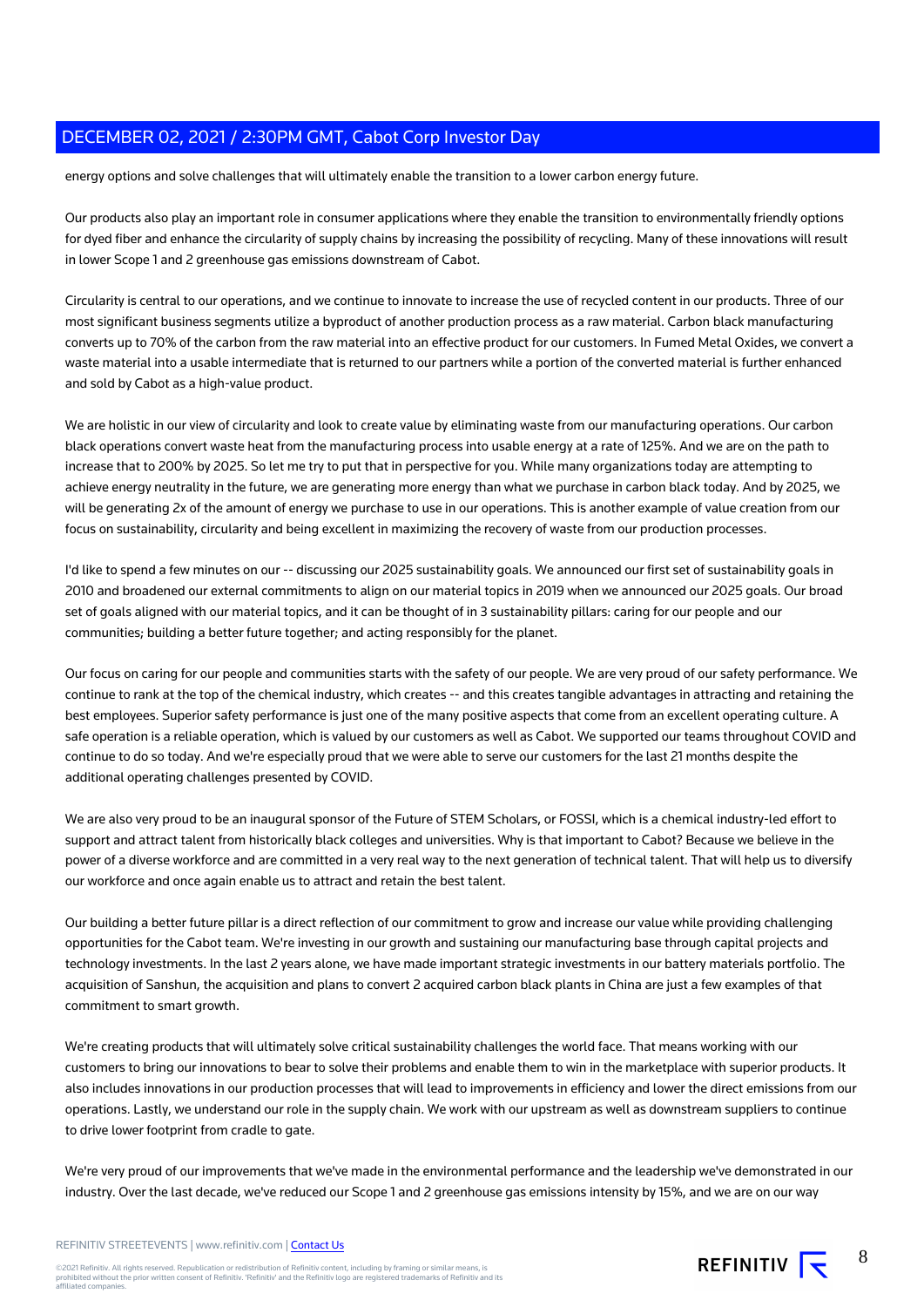towards our 2025 goal of 20% reduction in greenhouse gas intensity. In accomplishing the 15% reduction to date, we've reduced greenhouse gas emissions by 850,000 tons, which is the equivalent of taking almost 300,000 automobiles off the road every year.

We've also made progress in other environmental metrics, most notably in the reduction of SOx and NOx emissions, where we have achieved 36% and 82% of our 2025 reduction goal. We are beginning the construction of the last of 3 advanced abatement projects here in the United States, which will further reduce our emissions and help us achieve our goal.

We believe in the value of third-party certifications such as responsible care. We are well on our way to having 100% of our operating facilities certified to a safety, health and environmental management standard, which gives the public regulatory agencies and our communities confidence in our operations and our safety standards.

As I've said before, we are committed to transparency in reporting and disclosures. Third-party disclosure standards such as GRI, SASB and TCFD provide a standard to measure the effectiveness and completeness of disclosures. In 2020, we completed the TCFD scenario analysis for climate risks and opportunities, and you can find a summary of that work on our website. As a signatory to the UN Global Compact, Cabot has aligned our targets and material topics by focusing on creating products that will have a net positive impact while continuing our work to decrease our environmental footprint.

We are especially proud of the recognition we've received along the way. In 2020, the European Rubber Journal rated our E2C products as one of the top 10 elastomers in ESG benefits. Our most recent EcoVadis ranking placed Cabot at platinum level, which means we are ranked at the top 1% of chemical producers by the leading supply chain ESG rating agency. And Sean mentioned Newsweek and Investor Business Daily as just a recent 2 examples of our recognition. The takeaway here is that we have committed to leading in ES&G, and we're continuing to doing that going forward.

I promised at the start of my session that I would give you some insight into our future ambitions, and this is my most important slide. Today, we are very pleased to announce that our ambition to be net zero by 2050. On the left-hand column of this slide, you can see we're emphasizing continued commitment to transparency to report our progress as we proceed down our journey. This is an important consideration for investors. Our path to net zero starts with a commitment to develop interim targets, and we intend to work with the science-based target initiative or SBTi. SBTi collaborates with organizations to develop interim greenhouse gas reduction targets.

The technical path summarized on our pathway pillar and expanded upon in our approach can be thought of in 2 broad buckets of technology: investments that we are currently making and viable technologies that we need to better understand how they can be adapted to the unique characteristics of our operating network. We've been evaluating several technologies and advancing innovations to increase yield and the use of recycled content in our portfolio. Those efforts will lower our Scope 1 emissions. Examples of existing technologies that we need to learn more about and adapt to the unique situation in our network of plants include the use of bio-based feedstocks and carbon capture and storage.

The entire chemical industry will take this journey, and it will require collaboration, innovation and support of public policy. Cabot is prepared to engage with all stakeholders on these important issues.

My wrap-up slide, just to recap what we've talked about today. We have exciting examples in our product portfolio today that enable the lower carbon future, and we're helping our customers win in the marketplace by enhancing sustainability attributes of their products. While we are making great progress against our 2025 sustainability goals, we are not standing still. And our today's announcement to be net zero by 2050 is an example of that.

We're committed to continuing our work on process yield and optimization to reduce Scope 1 emissions as well as enhancing waste heat recovery and increasing the use of renewable energy in our operations to reduce Scope 2 emissions. We're advancing circularity in operations with the use of reclaimed carbon, recycled polymers and alternative feedstocks, and we'll look to adopt other technologies in our network of plants around the system. All of these efforts will reduce our emissions and overall environmental impact.

Lastly, we will continue to report our progress with transparency and with a vision towards the future. At this point, I'd like to introduce

### REFINITIV STREETEVENTS | www.refinitiv.com | [Contact Us](https://www.refinitiv.com/en/contact-us)



9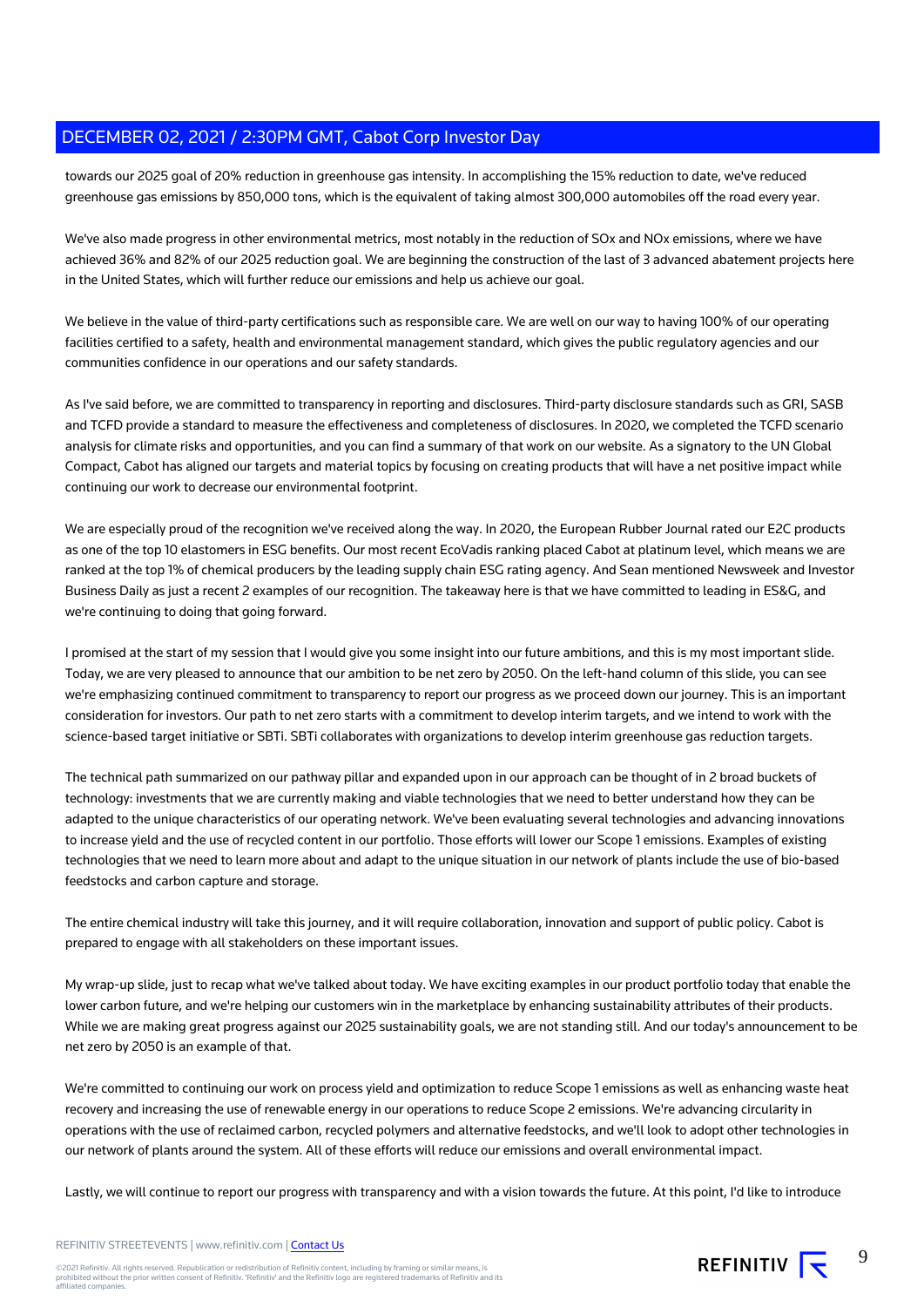Bart Kalkstein, our Senior Vice President of Reinforcement Materials.

### **Hobart C. Kalkstein Cabot Corporation - Senior VP, President of Reinforcement Materials Segment & President of Americas Region**

Thank you, Martin, and hello, everyone. It's great to see those of you who I've met before here again today. And for those I've not yet met, my name is Bart Kalkstein. I run our Reinforcement Materials business and a role I've been in since 2016 and have been with Cabot for 17 years. And I'm extremely excited to be here with you today to talk about Reinforcement Materials, the state of our business and the road ahead for us. I think it's a very, very promising one. And today, I'll talk through 4 key themes.

First, Cabot is the global leader in reinforcing carbons. We have a global footprint and a first-class customer base of global and regional customers. The business generates strong EBITDA and very strong cash flows.

Second, our earnings stream has been and will continue to be a durable one. We have continued to sharpen our operational execution, and we have stretched our existing capacity. And from this platform, we see opportunities to further grow and expand.

Third, the industry structure for our business is a good one and allows for a supportive commercial environment. Capacity additions have been limited in much of the world, and our customers have specified our products into their formulations. And the industry operates with a cost pass-through mindset so that feedstock, environmental and other cost oscillations can be managed. This combination has allowed us to strengthen our margins in recent years, with more opportunities still ahead.

And fourth, the mobility landscape is rapidly changing with the development of electric vehicles and a desire for more sustainable solutions. Our proprietary high-performing engineered elastomer composite solutions provide a very bright future for us while we also are focused on developing a more sustainable reinforcing carbon manufacturing process. In summary, the business is strong, and the outlook is very bright for us.

So what do our products do? Well, our reinforcing carbons are used in combination with natural and synthetic rubbers, and in part, important properties to that rubber. Our reinforcing carbons make tires last longer, handle better and reduce road friction with extended vehicle range. They also help make hoses, belts and other mining equipment more durable. Demand for these products grows at about the rate of GDP, propelled by miles driven, new auto builds and investments in the mining industry. As our production process converts fossil-based feedstocks into value-added carbon, it also produces air emissions that require an increasing level of control. And this is limiting new capacity builds around the world as it has become significantly more difficult to secure permits in many places as well as significantly more expensive for new entrants.

Meanwhile, the business is largely a make in region, sell in region one. So it has been mostly insulated from the supply chain disruptions around the world. As for Cabot, we have the largest capacity footprint and serve our customers all around the world wherever they operate. We demonstrate our technology leadership in driving high production yields and producing high-performing products. And as we do this, we also capture the waste heat from our process to produce green power with no additional emissions whatsoever.

As both Sean and Martin mentioned in their sections, we produce far more energy today in the form of power and steam than we consume in our own manufacturing processes. And finally, we're the only player in our space to have a downstream investment like our E2C solutions. And this differentiates us from our competition.

In terms of our geographic spread, you can see here that our business is about similarly sized in the Americas and Asia, which are both about twice as big as that as our EMEA business. As I mentioned on the prior slide, our locations are well matched to our customers, and we make and sell largely in region from our 20 plants distributed throughout the world.

Let's move on now to the primary usage of our materials. As you can see on the left-hand side of this chart, about 80% of all reinforcing carbons are consumed in tire applications, with light vehicles, including SUVs and pickup trucks and heavy commercial vehicles like 18-wheelers and buses making up the majority of the volumes. Industrial rubber products make up the other 20%.

On the right-hand side, you can see the breakdown of replacement and original equipment tires. And this is a very important feature of

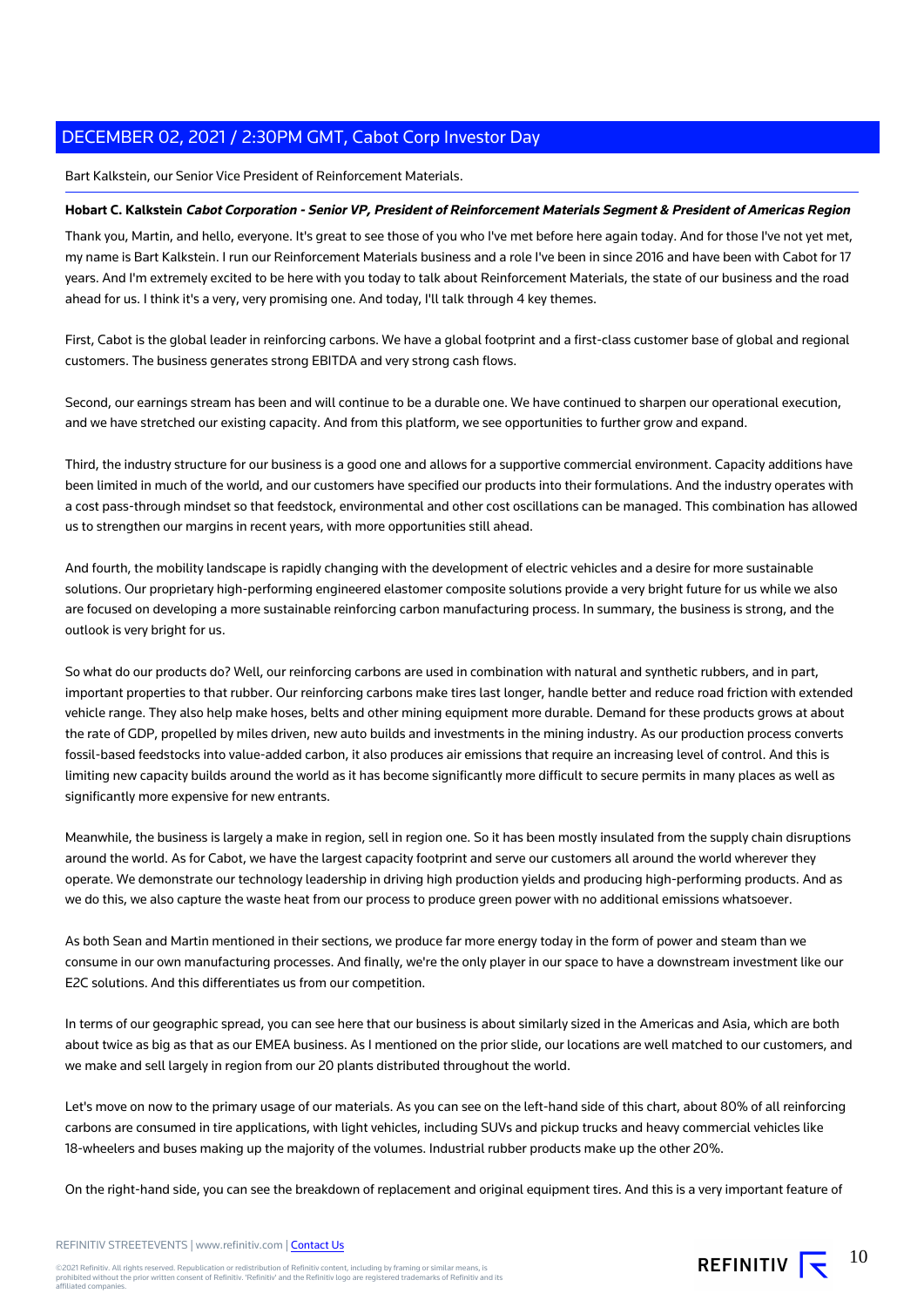our business. As you can see, about 77% of all passenger car tires are replacement tires, or in other words, there are over 3 sets of replacement tires for every passenger car on the road and over 6 sets of replacement tires for every heavy commercial vehicle on the road. This means that we are largely shielded from the cyclicality of the auto segment, and our business is driven more by the steadily expanding global miles-driven statistics for both passengers and freight.

Let's dig into this a little bit more and look at the -- a quarter century here of market data. We have 3 data sets here. Vehicle parc is on the left, vehicle production in the middle and tire production on the right. And let's start with vehicle parc. The vehicle parc is simply the number of vehicles that are out in the world to be used. You can see by looking at the axis that there are about 100 million vehicles produced every year and about 1.6 billion or 16x as much that are out there in the world today in the vehicle parc. Why is this important? Well, the number of vehicles that are there in the world are a very good proxy for us as we think about miles driven.

Now there are a couple of important things to call out here with the parc. First, notice how smooth the growth trajectory is. Recessions don't impact the number of vehicles out in the world really at all. While there may be a temporary downturn in miles driven given a recession due to market uncertainty, those slowdowns are decidedly short term. And even in the recession of 2009 and the COVID periods where lockdown stopped mobility for a couple of months, the dip in replacement tires was smaller than that of autos, and the recovery was quick and strong due to the number of vehicles that exist in the parc.

Finally, notice that the China parc remains small relative to the vehicles that are produced in China. It will take several more years still before the China parc reaches levels like that in the rest of the world, and this provides good momentum for replacement tire growth for some time to come.

So now that we've spent some time looking at the markets we operate in and the drivers of those markets, let's shift our attention to our business performance. As you can see here, we've been very successful in driving EBIT, EBITDA and cash generation growth over the past several years. The business delivered record results in FY '21, and I'm extremely proud of our team, their commitment to excellence and their execution and delivery.

One comment on the chart to the right. Here, we are showing something we've called excess cash generation. What this is, is the amount of -- the amount leftover from our business EBITDA after all of our capital investments have been made. So this includes compliance in sustaining and improvement, growth capital, all capital for our business. As you can see, we generate a significant amount of excess cash that the company is able to use to fund the exciting growth programs we're talking about today such as battery materials, inkjet and E2C as well as inorganic opportunities while still returning cash to shareholders.

So now let's talk about how we've delivered this performance. As Sean mentioned in his remarks, we have a culture of strong execution here at Cabot, and I'd like to call out 3 specific things in the Reinforcement Materials business. First, commercial excellence. Our leading supply position with global and regional tire and industrial rubber products customers is one that's been earned and must be maintained through ensuring that our customers get the products they want and need at the quality and consistency they need right when they want them. This is job #1 for our commercial team and has been the key driver to our improved performance over the last several years.

We've also been sharp in our pricing formula evolution. I mentioned at the top that one of the key things about our markets is the philosophy of having a base price and cost pass-through mechanisms. Generally, these costs are set relative to published indices, but sometimes we need to evolve. And the addition of a DCA or delivered cost adjustment that we introduced a couple of years ago is a good example of this. We recognize that the implementation of new marine fuel requirements in 2020 would create some disturbances in our feedstock markets. And so we introduced this factor that would pass on potential additional costs as well as potential additional savings to our customers to ensure that the integrity of our commercial relationships would stay strong. This helped us not only with the shift in marine fuel requirements, but also during all of the COVID disruptions over the past 1.5 years.

Second, operational excellence. A key performance marker for our manufacturing teams is OEE or overall equipment effectiveness. This is a measure that tracks how well our manufacturing plants are producing relative to the capability of our equipment. Specifically, we measure 3 things: our production rates; how much off quality or OQ material gets generated; and the uptime of our units. And relative to our 2017 performance, you can see here that we've improved by 5 percentage points, and this improvement has been a key contributor to

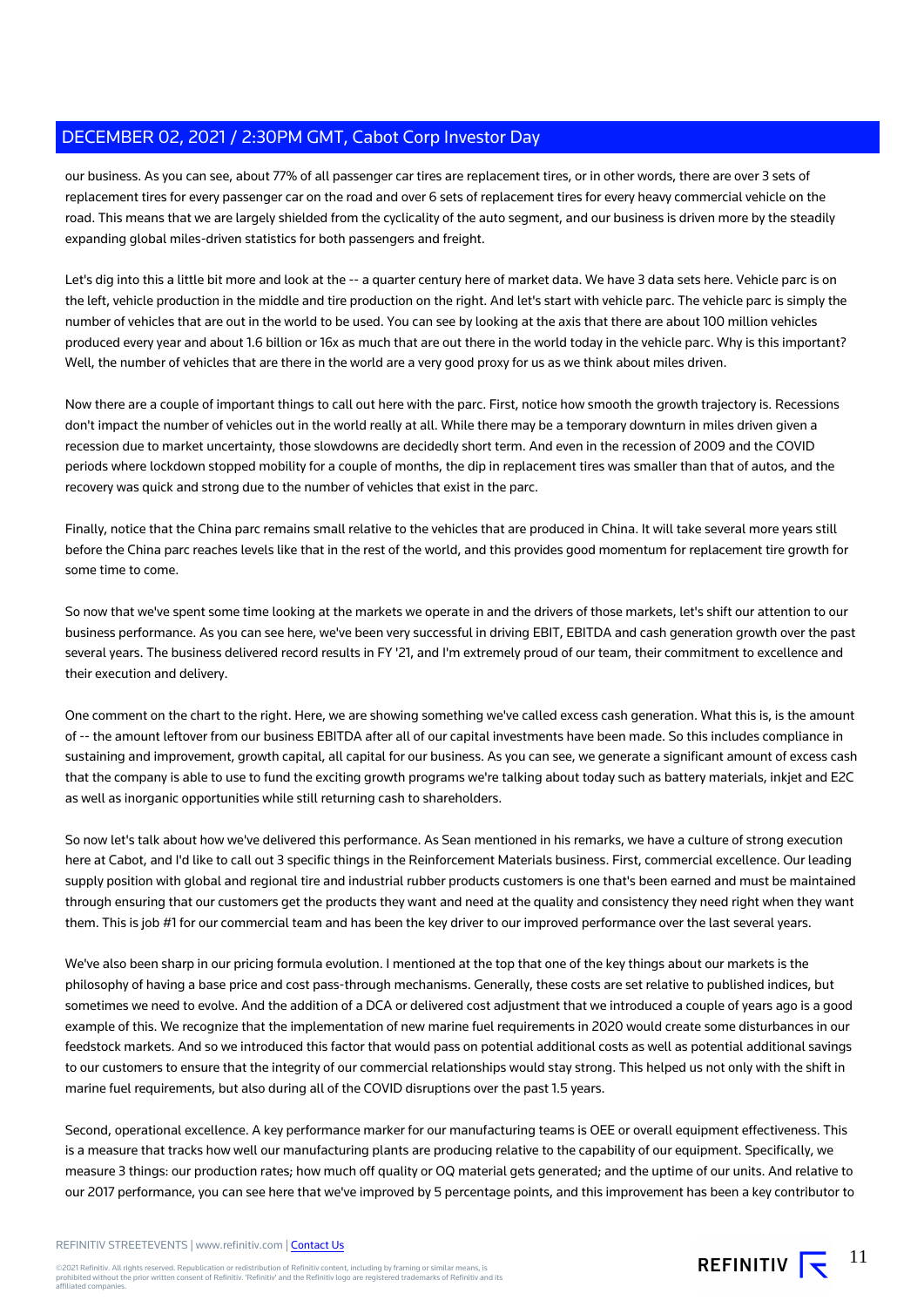unlocking an additional 150,000 metric tons of effective capacity, which has helped support our volume growth over the past several years. It also helped support the volume growth in specialty carbons, specialty compounds and battery materials business as we've optimized our fleet.

And finally, yield and energy management. Our continuous improvement actions continue to increase our product yields, which not only improves our economics but reduces our CO2 intensity for key grades. We have expanded our energy center capabilities, and therefore, revenues across our network, and this has grown at a 12% CAGR since 2015.

Looking forward, we have a set of capital-efficient plans to drive our growth for the future. The first step here is to continue to unlock capacity through further OEE improvements across the network. And we anticipate to unlock an additional 100,000 metric tons of capacity from this program with a very low level of capital required. We also intend to move forward on our Cilegon, Indonesia expansion. Engineering for this project began a few years ago, but it has been slowed down due to the pandemic. Today, we are the only carbon black manufacturer in Indonesia, and this site serves customers throughout the ASEAN region, which, as you saw earlier, is growing at the fastest rates in the world.

Meanwhile, the region is short of capacity even as there is a continued build-out of new tire plants in Indonesia and beyond. So this expansion will add 100 -- sorry, 80,000 tons of capacity, and we anticipate start-up in 2024. And finally, we expect that inorganic growth opportunities will be a bigger part of our mix going forward. Nearly half of the current manufacturing sites we operate were acquired by Cabot through our history. And we feel that the addition of bringing certain competitive sites into our network is a prudent way to grow.

Now I've mentioned the importance of structural cost pass-through a couple of times this morning. And so let's take a look specifically at environmental costs. There's no question that regulations around the world continue to be focused on air emissions for manufacturing processes everywhere. And for us, that primarily means SOx, NOx and CO2. We have long mitigated our SOx and NOx emissions at a number of our sites, and particularly in China where we have operated all 3 sites with air pollution control systems for many years. And we have completed the installation of SOx and NOx reduction technology at 2 of our 3 U.S. sites with the project at our third site well underway. Meanwhile, on the CO2 side of things, primarily this has taken the form of additional costs through cap and trade schemes, and that is particularly focused in the EU thus far.

Now if you look at the combined costs of SOx, NOx and CO2 mitigation, significant price increases are needed to cover these increased costs and a reasonable return on our capital investments. So what does that look like to a tire maker? Well, let's look at the middle panel here. It really isn't much. If you think about a tire maker making a typical 17-inch tire for an SUV vehicle, the weight of that tire is about 10 kilograms, and the loading of carbon black is about 30% or 3 kilograms. And given the retail price of that tire in the \$150 to \$200 range, you can see that reinforcing carbon makes up only about 3% of the tire's price. So even a meaningful price increase in our reinforcing carbons is really negligible in terms of a price increase to the end user.

Most importantly, we've proven this out. In North America where we have been making significant environmental investments in SOx and NOx capture over the past several years, we have successfully increased our pricing to pay for these investments. And this has allowed us to grow our RONA in North America versus 2015 levels, and we are at levels well above our weighted average cost of capital, just as we have in other regions. I have confidence that this is durable and that we will be able to continue to use price increases to pay for this needed investment as we move forward.

Let's transition now to how the changing mobility landscape is affecting us. This is the data we saw earlier, but now we've cut it by type of powertrain: Internal combustion engines; battery electric vehicles; and hybrid vehicles. As you can see here, while our projections assume that 1/3 of all vehicles produced will be EVs or hybrid by 2026, only 17% of tires produced will be for EVs and hybrids as the parc will still largely be comprised of traditional powertrains. Thus, while this trend to EVs is real and exciting, the majority of tires produced will still be for traditional powertrains throughout the decade. Still, we are very well positioned to benefit from these macro trends that Sean shared earlier with us this morning.

As the mobility landscape shifts to electric vehicles, automakers will need to deal with the challenges of higher torques, heavier cars and a desire by the consumer for lower noise and longer range. These needs present excellent opportunities for us in terms of volume growth,

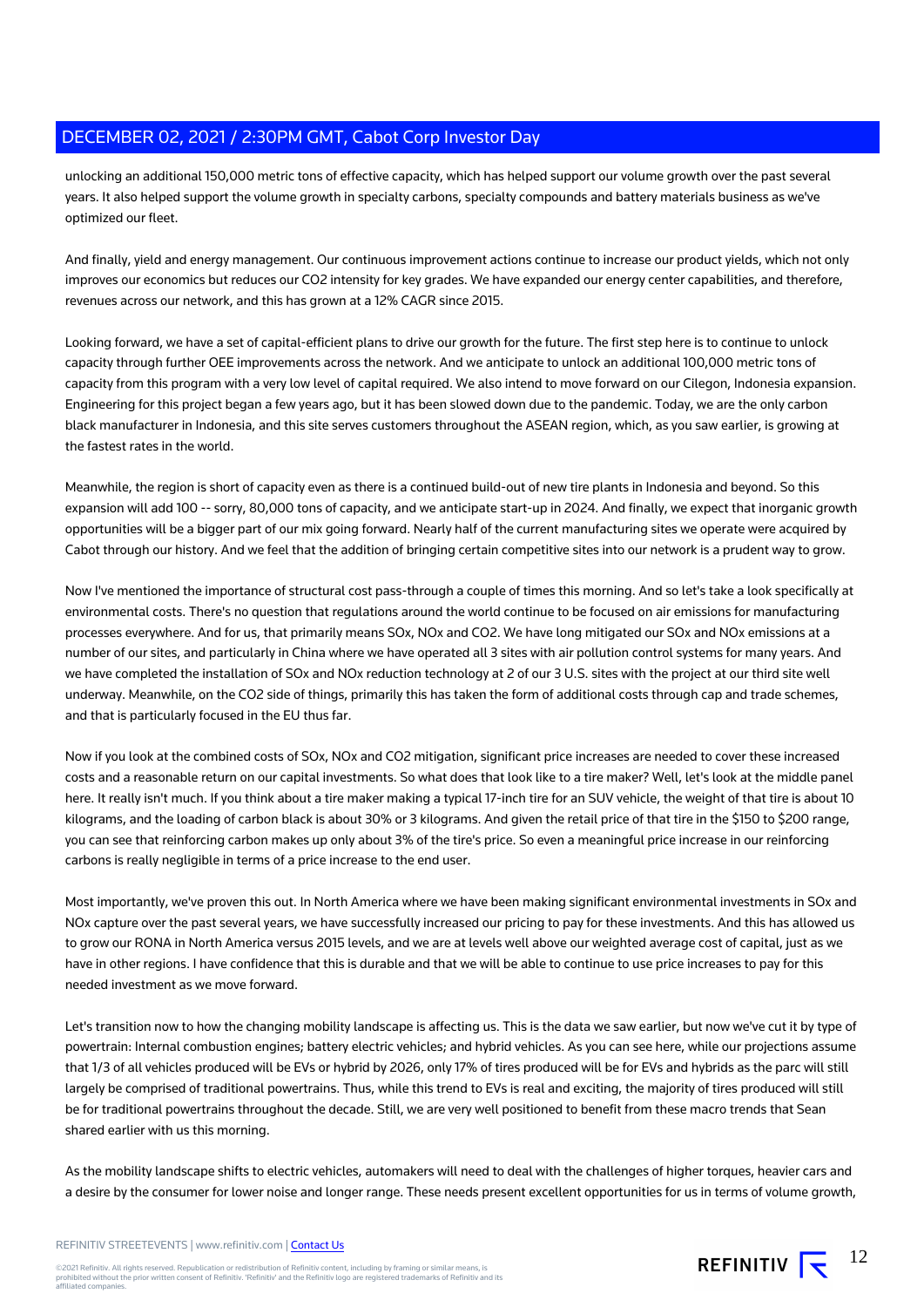better product mix and the opportunity for new materials. Meanwhile, the increasing focus on sustainability is driving a push for more circularity and a smaller environmental footprint. And this gives a boost to our E2C solutions and other new materials that are made from a new set of feedstocks. I'll talk more about this in a minute.

And finally, as the world becomes more connected, so too will auto fleets that are autonomous and support ridesharing. We believe that autonomous vehicles will lower the cost per mile, and so more miles will be driven. Additionally, these cars will be on the move all the time, introducing a different level of fatigue stress and creating additional opportunities for new materials that we are well suited to deliver.

So our development activities in R&D are squarely focused on creating more sustainable solutions, which will bring additional value to our customers and help to drive our growth.

On the material side to the left, we have programs focused on bio-based and new morphology additives such as those we announced yesterday in a partnership with IFF Health biosciences. We are also working with the residual carbon reclaimed the tire recycling process to help our customers create more direct circularity in their products. On the right-hand side, we are working on a set of process innovations, including those that would lead to reduced CO2 emissions, increased energy capture and the identification and upgrading of a more sustainable feedstock fleet. And finally, on the bottom, you can see the importance of our E2C solutions, which can deliver significantly improved rubber performance through the patented processes that we have. These processes can enable the incorporation of sustainable elastomers and additives that are more challenging to manage in the traditional rubber mixing process.

Now let's look a little more deeply at E2C solutions, which is the most exciting growth opportunity we have in our Reinforcement Materials business. When we look at worldwide consumption of rubber compound, it's about 40 million tons a year, a bit more than that. And this is -- represents a total addressable market of over \$100 billion in rubber compound. Now our E2C solutions deliver a high level of performance at a premium price. So some of that opportunity won't be a fit for us. Still, even just a 1% to 2% penetration into this addressable market would generate \$1 billion to \$2 billion of additional revenue, and this would be a very, very significant addition to our business.

So where are we today? Today, we have launched products aimed at the mining markets, specifically ultra large mining tires, where our technology lowers the level of heat buildup in those tires and allows for trucks to move faster, which allows mines to output more payload more quickly, improving their profitability.

Additionally, our technology can help tires -- those tires last longer. This allows mine owners to improve their sustainability footprint and lowers their cost. E2C solutions for this application have been commercialized, and tires are being used as we speak out in mines today. Looking forward, our development team is hard at work in a series of new E2C materials that can improve the efficiency and life of long-haul truck fleets. Much of this market is fleet operated, and those fleet operators work hard to reduce the cost per mile of their operations. So tires with better rolling resistance and longer life that can be enabled through our E2C solutions help these fleet operators in 2 ways. They reduce fuel costs as well as the number of tires that they need, and this reduces their environmental footprint. We anticipate that products for this -- for long-haul trucks will be commercialized by the midpart of the decade, helping to accelerate our growth then.

And finally, by the end of the decade, as EV-specific tires begin to become more desired, we will have products that help deliver greater performance to electric vehicles. As I mentioned a few minutes ago, the vast majority of tires will be for internal combustion engines for a while. But by the end of the decade, we will see EV tires growing fast in terms of their share as the replacement cycle really begins to kick in.

We also will likely see fleet operators expanding their use of electric vehicles in both the passenger ridesharing and goods delivery segments. Enabling greater range and helping these fleet operators lower their total cost of ownership presents a very attractive opportunity for us, and we expect to see that this business will continue our sales growth, creating a very meaningful new part of the reinforced materials in the future.

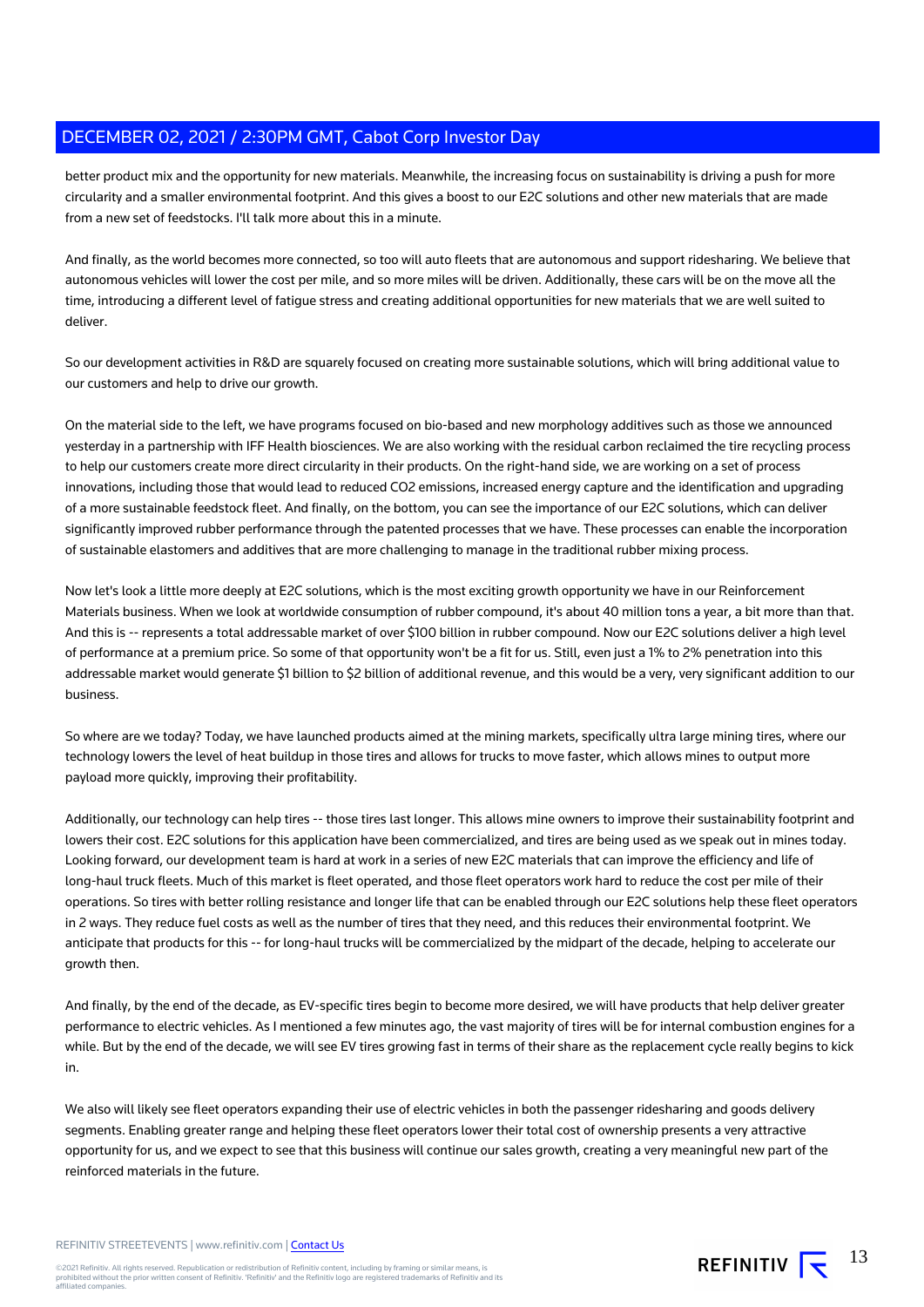So I hope I've given you some insight into our market, our business performance and the opportunities in front of us today. We are a global leader with a robust cash generation, a durable earnings base with attractive growth plans to continue into the future. And we operate in a market with supportive industry structure. Finally, we believe that the macro trends in front of us are positive ones for our business, and we're excited about the reinforcing product and process innovations we're working on as well as our E2C solutions being a true differentiator and platform for advanced growth in the future.

Thank you for your time today. I look forward to continuing our conversation in the Q&A period that comes up next. And as we transition to that, we have a short video wrapping up both my and Martin's sessions from this morning.

### (presentation)

### **QUESTIONS AND ANSWERS**

### **Steven J. Delahunt Cabot Corporation - VP of IR & Treasurer**

Thanks, Bart. I'd like to invite Sean, Bart and Martin back up for -- on stage for our Q&A session. We're targeting roughly 20 minutes for Q&A, and we ask that you target your questions to these 3 speakers as we'll have another Q&A session later in the program. (Operator Instructions)

#### With that, I'll turn it back to Sean.

### **Joshua David Spector UBS Investment Bank, Research Division - Equity Research Associate - Chemicals**

Josh Spector with UBS. Just a question on the EV car parc comments you made earlier. Just curious if you can clarify, is that a net benefit for you overall when you think about that from 2030 or not? And maybe today, on EVs, are they using higher silica content tires or not? That might be helpful to understand.

#### **Hobart C. Kalkstein Cabot Corporation - Senior VP, President of Reinforcement Materials Segment & President of Americas Region**

Thanks. There we go. Thanks for the question. So EV tires are a net benefit for us. So let me start there. The principal reason is the stresses on -- that are delivered today by electric vehicles are a lot higher than those that are delivered from the traditional internal combustion engines. It starts first with the motor. And so there's just a lot more torque that comes from electric motors. That puts more stress on tires. It wears them more quickly.

The second thing that happens with electric vehicles today is range is the most important thing. And so it comes from range is the use of a lot of silica in tire treads. Now that's actually not so different than much of the passenger car tires that are sold in the Western world today. Almost all of Europe has highly loaded silica treads. Much of the Americas today now has highly loaded silica treads. And so those are important ingredients for electric vehicles as well. Still, the bulk of the rest of the tire composition, the carcass, the under tread, et cetera, those are carbon black supported. And so a higher loading of -- sorry, a higher level of tires from electric vehicles is a positive thing for us.

One more thing maybe to comment on, and you'll hear more about battery materials from Jeff after the break. But as batteries continue to get better and better, the need for range becomes less and less acute. And then consumers will wonder why their tires are only lasting 20,000 or 30,000 miles on their new Tesla. And that is something we think is actually quite a positive thing for us for carbon black relative to silica and especially for E2C.

#### **Yifei Huang Deutsche Bank AG, Research Division - Research Associate**

David Huang, Deutsche Bank. On the 2% to 3% volume CAGR for the next 3 years you gave, given the growth outlook you talked about for the end markets, and potentially, automotive OEM recovery in the latter half of next year, why do you think you can't grow faster than the 2% to 3%? And are there any share gain opportunities out there given your leadership position and now customers placing more value on more secure supply?

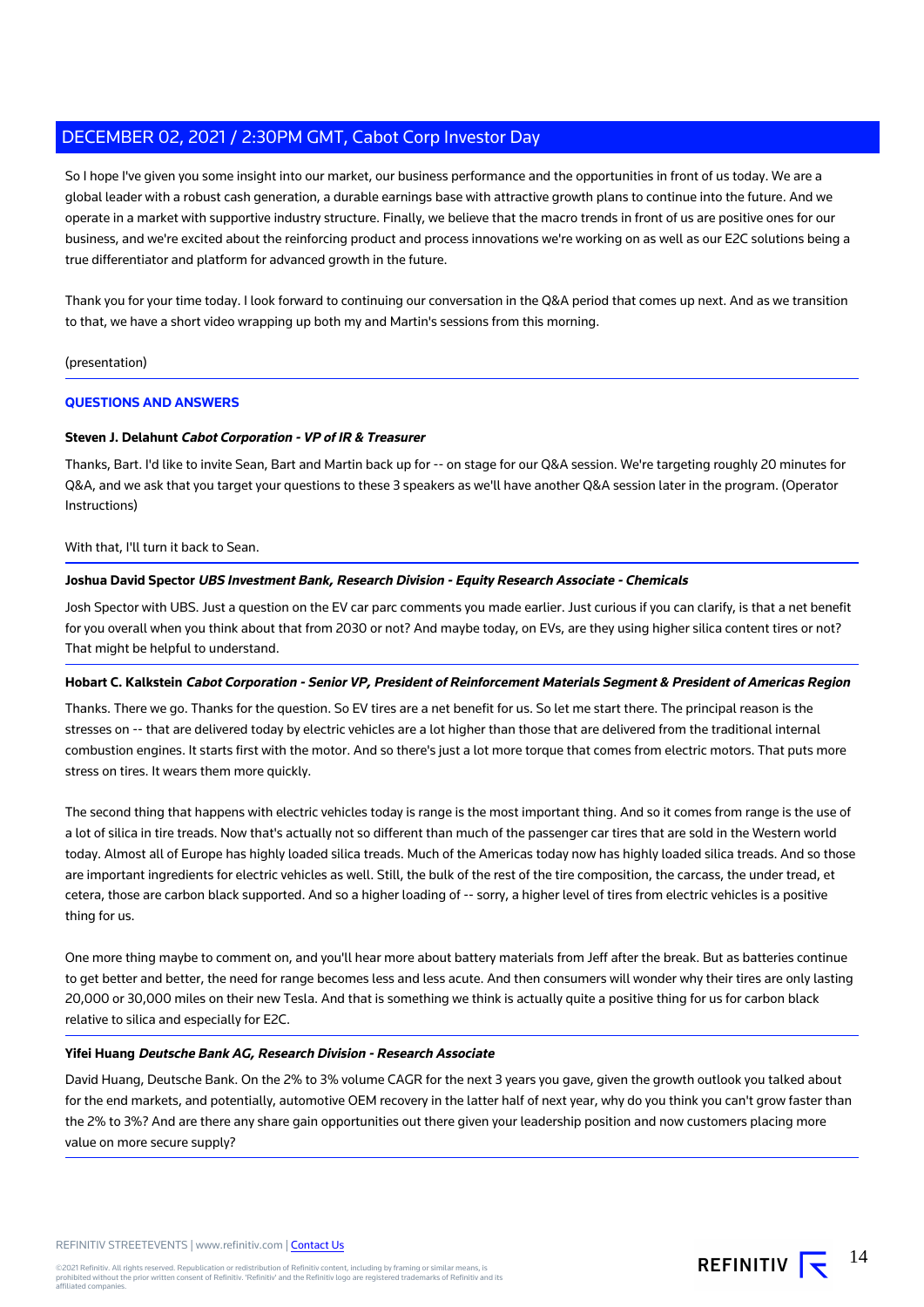### **Sean D. Keohane Cabot Corporation - President, CEO & Director**

So yes, Bart, why don't you take that? I think the question is geared to Bart in reinforcement and trying to understand a little bit more about the growth rate that Bart talked about, which I believe is more of a long-term growth. Why do you take that?

### **Hobart C. Kalkstein Cabot Corporation - Senior VP, President of Reinforcement Materials Segment & President of Americas Region**

Yes. No. So that's right. So first of all, the 2% to 3% growth rate that we talk about really is a long-term growth rate. And so there was a step down, of course, during COVID. The market has come back, I'd say, most of the way to 2019 levels, but there's still growth opportunity ahead of us that will likely be in the short term a little bit faster than that 2% to 3%. But that 2% to 3% growth rate, if you look at the market growth that we saw, that's really quite durable over time. There's usually -- after a downturn as there's been in COVID. there's usually a bit of a rebound that pulls things up and then it puts you right back on that, basically, that GDP growth rate schedule, and we've seen that for a very long time.

### **Steven J. Delahunt Cabot Corporation - VP of IR & Treasurer**

Sean, I have a question from Chris Kapsch from Loop Capital. The company's new strategic narrative shifts from Advancing the Core to Creating for Tomorrow, which will include accelerating growth in certain areas, and presumably entails some greater capital allocation to address these opportunities. What can management say to ensure investors that the capital discipline associated with the Advancing the Core strategy will govern future investments in pursuing these attractive growth investments?

### **Sean D. Keohane Cabot Corporation - President, CEO & Director**

Good. Thanks, Chris, who's with us virtually today. So as you saw during my presentation, and you'll hear more about in the course of Bart and Aaron's presentation, some of these high-value growth vectors that we've been investing in and nurturing over the last few years, battery materials, inkjet for packaging, and as Bart talked about, E2C.

Now I think the importance of capital allocation and capital discipline is something that's sort of at the center of everything that we do now. And so what should give investors confidence and what gives us confidence is that these investments are built from positions of strength. So each of these, whether you're talking about battery materials, we have defined our field of play here around conductive carbon additives. We are -- we have long been in the space of conductive carbon additives. And now this is a new application for batteries, but they've long been used in EMI shielding, in high-voltage power distribution cables, a range of applications that need the conductivity that's imparted from a high-value carbon. So this is not a stretch for us. This is from a position of strength. So I think that gives us high confidence, number one.

And then as we define our field of play, it's really about having confidence that we have what we call a right to win. And so clearly, there's a technical aspect to that, that we have the technology to do this, number one, as well as the assets, the footprint, the technology labs, the go-to-market model that you need. All of those elements really form what we call a right to win. And so we've got a very high standard about where we're going to invest, and it has to be from a position of strength and where there's a clear right to win case for us. And so that's why we feel confident that these are the right investments for Cabot, and they are investments that we will execute on and win in these markets.

#### **Unidentified Analyst**

[Alice Smith] from JPMorgan. Could you offer more color about the Indonesia plant being worked on? Is it still expected to add about 90,000 tons of capacity per year? And when might it come online?

### **Sean D. Keohane Cabot Corporation - President, CEO & Director**

#### Go ahead.

#### **Hobart C. Kalkstein Cabot Corporation - Senior VP, President of Reinforcement Materials Segment & President of Americas Region**

Yes. So thanks for the question. This plant exists today in Cilegon, Indonesia. And currently at that site, we have about 120,000 tons of capacity operating today. The project we have will add, I said today, 80,000 tons, a bit more than 80,000 tons. And we will certainly push it back to the 90,000 we talked about last time. And we expect that to be online -- we anticipate it to be online in 2024. The project, as I mentioned, had to slow down basically a pause because of COVID. Specifically in that part of Indonesia, things were very

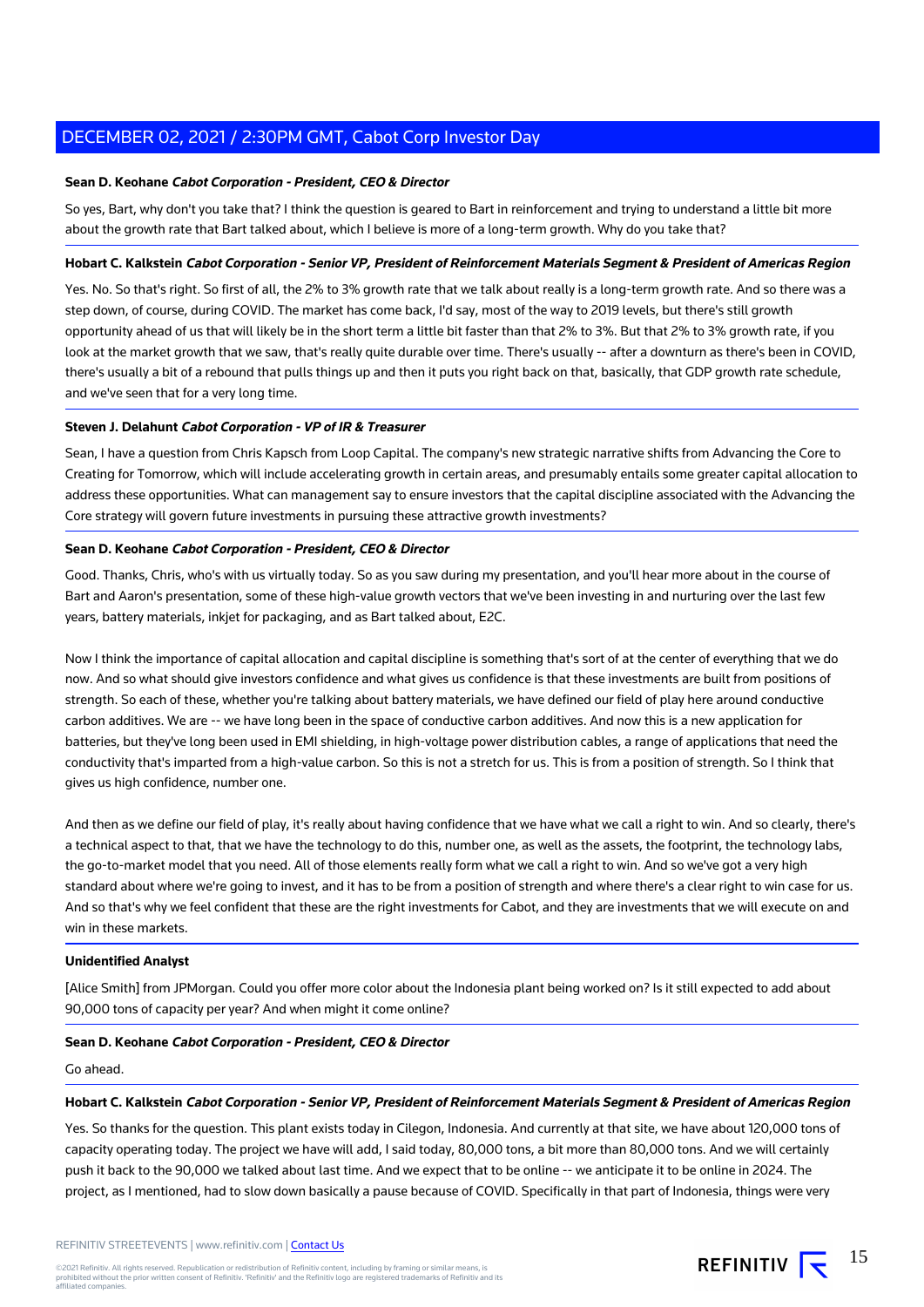challenging for our team on the ground there and for the contractors that we were working with. And things are getting better. And so we hope to restart that project soon and have it online by 2024.

### **Steven J. Delahunt Cabot Corporation - VP of IR & Treasurer**

Sean, I've got a question online from Kevin Hocevar from Northcoast Research. My question is, you mentioned that you generate more energy than you produce today, and that's at 125%, and expect to get to 200% by 2025. I'm assuming this is related to energy centers. Is that correct? And can you explain how you will get to 200% over the next few years? And what is the financial benefit to Cabot?

### **Sean D. Keohane Cabot Corporation - President, CEO & Director**

Good. Thanks, Kevin, for the question. And I'll start out, and then maybe Bart can elaborate a little bit more. But an important part of our commitment to circularity over a very long period of time is to try to use all waste streams in our process. And so when Bart talked about carbon that comes in, in the feedstock up to 70% to 75%, depending on grades, can get captured in the product -- in the value-added product that goes into then a tire. And what doesn't then takes the form of CO2. But we have a very high value -- high BTU value tail gas stream, so a waste stream in the process, that we capture that and invest in a form of waste heat recovery. Now it can take the form of steam. It can take the form of actually producing electricity. And therefore, what that does is it offsets our need for purchased electricity to run our operations. So when we talk about 125%, we're producing enough energy -- more than enough energy for what we need to purchase to run our operations.

Now the plan here is that, that will grow, and we've got one of our 2025 sustainability goals that, that will grow to 200% by 2025, and that will come from further investments in energy centers. So Kevin is right on this question, as well as continuing to drive up the utilization and effective recovery of those energy centers.

But I don't know, Bart, if there's anything more you want to add to that.

### **Hobart C. Kalkstein Cabot Corporation - Senior VP, President of Reinforcement Materials Segment & President of Americas Region**

You've covered it quite well, Sean. Just a little bit of specifics. So in our recently completed canal project in Louisiana, one of the investments that was made there was an energy center with that project in partnership with the utility provider in Louisiana. As we're moving forward in our Ville Platte, Louisiana site, additionally, we are working on an energy center at that site as well. So these are the pieces, Kevin, as you said, that would be additional sites.

But I want to emphasize Sean's point about the continued yield progression we continue to march on that has an economic benefit. It also means we use a little less power to run per unit of output, and that's another contributor for us. And then we continue to find ways to -- for existing energy centers to put more and more waste heat through them. And so this is a real focus of our operations.

### **Sean D. Keohane Cabot Corporation - President, CEO & Director**

And the power that we produce here -- so if we export power, so we capture the BTU content, produce cogen. And if we export power, then the utility gets the benefit of that green power. So it is a CO2 benefit that accrues downstream of us, but happens because we made the investment in the cogeneration asset and take on the operating responsibility to run the plant to feed that cogen asset. But I just wanted to draw that linkage for people. And so utilities like (inaudible), as Bart mentioned, in Louisiana are highly inclined to engage in projects like this because it allows them to grow the proportion of their green energy in their portfolio.

### **Steven J. Delahunt Cabot Corporation - VP of IR & Treasurer**

Okay. Sean, I have another question from the webcast, the website. With the continued focus on ESG, how do you think about carbon black in the portfolio over the long term?

### **Sean D. Keohane Cabot Corporation - President, CEO & Director**

Yes. Important question. Did that -- not sure who that came from, but I think it's an important question. So let me first start by reminding everybody of the importance of the carbons that we make in application. And so whether you're talking about the reinforcement of a tire or the balance of reinforcement and fuel economy in a tire, whether you're talking about converting the car fleet to electric vehicles, you need conductive carbon additives. Power distribution cables need conductive carbon additives. So the world benefits from these

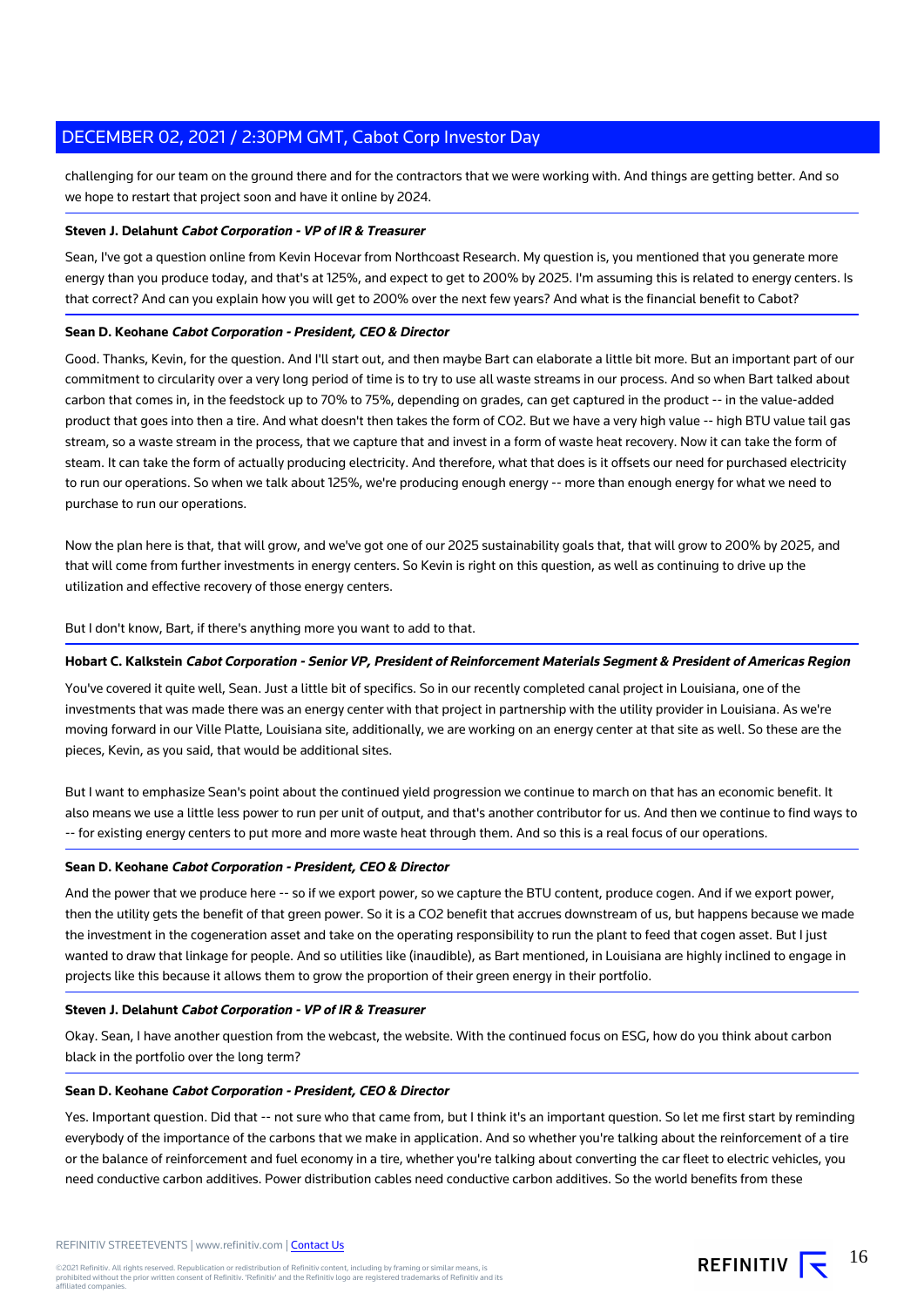high-value materials, now often those benefits accrue downstream in the value chain. But when we sit here today, the carbons that we make are essential to the world. They are not functional substitutes for this product. And in many cases, as in the case of batteries or some of the exciting things that Bart talked about in terms of E2C, they are enabling downstream CO2 benefits. And so the world needs these materials, number one.

Now what do we do? We're really charged with doing 2 things: one, bringing the value of these materials to our customer to help them enable their sustainability goals and then trying to drive our own improvements in our footprint in our manufacturing plants through things like the energy recovery or some of the things Martin talked about in terms of improving yield and other investments to bring down the CO2 footprint. So this is a highly engineered and critical material for the world, and we don't see that going anywhere. And so now it's a question of how do we, together with our customers, bring the power of this material to its full value and how do we make sure that as we're doing that, we're improving our own footprint?

And along the way, I think there are going to have to be -- and I think everybody recognizes this in the chemical industry and in industry broadly that I think there are going to have to be changes in the way that the counting and accounting of CO2 happens. So that little example that I gave earlier about when we export power, Cabot doesn't get in the accounting, Cabot doesn't get the benefit of that green power that accrues to the utility who's downstream. I think everybody recognizes that over time here in this journey, we're going to have to get the counting and accounting right so that the incentives and benefits around investment balance out. But if I come back to the core of this product, it's a critical product for the world. There are no functional substitutes for it, and in part, incredible performance that the world needs.

### **Steven J. Delahunt Cabot Corporation - VP of IR & Treasurer**

Great. Thanks, Sean. So we're up against the deadline here. So we'd like to take a 10-minute break, if we could, and then come back and we'll talk about the Performance Chemicals segment, and Erica will give us a financial update.

### (Break)

### **Jeff Ji Zhu Cabot Corporation - Senior VP, President of Performance Additives Business & President of Asia Pacific Region**

Good morning, everyone. Welcome back. I'm Jeff Zhu, President of Performance Additives and the President of Asia Pacific Region.

Cabot's Performance Chemicals segment is made up by 2 businesses: Performance Additives and the Formulated Solutions. I'm going to provide you an overview of Performance Chemicals segment and then dive into fundamentals and the growth potentials of Performance Additives, which includes specialty carbons and fuel metal oxides. I will also discuss more details of Battery Materials, which is part of the specialty carbons product line. After my comment, my colleague, Aaron Johnson, will give you an outlook of Formulated Solutions.

The Performance Chemicals segment is facing tremendous growth opportunities and our product lines are addressing clear global macro trends, including electrification, digitalization and the sustainable development needs. The segment consists of portfolio of product lines with high margin, high growth and high barriers to entry. Over the years, through our continuous investments, we have built technologies and asset network. Our strong manufacturing, commercial and R&D capabilities enable us to capture premium value and a solid return on investments. Last but not the least, our strong positions in battery materials and inkjet for packaging enable a significant value creation for Cabot stakeholders.

From 2015 to 2021, the segment has achieved a CAGR of 4% in volume growth and 3% in EBIT. We achieved a GDP plus volume growth despite headwinds from external environment, which demonstrate the strong and resilient demand of our product lines. At the same time, we continue to invest in areas with significant growth potentials. Resulting EBITDA of \$284 million in 2021, our investments have started to fuel more growth. Overall, we are very excited about our positioning and are very confident that these investments will drive significant growth of the segment.

Our Performance Chemicals portfolio is well balanced with diversified end markets. Roughly 44% of our business is derived from industrial and infrastructure applications, 26% from transportation and the 30% from consumer and other markets. Our products enable a wide range of functionalities, ubiquitous in everyday life, resulting in resilient demand in many attractive applications. We are

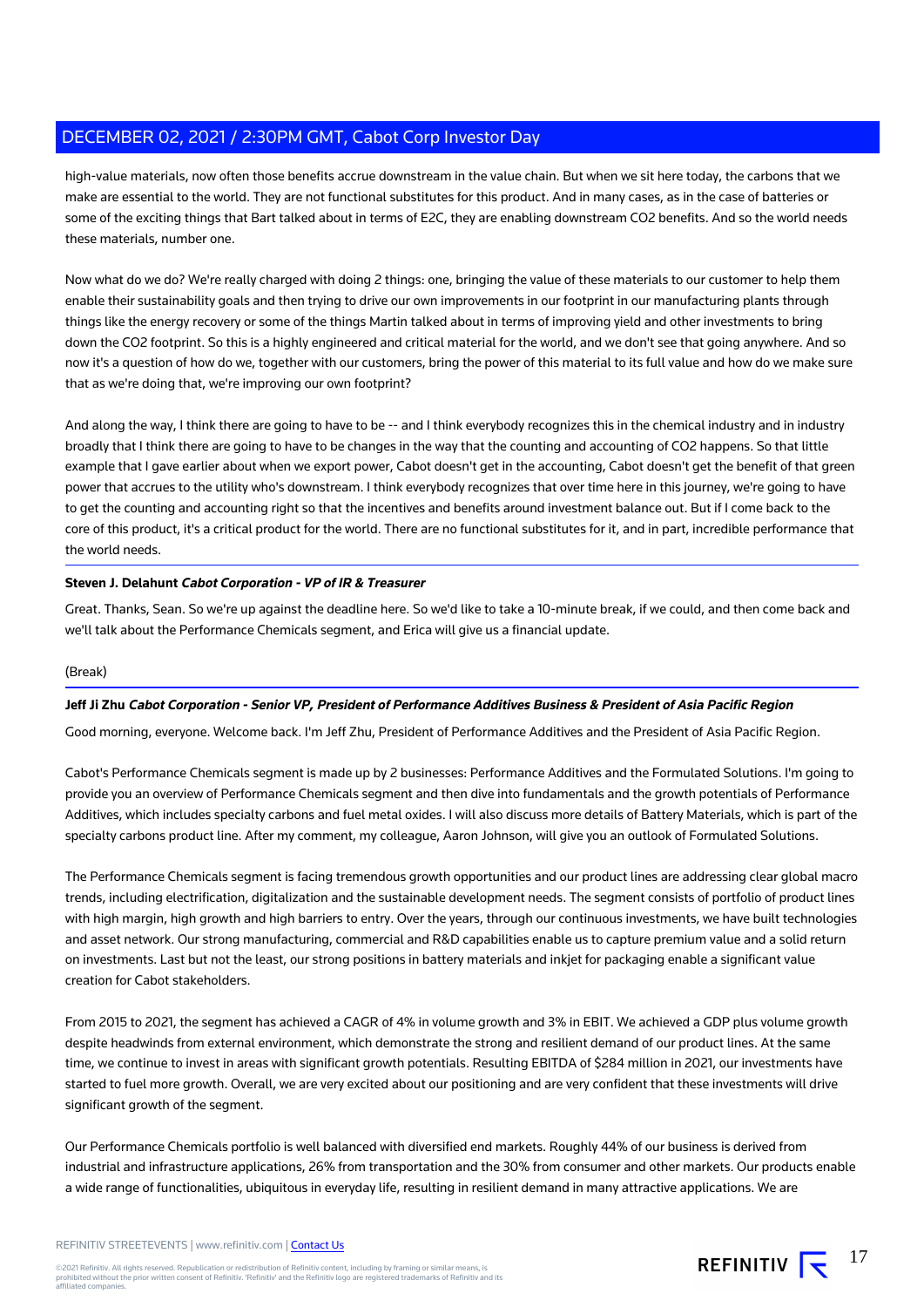supporting 3,000 over customers globally with 1,000-plus products.

Now turning to our global footprint. As you can see, we have a broad asset base across globe and have been strategically investing to continue to grow this space. In past years, we have invested in multiple growth projects, including the Xuzhou NCC acquisition and the conversion to the Specialty Carbons. The acquisition of Zhuhai CNT in Battery Materials in China. Just 2 weeks ago, we announced another acquisition and conversion project in Tianjin, China, to further expand our capacity in battery materials. In our fumed metal oxide business, we invest in new capacity in Carrollton, Kentucky and Wuhai, China. In specialty compounds, we are building new lines in Cilegon, Indonesia, to meet growing Southeast Asia customer needs.

Here is a high-level overview of our Performance Chemicals business. I will not spend much time on that as you will hear more details of Performance Additives and Formulated Solutions shortly. Our market-leading positions in these product lines support strong financial performance and our growth projection.

Now I'd like to go into more details about Performance Additives product line. I will start with Specialty Carbons followed by a deep dive in Battery Materials, and then finished by a fumed metal oxides. Just a reminder, Battery Materials business is a part of the Specialty Carbons product line.

In 2021, Performance Additives business delivered \$232 million EBITDA with an EBITDA margin of 29%. At a product line level, these are high margin, high growth and a high barriers-to-entry businesses. We have invested significantly in both product lines to strategically position them for outsized growth.

Allow me to provide you an overview of Specialty Carbon product line. From a demand point of view, we see strong global high-growth rate driven by megatrends such as electrification, digitalization and the sustainability needs. Rapid vehicle electrification presents the single biggest opportunity to us. Importantly, customers are keen to source materials from responsible and the sustainable suppliers, such as Cabot. We actively engage with customers to develop sustainable solutions together.

In the competitive landscape, Cabot is leading global producer in conductive materials, including carbon black, carbon nanotubes and the carbon nano structures. The industry utilization rate is high and yield high returns.

On the right side of the slide, we present you some examples of the markets we serve, so they can appreciate the specialty carbons essential in our daily life. We are a leader in medium- and high-voltage cable market, which is essential for renewable energy distribution. We are a leader in conducting materials for batteries which is already transforming the automotive industry. We also serve many consumer applications. Customers are keen to collaborate with us because Cabot has deep expertises in these advances, functionalities and offer innovative solutions.

Our business is positioned to outsized growth because we have strategically aligned our investments with key macro trends. In the automotive industry, we invest and develop broad, strong carbon additives portfolio to become a leading supplier in lithium-ion battery. In sustainability, we are a leader in renewable energy and the clean water distribution. We developed innovative solutions so that synthetic fiber producers can switch to dope-dye process from traditional bar dying process so that they can eliminate environmental influence. In digital space, our CMT and the CNS technologies provide high conductivity at very low loading, enabling lighter and smaller devices. On the right, we highlight some of the key growth investments we'll make in the business to drive the outsized growth.

In summary, we're very excited about the growth opportunities in specialty carbons and our strong positioning to capture that growth. Some market segments we have focused and invested in are at an inflection point of massive growth, particularly in lithium-ion batteries. We have a full range of conducting additives to meet battery customers demand.

Today, top 8 battery producers command a total 90% of lithium-ion battery market, and we have programs with every one of them. More excitingly, we have sold Cabot carbon -- Cabot conductive additives to 6 of them. In terms of growth investments, our Xuzhou plant will be commissioning in mid-2022, and we started the conversion project with our newly acquired Tianjin Tokai's facility. These investments will enable us to grow Battery Materials rapidly, and we anticipate a significant value creation.

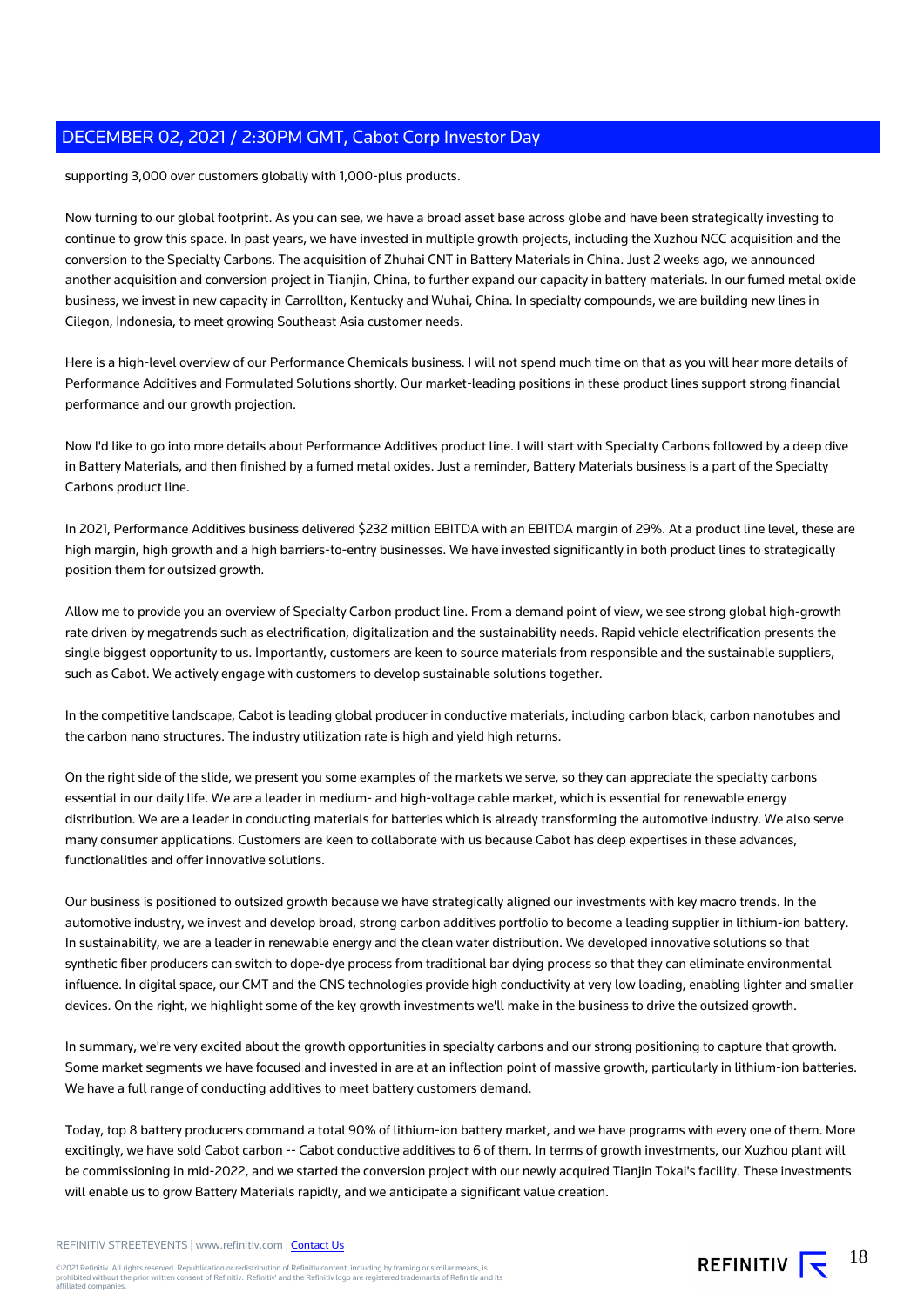Now I want to present you the most exciting part of the performance additives that is Battery Materials. I've been working in chemical industry to close to 3 decades with different companies, different markets, different customers, different regions, different product lines. I have not experienced such kind of breathtaking opportunity. More importantly, as Sean called out, Cabot has the right to win in this space. We have invested heavily in this business over the past many years. Lithium-ion battery business has a very high barrier to entry. We worked very hard and we are seeing great success today. This single biggest opportunity presented to us, and we aim to turn this opportunity into real success for Cabot.

First, the market grows at an explosive rate. Today, most third-party sources converge electrical vehicle growth projections to about 30% CAGR over the next decade. This means the market doubles every 3 years. This is driven by numerous announcements, plans by countries and automotive manufacturers in the commitment of EV development. By 2035, it is estimated that 50% of global passenger vehicles sold will be EV-powered with lithium battery. We are quite convinced by the EV market growth rates.

In line with the EV growth, battery demand is expected to grow in all regions and the battery manufacturers are racing to install capacities around the world. As conductive carbon additives, we call them CCAs, are ubiquitous in battery manufacturing, lithium-ion battery growth will translate into corresponding CCA growth. So logically, we expect CCAs to also grow at roughly a 30% CAGR. Looking at the 2 major categories of CCAs, we expect CNT will grow at a CAGR at roughly 35%, while carbon black will grow at a 26% CAGR over the next several years. Cabot is set to benefit as we possess expertise in both technologies.

This is probably the most important slide I want to share with you. It is about why conductive carbon additives are critical component to make lithium-ion battery work and why both conductive carbons and carbon nanotubes are needed. Conductive carbon additives connect active materials within the electrode for efficient charge transfer. They provide pathways for electrons to move and to enable charging and discharging.

In most formulations, conductive additives add little in weight and make up just less than 2% in total cost of batteries. Conductive carbon additives also enable good lithium-ion diffusion as conductive carbon and CNT are structurally different. A combination of both will provide optimized short-range and long-range conductivity and other optimized properties such as energy density.

While there are many developments in battery technologies, no matter which one prevails, there will always be a need for conductive carbon additives in the formulation to transfer electrons, enable the fundamental function of a battery, which is charging and the discharging. This is simply the chemistry, this is simply the science. Batteries will not work without CCAs.

Now that you understand the growth potentials of conductive carbon additives, the question becomes why Cabot is the winner. First and foremost, Cabot is a leading player in the world, has a full range of CCAs and each of the additives offer different functionalities and benefits.

Cabot is able to blend these additives into formulations to achieve the optimized battery performance. Secondly, Cabot has a clear advantage as we have manufacturing platforms to transfer and manufacture these CCAs around the world, including U.S., Europe and China. Today, auto manufacturers demand that battery producers have supply security, and this is also promoted heavily by U.S. and European governments.

Naturally, battery producers are keen to work with Cabot because we are truly global player. Furthermore, there are high barriers to entry and expertise required to ensure safety, quality, consistency, processability and even cost containment. Cabot has clear competitive advantage, not only in technologies and asset set-ups, but also in commercial, technical service, distribution capabilities, which enable us to penetrate 6 out of 8 top battery producers.

Lastly, Cabot continues to develop innovative solutions in next-generation battery technologies such as local batt cathode, dry or aqueous process and the silicon carbon anode. These R&D programs enable us to build strong partnership with battery producers and position ourselves early in the game to capture new growth opportunities. Let me say again here, whichever technology is adopted, there's always a need of CCAs.

REFINITIV STREETEVENTS | www.refinitiv.com | [Contact Us](https://www.refinitiv.com/en/contact-us)

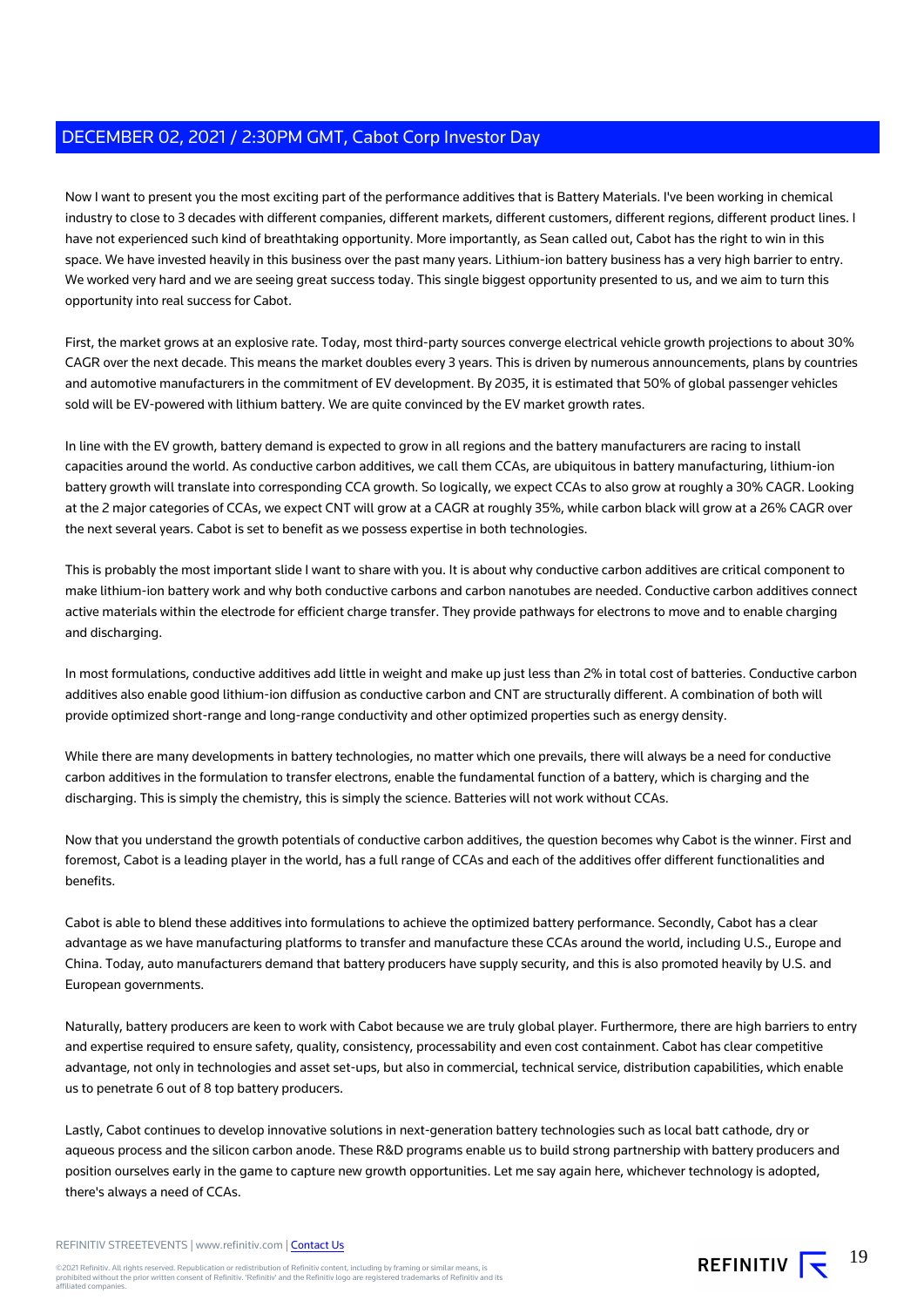Here's our global asset technology footprint. And we are getting more interest from customers to discuss a global supply chain arrangement. They all understand, including Chinese battery manufacturers that the traditional business model made in China ship around the world is not going to work in the battery space. Cabot's philosophy has been always managed globally and supply locally.

Our organizing structure is designed for that with a global network and alignment, and we are proud that our strong local teams have excellent execution capabilities to support our customers. You have heard multiple times today from Sean and other Cabot executives that execution is the key success factor of Cabot, same to the battery business here.

In 2021, we doubled our revenue to \$80 million versus 2020, and this growth is built on a serious investment we have made in past years. The most important investment we made was the \$100 million acquisition of Xuzhou CNT business in Zhuhai, China in April 2020. Cabot's CNT business today is a leading player in China and globally. After Cnano, a Chinese company listed in Shanghai Stock Exchange.

Two weeks ago, we announced the acquisition of Tokai Tianjin site and we'll start to convert units there to produce battery grade immediately. We have earmarked around \$105 million over the next 3 years to expand capacity in conductive carbons and the CNTs to meet the surge in demand from battery customers.

In summary, we are extremely excited about our battery business. We expect it will deliver a 50%-plus EBIT CAGR over the next 3 years and become a significant growth engine for Cabot. We are confident in this outlook given our strong commitment, investment plan, customer programs, talented team and clear competitive advantages. I'm looking forward to updating you on our results in the future.

Let's move to another attractive product line within Performance Additives, fumed metal oxides. In Cabot, we also call them as fumed silica. Fumed silica is a very versatile performance additives used in a wild range of applications with growth driven by megatrends such as alternative energy and digitalization. As we introduced at the last Investor Day event, this industry has a unique industry structure, require fence-line partnership set up and this set-up naturally creates a high barrier to entry for feedstock accessibility and long-term contracts. Meanwhile, fumed silica produced in a fence-line setup have a lower carbon footprint, more cost efficient and enable our customers to pursue sustainable solutions. This model is one of the best examples that Cabot's pursuit of circular economy.

Looking at the competitive landscape, 3 global players command 2/3 of global market and the utilization rate is very high. In the past decade, the silicon industry has migrated to China, and we are holding #1 position there. There's no doubt, we are in a very good position to capture the growth opportunities further.

Now I would like to discuss some key macro trend-driven growth opportunities in our fumed metal oxide business. First, in mobility, fumed silica is used in structural adhesive for light-weighting vehicles. In sustainability, we are the #1 supplier into bonding paste adopt in wind blades and we have seen very strong growth.

In digital space, fumed silica is a very versatile additive, valuable in chemical-mechanical planarization slurries in silicon wafer production. We have been investing significantly in capacity expansion and we'll continue to do so to meet these growth opportunities.

In summary, our fumed metal oxide business benefits from a sustainable operating model and serve a wide range of applications, which have resilient demand. It's direct linkage with silicon-based materials is expected to accelerate the growth. The healthy industrial structure will sustain the high return. We are confident in our ability to further grow the fumed metal oxide business.

Here comes to the end of the Performance Additives, I hope you are excited as myself for the fundamentals of this business and for the growth potential in the future. Thank you very much. I will now turn over to my colleague, Aaron Johnson.

#### **Aaron Johnson Cabot Corporation - Senior VP & President of Purification Solutions Segment**

Thank you, Jeff. My name is Aaron Johnson, and I lead Cabot's Formulated Solutions businesses. I've been with Cabot for 16 years with experience working with most of Cabot's businesses across all 3 of our major geographies, and I've been in this role for the past 2 years.

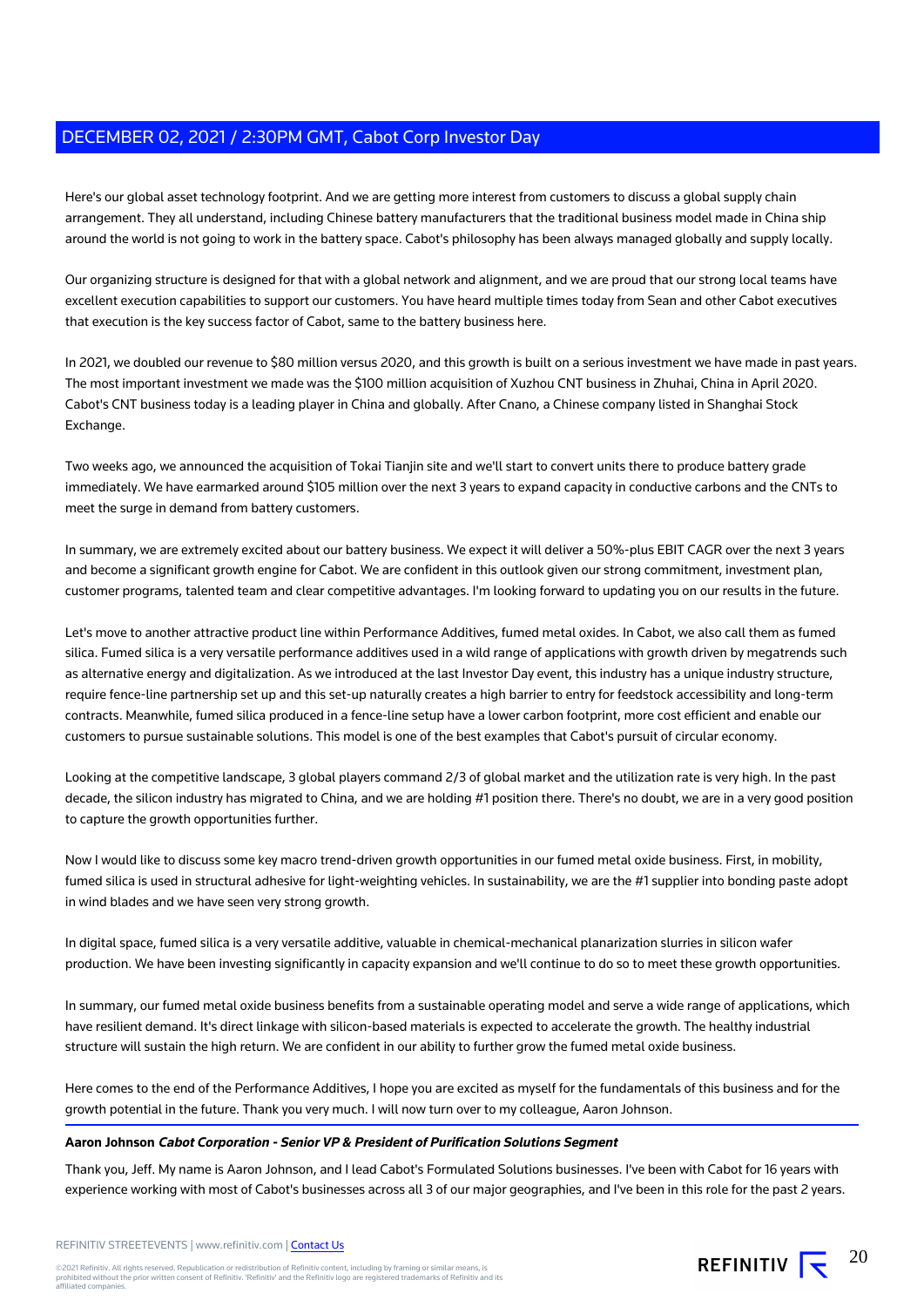For the next 15 or 20 minutes, I'll give an overview of Cabot's Formulated Solutions product lines, specialty compounds and inkjet. And I hope that by the time I'm done with my presentation, you'll be as excited about these businesses and the opportunities Cabot has here as I am.

Before I dive into specialty compounds, I'd like to provide some context on both the specialty compounds and inkjet businesses. The Specialty Compounds business is a high-RONA formulation business focused on black masterbatches and conductive compounds. Cabot is unique in this space as a backward-integrated and global player. As such, Cabot is well positioned to deliver innovations and capture macro trends in areas such as sustainability, mobility and infrastructure.

Cabot's inkjet business is a leading supplier of water-based dispersions to the inkjet market. Cabot has about 30% share and is developing a market-leading position in the commercial and packaging segments where we expect the majority of growth to be in the coming years. And that growth is significant. Over the next few years, we see an opportunity to grow that business by 25% per year and even more as the packaging segment takes hold in outer years.

Focusing on specialty compounds, we talk a lot about the value of being integrated -- backward-integrated in this business. So we've included this slide to provide a bit of background on the plastics value chain and where Cabot participates. In this business, we make what the industry generally calls masterbatches, sometimes they're called concentrates as well as fully formulated compounds. Because specialty carbons play such an important role in formulation design, being part of Cabot, a global leader in specialty carbons, gives us tremendous leverage in formulation development and credibility with our customers.

Now one point I'd like to make as I go forward talking about specialty compounds is that even though Cabot participates both in specialty carbons and in specialty compounds, when I speak of profitability in the compound space, that's profit after paying a market-based transfer price to Jeff's business for the specialty carbons that we use.

So turning to Specialty Compounds. Specialty Compounds is a great business. We serve customers from a broad range of GDP plus markets, including the ones that you see on the right-hand side of the slide. This is -- oftentimes that we see in these end markets are customers who are consolidating and looking for partners who can serve them worldwide. Cabot is well positioned to do this given our global network of manufacturing assets in the specialty compounds business and also the specialty carbons business as well as strategically placed technology centers in both Belgium and China.

The pie chart in the middle of the slide shows the competitive landscape, which includes names that you probably know, along with many more smaller players in a highly fragmented space, which provides opportunity for consolidation like we have done recently in the Americas and Southeast Asia. Cabot is the leading global player in this space with competitive advantages around focus, brand and backward integration.

In terms of focus, Cabot is the largest global manufacturer of black masterbatches with low-cost, high-throughput assets. Cabot's brand in this space is very strong and the company is known for its expertise in black plastics, both from the specialty compounds business and our application expertise that comes from our work in specialty carbons. And we also get benefits from integrated site economics and supply chain integration.

You've heard a lot about sustainability today and this space is no exception. With a strong push by customers and ultimately consumers for sustainable solutions, and we believe Cabot has the scale and the expertise to differentiate in this area. And one more thing before I leave this slide, something that's really important to understand about the specialty compounds business is that it's a formulation business. And this is a business where success is all about fast-cycle innovation. That requires close connection to customers, deep know-how, assets close to the market and sharp execution. All of these are things that we have at Cabot.

One thing that's a bit different about this business than many others at Cabot is that our path to RONA, or return on assets, is driven by asset turns. By driving high asset turns through capital efficiency and working capital management, we're able to deliver industry-leading RONAs even with EBIT margins in the low double digits. At the same time, as you can see on the bottom chart, Cabot has delivered consistent variable margin growth in the business, well in excess of GDP by making strategic choices on where we focus

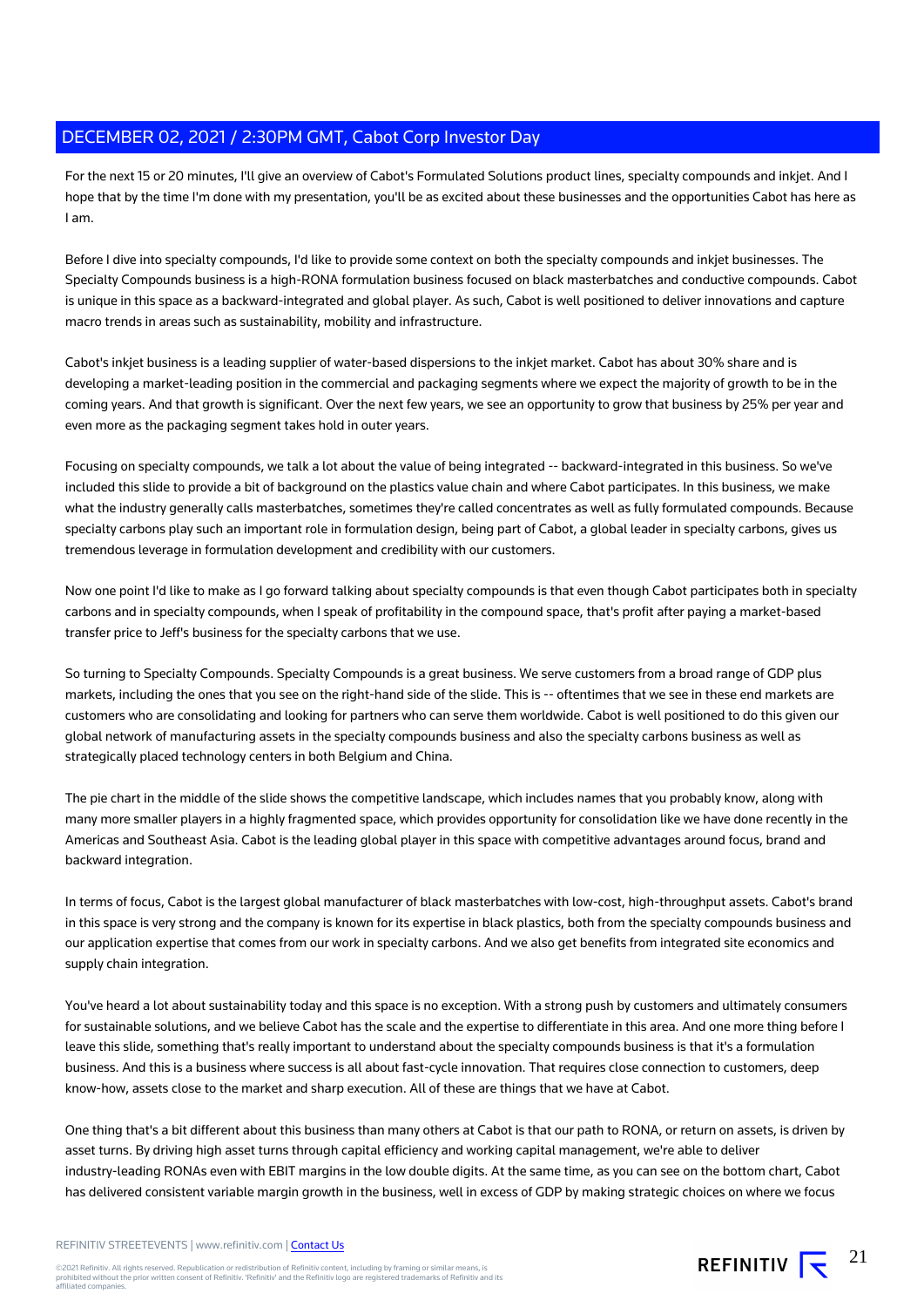and through commercial excellence. When you combine the strong RONA with proven growth, you can see why we're really excited about this business. And our strategy is to continue to balance these elements to drive long-term performance and create value for shareholders.

As with other businesses at Cabot, specialty compounds is well positioned to benefit from the changing mobility landscape, increased focus on sustainability, and the shift to a more well-connected world. For example, our formulations designed for engineering thermoplastics enable metal replacement in cars and trucks. This results in weight reduction and therefore, greater distances for electric vehicles or greater fuel efficiency for vehicles powered by internal combustion engines. We also have masterbatches especially formulated for applications in agriculture and infrastructure that help businesses and communities with water conservation and support sustainable development. And as the Internet of Things proliferates and connected devices become both smaller and more ubiquitous, the need for better and more flexible electromagnetic shielding increases. By using Cabot's proprietary nanostructured carbons, we've developed trade-off breaking masterbatches that provide EMI shielding, resulting in lighter devices and components and increasing design flexibility for manufacturers. All of these are key competitive advantages for Cabot.

As I noted earlier, one of the key drivers to success in this business is close connection to customers. One example of this is how we worked with a global polymer producer that was looking to take their engineering solutions for automotive applications to the next level. We collaborated closely with our teams in Europe and Asia to develop formulations for their targeted applications.

The work paid off, we expanded our work with that customer from 2 regions to 4, and we increased revenue nearly 6x. As ultimate validation of the work that we did, the customer awarded Cabot its strategic -- excuse me, its Supplier Innovation Award in 2021. We were selected from over 350 strategic suppliers to that customer. The combination of our global footprint, our deep application knowledge and upstream integration allowed us to work with this customer and develop solutions in a way that no other masterbatch player could.

Looking forward, I'm really excited about the growth opportunities that we have in this business and very optimistic about our future here. Over the next 3 years, we anticipate EBIT growth in excess of 10% CAGR with industry-leading RONAs as we continue to deliver growth in target markets like automotive, infrastructure and consumer while leveraging recent bolt-on acquisitions to expand our participation in the Americas and Southeast Asia. To enable this, we will increase sustainable new product development and also expand capacity through operational improvements to further optimize our assets and also through growth investments like the new capacity we have planned to come online in Indonesia in fiscal year 2023. Finally, we will continue to explore opportunities for bolt-on acquisitions, both to extend our capabilities and also to fuel growth.

Turning to inkjet. Sean talked earlier about 3 major growth areas as part of our Creating for Tomorrow strategy. Before the break, you heard from Bart, who talked about E2C, then you heard from Jeff talking about battery materials. And now I want to share my excitement about the opportunity we have in inkjet, where we're in the early stage of a significant shift to digital printing in both commercial and packaging segments.

This slide illustrates the value chain for inkjet production printing, and you can see the steps from ingredients on the left to printed materials on the right. Two things I'd like to highlight in this slide. One is that water-based inkjet technology is really complicated. Dispersing pigment and water in a way that it stays suspended and works effectively in print heads is nontrivial and requires knowledge -- deep knowledge and capability to innovate. This creates a barrier-to-entry that is really helpful for Cabot.

The second thing I'd like to emphasize here is that dispersion is a key control point in ink formulations. Unlike analog printing, where a standard ink might be used in a range of different kinds of printers and printing processes, in the digital space, ink formulation is tightly linked to printer and printhead design. As a key component of ink formulation, dispersions like the ones made by Cabot are also integral to the overall system design and printer performance. This makes the link between Cabot and the printer OEM critical to the success of both the OEM and Cabot.

A key underlying driver of growth for Inkjet is this trend away from analog to digital printing. This shift supports shorter print runs, allows more customization and reduces waste. At the right-hand side of the slide, you can see the major end markets we serve, each of which is

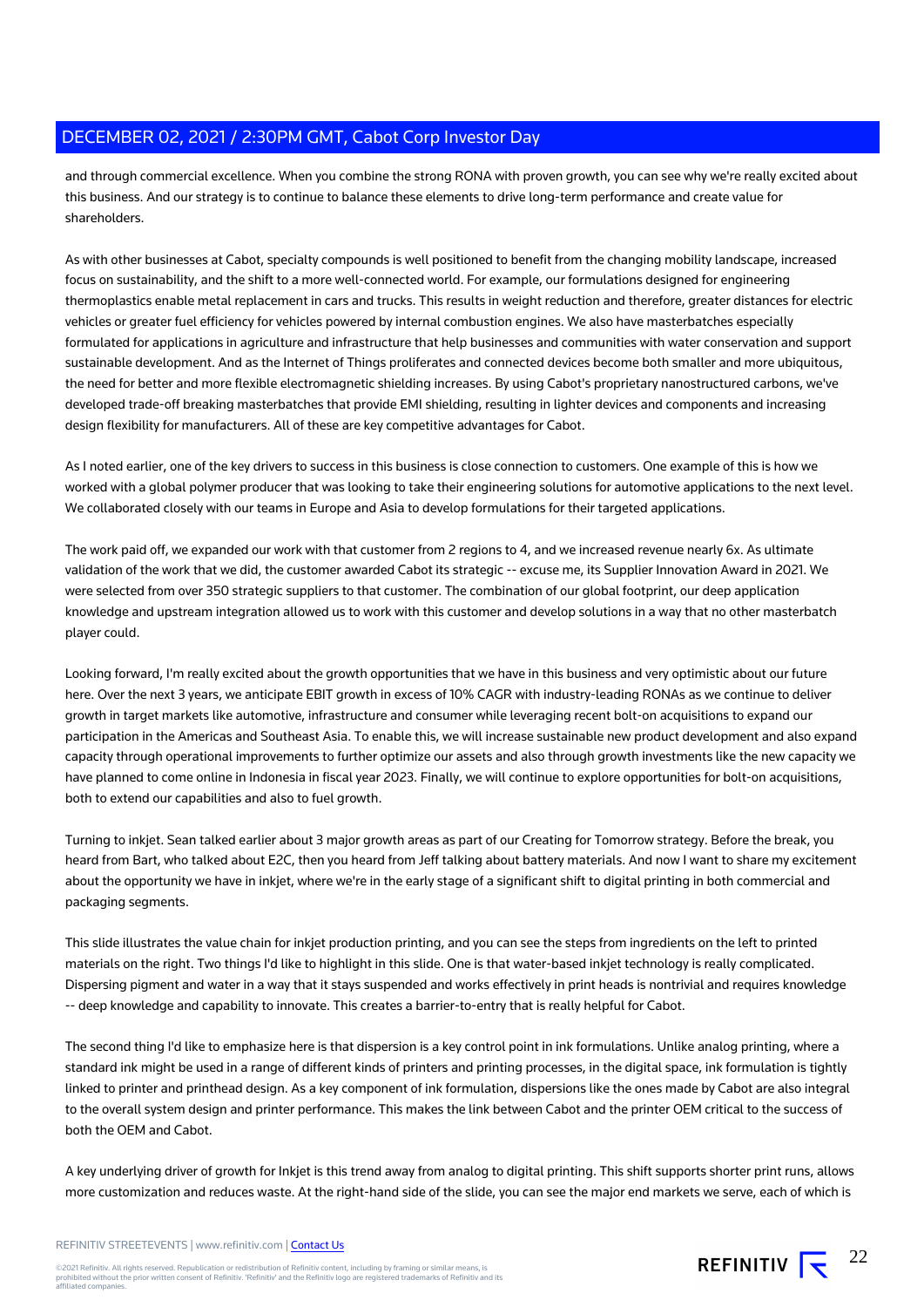at a different phase of transition to digital printing. For example, work-from-home is basically 100% digital at this point, while commercial and packaging segments are at much earlier stages with inkjet penetration in commercial printing at about 10% and inkjet penetration in packaging at about 1%.

In terms of the competitive landscape, Cabot is roughly tied for #1 share with few other significant players in the market. Cabot's advantage in the market is derived from our broad technology platform, which includes proprietary small molecule and also polymer encapsulated technologies. We also have incumbency secured with multiple leading OEMs in the fast-growing Corrugated Packaging segment.

As I mentioned on the prior slide, one of the key advantages of digital printing is it allows shorter print runs. This means less waste, more ability to customize. It also allows brands and retailers to react more quickly to market changes and capture opportunities more quickly, and it also lowers working capital for brand owners. Inkjet technology enables the shift by providing the right combination of quality, productivity and cost position. Additionally, inkjet has a strong sustainability story since it's water-based and you only print what you need, which reduces waste.

If we look at the right-hand side of this slide, the commercial segment is a good example of how the shift to digital printing is impacting inkjet demand. Inkjet printing in commercial has reached an inflection point and is poised to grow aggressively over the next 5 years as digital printing takes hold in segments like book printing, direct mail and brochures. As you can see in the chart, volume in this segment has more than doubled since 2017 and is set to more than double again by 2025. Dispersion performance at a reasonable price is a key enabler to this digitization trend.

As with commercial printing, inkjet offers many advantages in the packaging segment, and we're already seeing a movement to inkjet in corrugated packaging. Here, you can imagine ultimately reaching a point where when you've gone home and you open your box from Amazon, there's messaging printed on the inside that's customized for you. In this space, dispersion is an important cost and performance control point, which creates an opportunity for Cabot as it works with printer OEMs and ink developers. So far, 5 OEMs have launched or announced presses where Cabot is specified in the ink and we expect digital penetration to hit 10% in the corrugated market by 2027. That's up from where it is today, which is around 1%. So significant growth over the coming years.

On the right-hand side, the pie chart that you see in the bottom is our estimate of who will be the winners in this space in 2027. Of those, Cabot is currently launched or specified with more than half. And we are also the leading candidate with 2 more. So we feel we're very well positioned to capture this opportunity as it takes off.

Critical element of winning in packaging is establishing incumbency with OEMs since systems are designed around dispersion choice. On this slide, we highlight 2 examples of how Cabot is working closely with OEMs to support their success and establish incumbency at the same time.

On the top is an example of Cabot working with an established analog OEM that's making the shift to digital. Here, the OEM has deep expertise in the packaging space, but is relatively new to digital and inkjet printing. In this case, Cabot's proprietary surface-modified technology was selected because of how it works with the pre-coat technology used by the OEM. It's a really good example of how Cabot was able to engage early with the customer and bring a unique solution to support the customer shift to digital printing.

Looking forward, I'm very excited about the transformative growth we expect in inkjet, thanks to the transition to digital in the commercial and packaging segments and the position that we've established with leading OEMs. Over the next 3 years, we anticipate inkjet revenue will grow in excess of 25% per year, and we're tracking at about 50% share in the corrugated packaging segment, and we believe we can maintain this level going forward.

Meeting demand will require growth investment, and we expect to spend roughly \$55 million over the next 3 years to increase scale at our existing U.S. facility and start work on our next manufacturing location. Pullin in altogether, the outlook for inkjet is to be a high-growth, high-RONA business over the next 3 years and into the 2030s with near-term EBIT growth of 25% plus CAGR and RONA in excess of 30%.

REFINITIV  $\overline{\mathbf{x}}^{23}$ 

REFINITIV STREETEVENTS | www.refinitiv.com | [Contact Us](https://www.refinitiv.com/en/contact-us)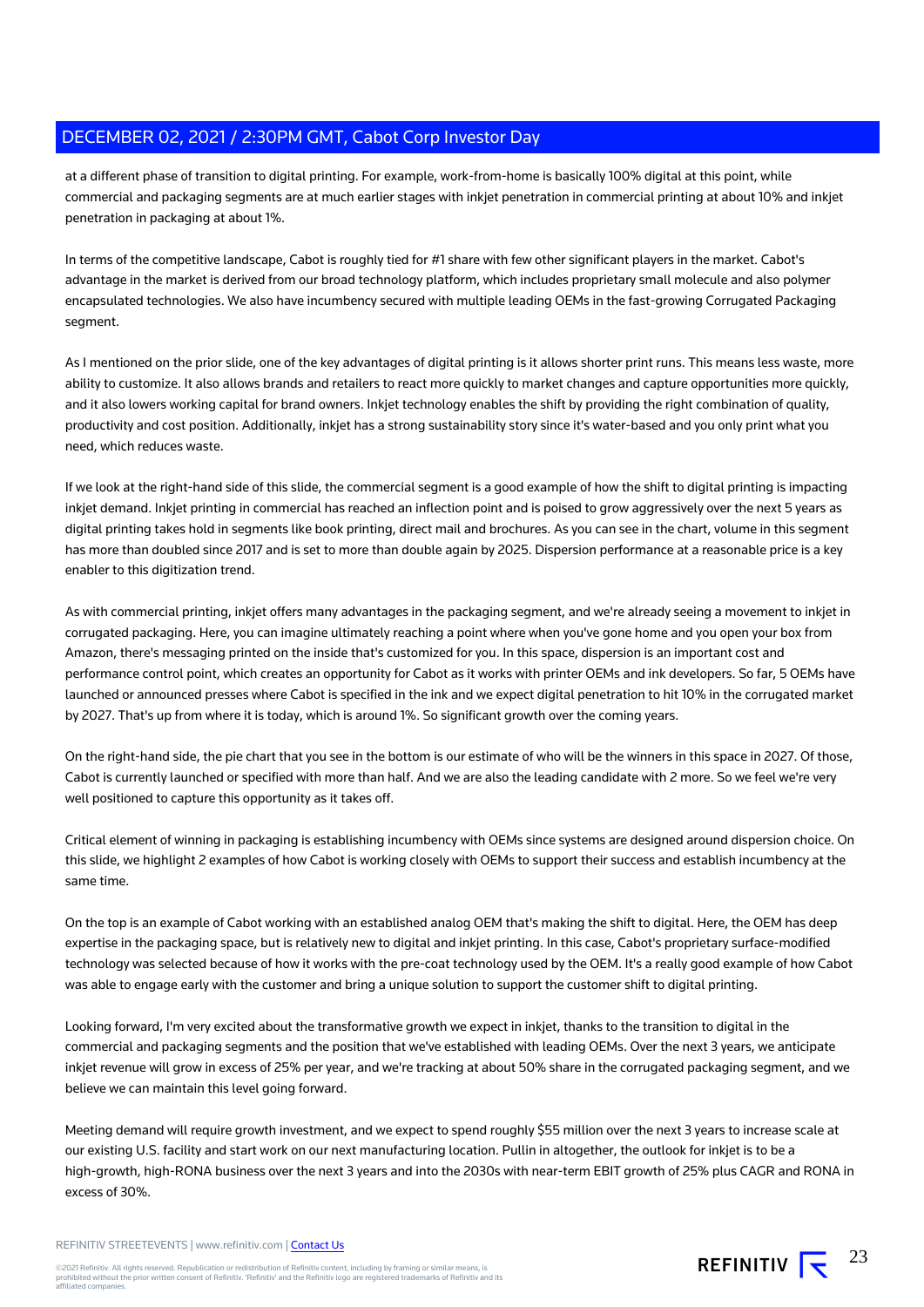Now let me pull the lens back a little bit to the overall performance chemical segment and summarize some of the key themes and outlook for each of the business that we discussed. In Specialty Carbons we're adding capacity to continue to serve markets where macro trends are driving demand for products like our conductive carbons. In the Battery Materials business, our complete portfolio of conductive carbon additives, global footprint and continued capacity additions position us for rapid growth as we serve the exploding electric vehicle market. In fumed metal oxides, we're building on our leading position with strategically located manufacturing facilities and a business with an attractive industry structure, serving GDP plus markets. In specialty compounds, we have a unique downstream position with a growing footprint, delivering industry-leading returns. And in inkjet, we're well positioned to deliver transformative growth as digitization changes the printing landscape for the commercial and packaging segments. Each of these businesses and their respective opportunities are different. But the excitement across them is universal. Put together as a portfolio, they make up a segment that's well positioned to deliver 9% to 11% volume CAGR and 12% to 15% EBIT CAGR over the next 3 years.

Very exciting segment. I hope you're as excited as we are. And with that, I'm going to hand things over to Erica McLaughlin who will discuss Cabot's financial framework.

### **Erica J. McLaughlin Cabot Corporation - Senior VP & CFO**

Good morning. I'm Erica McLaughlin, Cabot's CFO. It's great to have you here today, and I thank you very much for spending the time with us. For those who don't know me, I've been at Cabot, similar to Sean, almost 20 years in a number of finance and business roles. I've been in the CFO role since 2018.

You've heard today about our accomplishments and many of the exciting areas that lie ahead. I'll spend some time to bring it all together in terms of our financial performance. Our strong execution since the implementation of our Advancing the Core strategy cuts across all aspects of our financials. We've remained disciplined with regards to our capital allocation framework and we've done exactly what we said we were going to do, and now as i look ahead, i will let you know what to expect from our creating for tomorrow strategy and how we will continue to deliver value for our shareholders.

As you can see from this slide, we have delivered on our financial commitments. We set an adjusted EPS CAGR growth target for ourselves of 7% to 10% and we've delivered 12% since the inception of the Advancing the Core strategy through fiscal 2021. This is more than a doubling of our adjusted EPS and puts our earnings at a much higher level. This was delivered through strong growth in both segment EBIT and EBITDA. While delivering this growth in earnings, we also significantly improved our return on invested capital from 8% to 18% in 2021.

We also focus on improving our net working capital days. This is an important metric and is included in our short-term incentive bonus program. We set continuous improvement targets for ourselves each year, and we have delivered year-over-year improvement in days. And when you look back to 2015 through 2021, we've delivered 31 days of improvement. Reducing net working capital has allowed us to grow and absorb the impact of higher oil in our inventory and receivables balances without much of a total increase in dollars of working capital on our balance sheet. This is yet another example of our strong execution and action.

If I now turn to our dividend. As Sean mentioned, we have had a continued impressive run of an uninterrupted dividend since 1968. Even with the impact of cyclical downturns and COVID, we were able to maintain this attractive dividend because of our strong cash flow performance. You can see on this chart, this has resulted in an 8% CAGR since we started paying the dividend. And we just announced a 6% increase a couple of weeks ago in November that demonstrates our continued commitment to maintaining an attractive dividend for our shareholders.

The consistency of our dividend, along with significant along with significant amount of share repurchases since 2015 has enabled us to return over \$1 billion to shareholders over the last 7 years. Again, this is consistent with our capital allocation framework that we communicated under our advancing the core strategy. We believe it is important to do what we say we are going to do, and we did just that. We returned 64% of our discretionary free cash flow to shareholders, and we reduced our share count by 10%. We understand the importance of the cash return to our shareholders and they remain important parts of our capital allocation framework going forward.

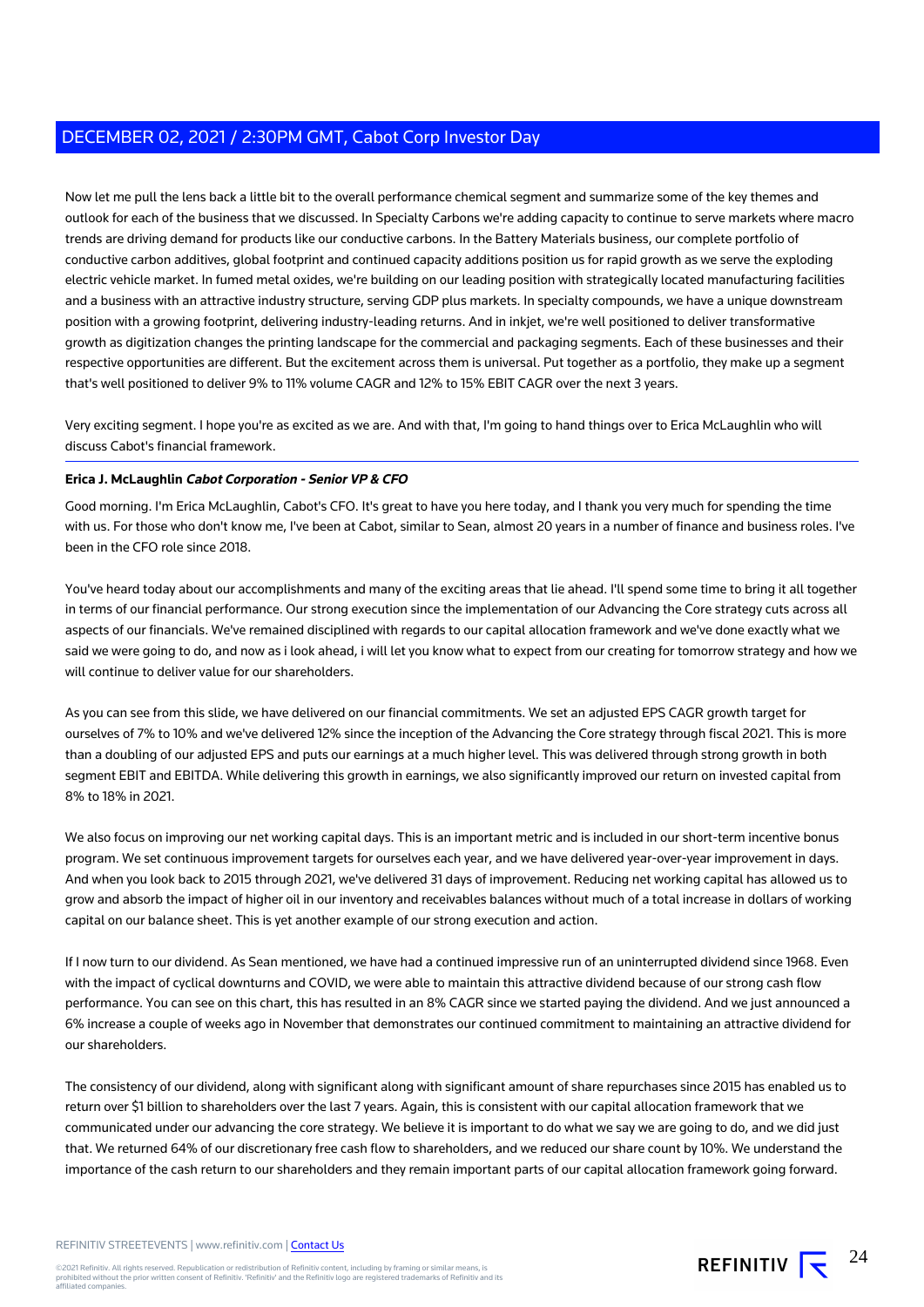Even with such a strong return of cash to our shareholders, we have been able to manage our balance sheet in a disciplined way. Our net debt-to-EBITDA has remained in an attractive place. We experienced an increase in 2020 because of the impact of COVID on our results, but we managed through that very well. And we've been able to bring the ratio back down to 1.5x within the year. This positions us really well as we look ahead, and we have plenty of firepower available for our investments in organic growth projects and for acquisitions.

We have an investment-grade credit rating with a BBB from S&P and Baa2 from Moody's. We have a staggered maturity of our outstanding debt and over \$1 billion of available liquidity. We have a maturity that comes due in 2022, and we expect to refinance this in the third quarter of the fiscal year. So as we look at where we are right now, we are incredibly well positioned for the future to support our Creating for Tomorrow strategy.

As we think about our capital allocation priorities going forward, we will prioritize high-confidence, high-return growth investments. You have heard from the segment leaders today about the exciting opportunities we have for growth projects. These growth projects are at the top of our list in terms of priorities because we feel we have many projects with compelling business cases to grow the company. And we expect that we'll be able to fund these with our strong cash flow.

As we think about the hurdle rate for these types of projects, we usually fund projects with an IRR of 20% or greater. We also anticipate that we will execute attractive bolt-on acquisitions. The focus area will be in areas that enhance the performance of our existing businesses, and I'll talk about the specifics in a bit. And as I previously noted, we expect to maintain our industry-leading dividend yield, and we continue to expect to opportunistically repurchase shares. We believe we can do all this while maintaining our investment-grade credit rating.

In terms of our growth outlook over the next 3 years, you have heard about the attractive opportunities underscored by strong macro trends and based on our robust leadership positions across our segments. As we look at Reinforcement Materials, we expect our volumes to grow 2% to 3%, which is aligned with market growth. Along with the volume growth, we also will continue to optimize margins through the levers that Bart talked about and expect EBIT to grow in the 5% to 9% CAGR range over the next 3 years.

We also anticipate capital expenditures for the segment to be approximately \$130 million per year focused on maintenance capital to maintain our world-class assets, the completion of our U.S. EPA compliance capital and for additional capacity in Indonesia, as Bart talked about.

For Performance Chemicals, we expect our volumes to grow between 9% and 11% over the next 3 years, which is above market rates. This is driven by our expectation for product lines like our legacy carbons, specialty carbons and fumed metal oxide to grow a bit above market due to our participation in chosen applications and geographies.

We also have high growth anticipated for Battery Materials, specialty compounds and inkjet in the range that was discussed by Jeff and Aaron. This is expected to yield the growth of EBIT in the 12% to 15% CAGR range over the next 3 years as we add capacity to meet this volume growth. This will result in capital expenditures that we will -- that we anticipate would be in the range of \$140 million on average over the next 3 years, focused on growth investments along with the necessary maintenance and compliance capital.

So as you think about these segments growth rates in terms of EBIT contribution over the next 3 years, we expect this will yield an additional \$50 million to \$100 million of EBIT for Reinforcement Materials, and \$85 million to \$105 million for Performance Chemicals. This will bring our expected total segment EBIT to grow from \$550 million in 2021 to an anticipated \$685 million to \$755 million. These figures are based on expectations for growing above market, driven by differentiated applications like Battery Materials.

There is investment needed to deliver these financial results. We will continue to invest approximately \$125 million per year on maintenance and compliance capital, which is at a similar level to 2021. This will enable us to maintain our world-class assets to ensure reliable supply for our customers while also investing in the compliance-related environmental capital. As the segment leaders have highlighted, during the discussions, we will focus growth investments on high-return, high confidence projects where we believe we have the right to win. The growth projects are detailed here are focused on capacity expansion to enable the growth we talked about, particularly in the more differentiated parts of our portfolio.

REFINITIV STREETEVENTS | www.refinitiv.com | [Contact Us](https://www.refinitiv.com/en/contact-us)

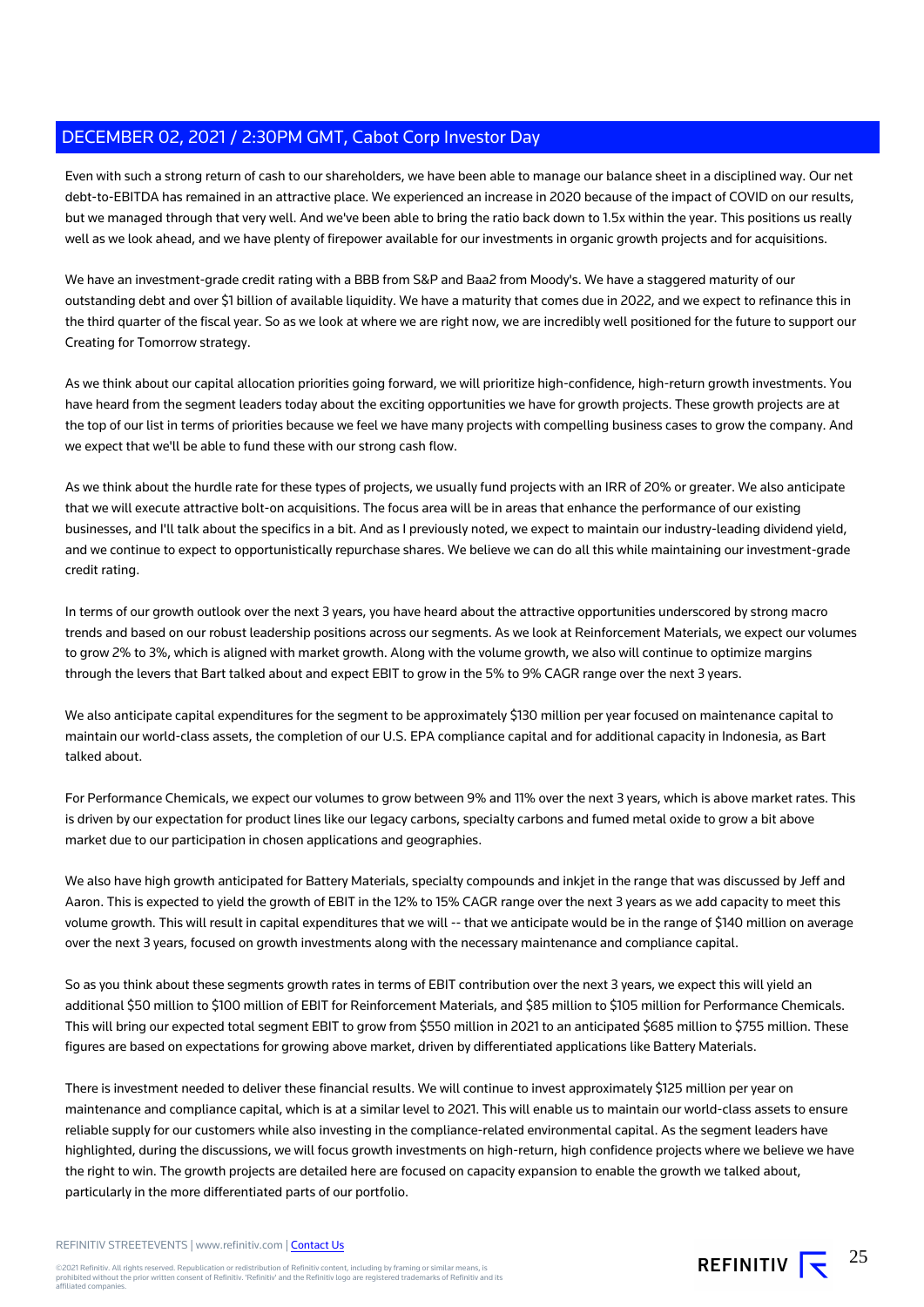So for the consolidated company, this results in an expected adjusted EPS growth of 8% to 12% CAGR over the next 3 years. There are a number of assumptions that go into these expectations and they're detailed on the slide. We will invest approximately \$200 million to \$300 million of CapEx per year, with much of this investment focused on growth projects. This will be enabled by our expectation for over \$1 billion in discretionary free cash flow generation over the next 3 years.

We expect that discretionary free cash flow will be at a new level, which started in 2021. We've been able to increase our discretionary free cash flow from an average of \$223 million from 2015 through 2020 to a new level of roughly \$350 million in 2021 driven by our strong and increasing EBITDA. Going forward, we anticipate that operating cash flow will continue to grow as EBITDA grows.

We expect net working capital changes will moderate and -- as oil becomes more stable over time, and we invest where we need for growth. We anticipate our maintenance and compliance capital will remain relatively stable to our 2021 levels.

We have aligned our compensation targets to the stated financial objectives in the past, and this has helped us deliver to date. Going forward, we will continue to have our compensation metrics aligned with these targets that I've talked about today. In our short-term incentive program, we have 3 targets in segment EBIT, net working capital days and discretionary free cash flow. Our long-term incentive compensation metrics include 2 metrics, adjusted EPS and adjusted RONA. And we will have continuous improvement expectations in our ESG performance geared towards our 2025 goals.

As we think about how M&A fits into the strategy, we will continue to look for opportunities for bolt-on acquisitions that strengthen our existing business positions. As we think about this, our investment criteria are for growth and margin-enhancing opportunities that are accretive and strengthen our competitive positions in our businesses and where we expect to see an ROIC in excess of WACC in the first 3 to 5 years.

Example areas that we would prioritize are in high-growth areas of the portfolio, areas where we can increase scale in our existing businesses or to access new technologies. The financial targets I have laid out do not include any acquisitions that we have not yet announced. So this could be upside to the targets depending on when and what we acquire.

So in conclusion, we have executed very well against our targets we set for ourselves under the prior strategy. We have a balance sheet that is in great shape to support our future growth and we will continue to be disciplined in our capital allocation framework focused on accelerating growth and driving attractive value for our shareholders. We expect a step-up in discretionary free cash flow to fund growth and return to shareholders while maintaining our investment-grade credit rating.

Cabot is well positioned for the future. And in my 20 years here, I've never been more excited as to what lies ahead. Thank you for your time today. And I'll now turn it back over to Sean for his closing remarks.

### **Sean D. Keohane Cabot Corporation - President, CEO & Director**

Great. Thanks, Erica. I'll just take a moment or 2 here to try to tie it all together and underscore why Cabot is positioned for really attractive growth and value creation and why we offer a differentiated investment opportunity.

As you saw throughout the presentations today, we participate in a really diverse set of applications that are connected to really strong macro trends. And you have a sense now of how each of those macro trends are playing out in our respective businesses. They offer great potential for growth and innovation.

Our global position is unrivaled. Our innovation pipeline is rich, and we're investing in applications where we have a right to win. And I hope you have a much better sense of that having listened to the Battery Materials, inkjet and E2C vignettes here during the course of the morning.

We started the day talking about 5 key themes, and I want to come back to those to close out the formal presentation. These are the key themes to remember about the investment thesis for Cabot.

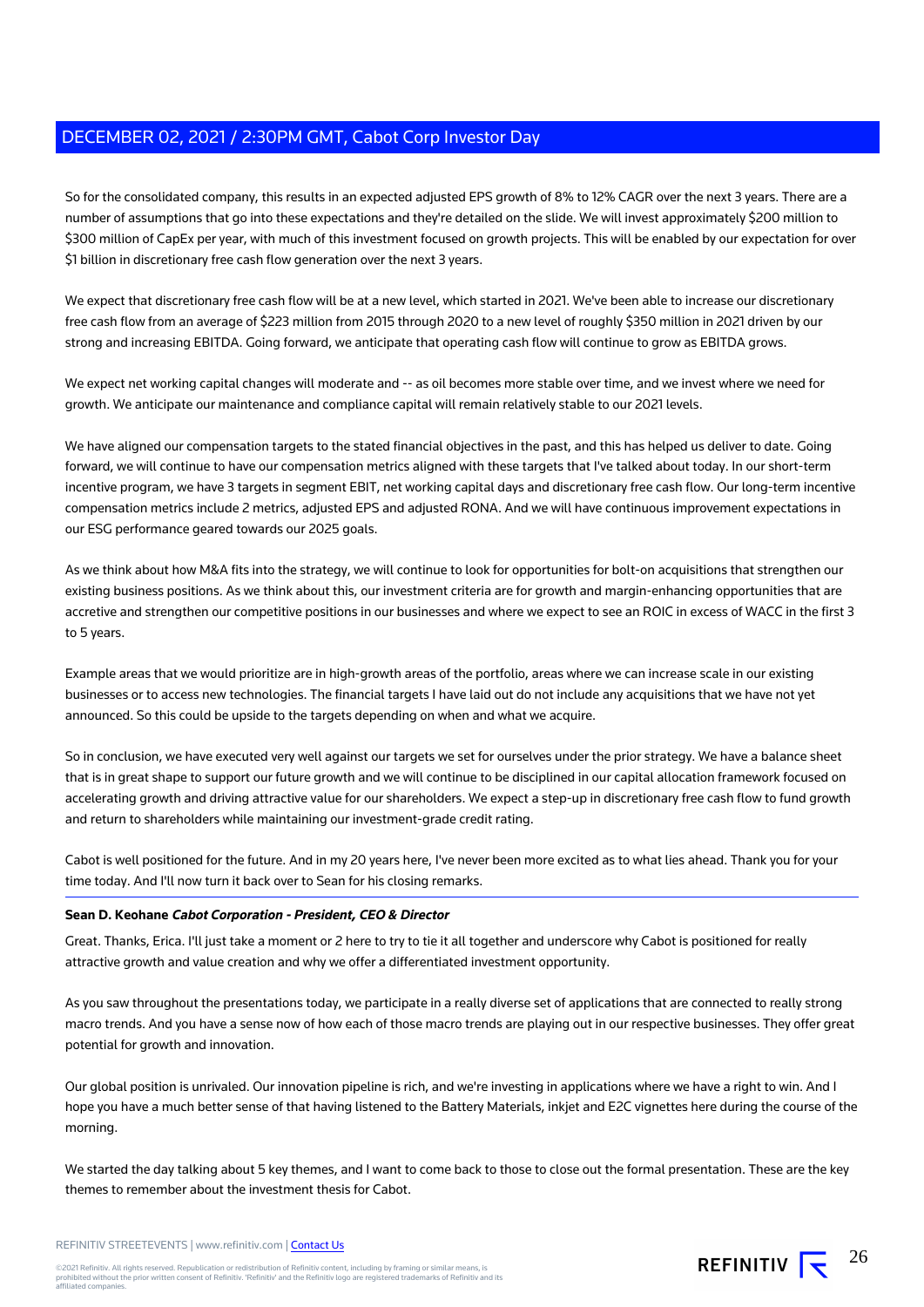First, we're committed to execution. Erica just touched on that and we've established a new and durable level of earnings in the company and built a track record of doing what we say we will do.

Second is that leadership matters in any business, and we hold market-leading positions in our major businesses. And our footprint of manufacturing assets, technology labs and go-to-market teams around the world is really unparalleled. And these advantages form a sort of a moat around our businesses and I think enable really attractive growth and profitability.

Third, we've nurtured a really exciting portfolio of growth vectors. And again, we spent some time on those today, Battery Materials, inkjet and E2C and they're expected to contribute materially in the coming years.

Fourth, sustainability is at the core of everything we do. I hope you have a much better sense now of our long tradition of leadership in the space of ESG and how, with our Creating for Tomorrow strategy, sustainability is sitting right at the center of the decisions we make, the places we invest and how we spend our time.

And finally, with our portfolio very focused and the advantaged growth investments that we've been making taking hold now, we expect to create significant value for Cabot and with the potential to reshape the valuation of the company. And so this is Creating for Tomorrow.

So I want to thank you all for joining here. I think we'll go now, Steve, to another Q&A session, and we'll probably do it in the same way. I guess we'll take some questions from the room as well as those that are online.

### **Steven J. Delahunt Cabot Corporation - VP of IR & Treasurer**

So you'll remain on stage, Sean, and we'll have Erica, are you going to join Sean?

### **Sean D. Keohane Cabot Corporation - President, CEO & Director**

Yes.

### **Steven J. Delahunt Cabot Corporation - VP of IR & Treasurer**

And the other 4 presenters are still available for questions, they're just seated at their table.

#### **Yifei Huang Deutsche Bank AG, Research Division - Research Associate**

David Huang, Deutsche Bank. On the 4 high-growth areas you highlighted, can you talk about the M&A pipeline and where the valuation levels are? And out of the \$1 billion plus discretionary free cash flow, do you have a target of per year or in combination, how much you would spend on M&A?

#### **Sean D. Keohane Cabot Corporation - President, CEO & Director**

Sorry, could you just repeat the first part of the question? I think it was on M&A?

#### **Yifei Huang Deutsche Bank AG, Research Division - Research Associate**

Just overall, your acquisition pipeline in the 4 growth areas you have right now.

#### **Sean D. Keohane Cabot Corporation - President, CEO & Director**

Yes. Okay. Good. So I will make a few comments and then invite Erica to share her perspectives as well. So M&A will certainly be an important part of what we do. It will be very focused. And so it will be either tuck-in in nature, where that's giving us an extended position in markets where we're already strong, or could be in the space of capability enhancements to the company.

So let me try to give 2 examples there and then try to give you a sense for how we think about what represents attractive value in an acquisition. So we've announced a recent acquisition of the Tokai carbon plant in Tianjin, and our intentions to convert that asset to produce materials, conductive carbons for energy materials and specialty carbons more broadly. Now that investment as was disclosed

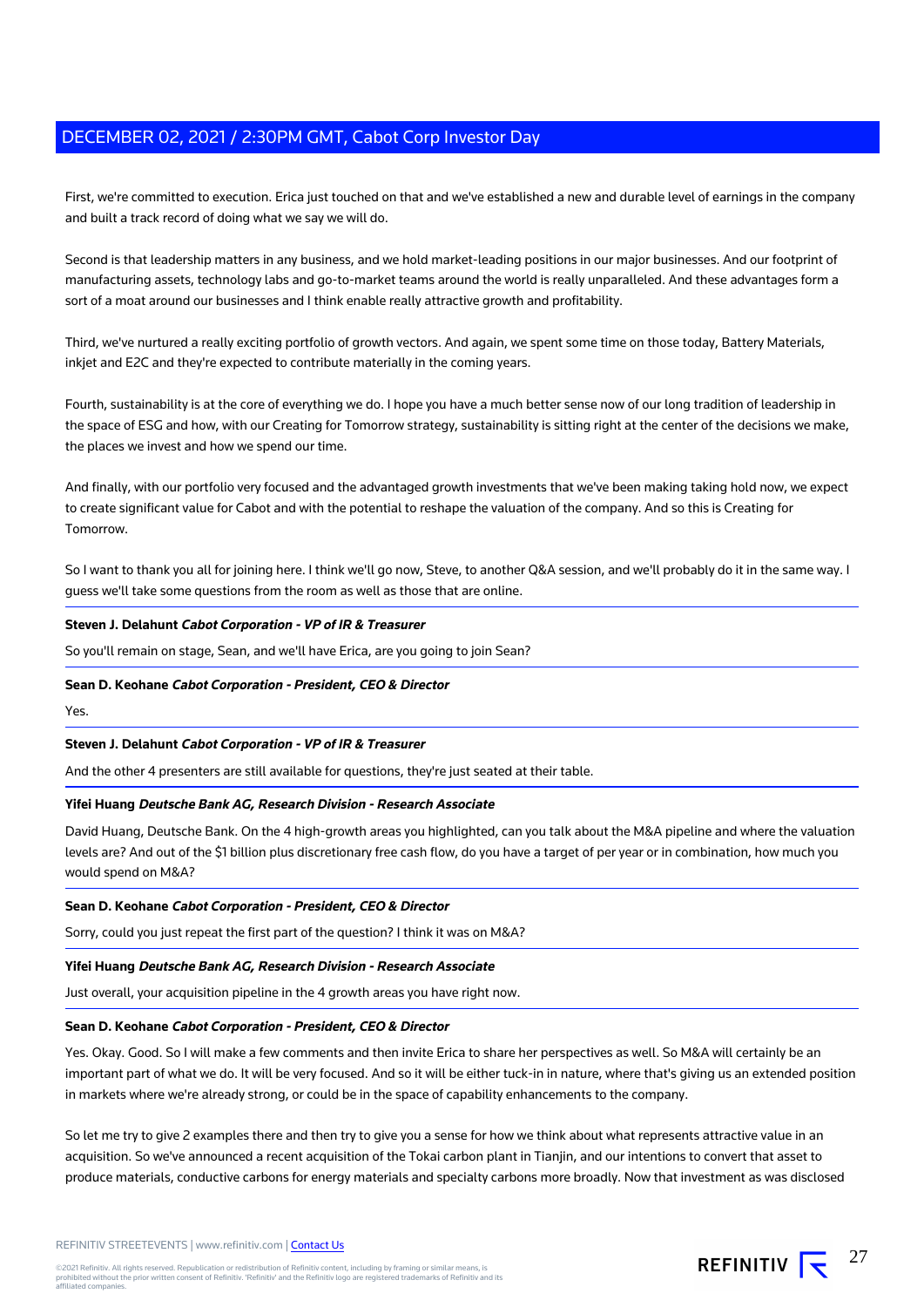was, I think, a very capital-efficient investment. It will require some some further investment in terms of capability upgrade. But if you look at the valuation of that relative to its potential for Cabot, I think it was a very capital efficient capital-efficient arrangement. So we'll continue to look for opportunities to achieve these growth objectives in the most capital efficient way.

An example of a capability acquisition I would look back to our acquisition of CNT capabilities in China, where a couple of years ago, we bought in 2019, I think it was we closed in 2020 -- I can't remember exactly the date, but we acquired Sanshun, which was the #2 player in the CNT space to the battery market, the lithium-ion battery market in China. So that was clearly a case where we were bringing in capability through acquisition to complement with our already strong conductive carbon black portfolio to strengthen our position in batteries. And so we'll look for opportunities in those spaces as well that bring capability in.

I just want to link back to a question that came up in the earlier session about about where we invest. Each place that we invest will be from a position of strength. So you won't see us moving to some place where we don't have that position of strength. We're always trying to build out from that. And so that will guide our philosophy on this.

I think the question on returns. I've talked about the, I think, attractive prices for the assets that we've purchased or announced recently. The case in the battery space, of course, multiples are much higher there. I think our Sanshun acquisition will prove to have been a very attractive deal in the fullness of time here as we deliver on this plan. But certainly, broader acquisitions in the energy materials space would come at valuations that are higher than some of our traditional businesses.

### I don't know, you want to add to that, Erica?

### **Erica J. McLaughlin Cabot Corporation - Senior VP & CFO**

Sure. I'll add to the second part of the question on discretionary free cash flow. So we expect that to grow over time as EBITDA grows. It was at roughly \$350 million in 2021, and we'd expect that to grow to roughly \$450 million by 2024. So the cumulative number that we gave was the \$1 billion over the 3 years.

### **Joshua David Spector UBS Investment Bank, Research Division - Equity Research Associate - Chemicals**

Josh Spector, UBS. Just a question on the EPS guidance as it links to EBIT. So my rough math, if I assume the midpoint of your EBIT guidance, I get to the high end of your EPS guidance pretty quickly. So I'm not sure if there's anything between EBIT or EPS which would be missing. And then -- and that's assuming flat interest, same tax rate, no buybacks. And then linked with that, I assume your guidance includes minimal buybacks and you already said no M&A. Can you just confirm that?

### **Erica J. McLaughlin Cabot Corporation - Senior VP & CFO**

Sure. So I think the only thing in between the segment EBIT would be the unallocated corporate costs, which would likely grow somewhat over time. And then you're right, there's interest, there's a minority interest as well as taxes. And so those would be the other elements that could impact us within the range. At this point, the tax, we assume between 27% to 29%. And so that's before any reform that could come. But if there's any meaningful reform either in the U.S. or elsewhere, that could impact the tax rate. I think for share repurchases, our view is to at a minimum, offset dilution and then opportunistically repurchase over time as well as part of the impact.

#### **Joshua David Spector UBS Investment Bank, Research Division - Equity Research Associate - Chemicals**

And if I could just follow up with a non-numbers one. Just the inkjet story is pretty interesting, but I don't know the size of that relative to formulated solutions. Can you size roughly sales, EBITDA from that business versus the rest?

#### **Sean D. Keohane Cabot Corporation - President, CEO & Director**

Yes. I think you saw the breakdown on formulated solutions there between specialty compounds and inkjet. And so the inkjet business would be -- you could think about it as somewhere around 1/3 of that number, something in that range.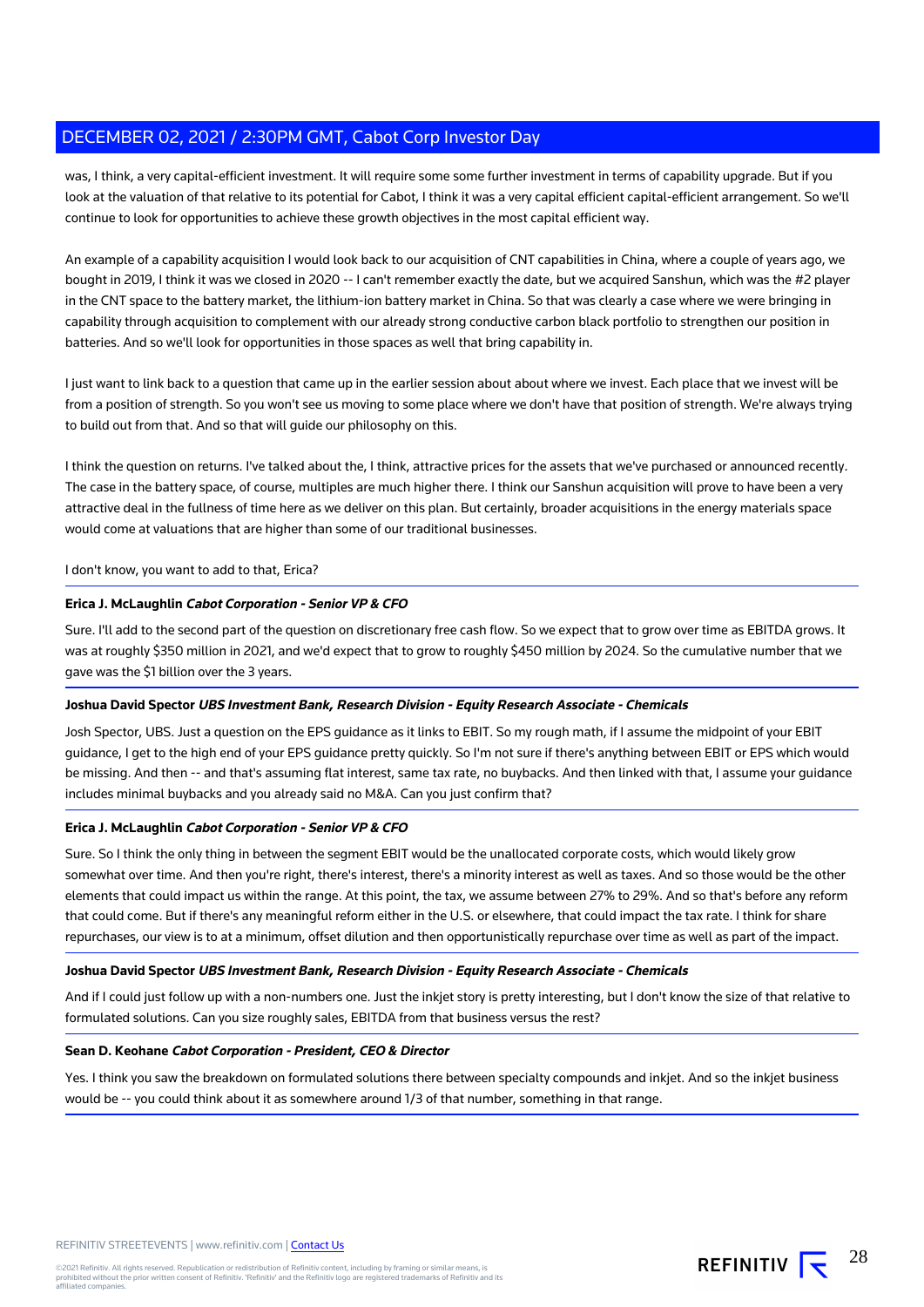### **Steven J. Delahunt Cabot Corporation - VP of IR & Treasurer**

Thanks. Sean. Michael Richards from PNC. You provided a lot of detail today and on the earnings call last month regarding Cabot's long-standing position in China. Given some of the current concerns of operating in China, can you provide some color as to Cabot's continued commitment to invest in China?

### **Sean D. Keohane Cabot Corporation - President, CEO & Director**

Yes, sure. Thanks. Thank you.

So I touched on some of this earlier, but let me try to recap a little bit for folks. So if you look at just the absolute size of the economy, of course, it's the second largest in the world, with expected growth rates that will still be in the roughly 6% range over the foreseeable future here in terms of GDP growth. So it remains one of the higher -- or highest growing markets and the expectation is that will continue.

If you look at our sectors where we participate, China is very important. So it does produce close to 40% of the world's tires. That's a structural development that took 20 or 25 years to establish and not something that would change overnight. So the market in China is growing. The car park is growing, miles driven is growing, all of those things that Bart talked about. But that structural presence of China as it relates to the tire industry is significant and I would say, not something that reverses in any sort of quick fashion, given how long it took to build it.

So the world is structurally dependent on tires that come from China, particularly the replacement tire market. That's just -- that's a fact. If you look at the other markets that we operate in, in silicones, close to 50% of the world's silicones are produced there. And it is the largest market for lithium-ion batteries today and likely for some significant period of time.

China is very aggressively pushing the electrification of the car fleet. They started that by electrifying the government bus fleets. Government owns the buses. They made a commitment to electrify those. That created volume and scale basically that allow the battery industry in China to come down the learning curve. And so the presence of China in battery market is substantial. I think 2 out of the top 3 or 4 battery producers, CATL and BYD, are Chinese producers.

So what does that all mean for us? It means that China is important. Now the second part of your question is, of course, people -- not everybody is as successful as we've been in China. And I think it comes down to our model around being the best operator. I think our long tradition there and experience there, the fact that we rely on local management there, which many multinationals do not, I think that really differentiates us and allows us to win with local customers and to deal with what is a sort of several dynamic elements of operating in China. We just -- we know how to do that well. And I think that really differentiates us.

So China remains an important market for us, one where we have had a long track record of profitability growth. And I would say, a best operator model there, we know how to win in that market. And so we'll continue to both invest there, but -- and also generate strong earnings and returns from there as a piece of our overall portfolio.

### **Steven J. Delahunt Cabot Corporation - VP of IR & Treasurer**

Okay, Sean. Next question comes from Mike Leithead from Barclays. The question is, does having both carbon black powder and carbon nanotubes provide a competitive advantage in winning sales?

### **Sean D. Keohane Cabot Corporation - President, CEO & Director**

Say it again, Steve?

#### **Steven J. Delahunt Cabot Corporation - VP of IR & Treasurer**

Does having both carbon black powder and carbon nanotubes provide a competitive advantage in winning sales?

### **Sean D. Keohane Cabot Corporation - President, CEO & Director**

Okay. I think Mike is asking in batteries.



29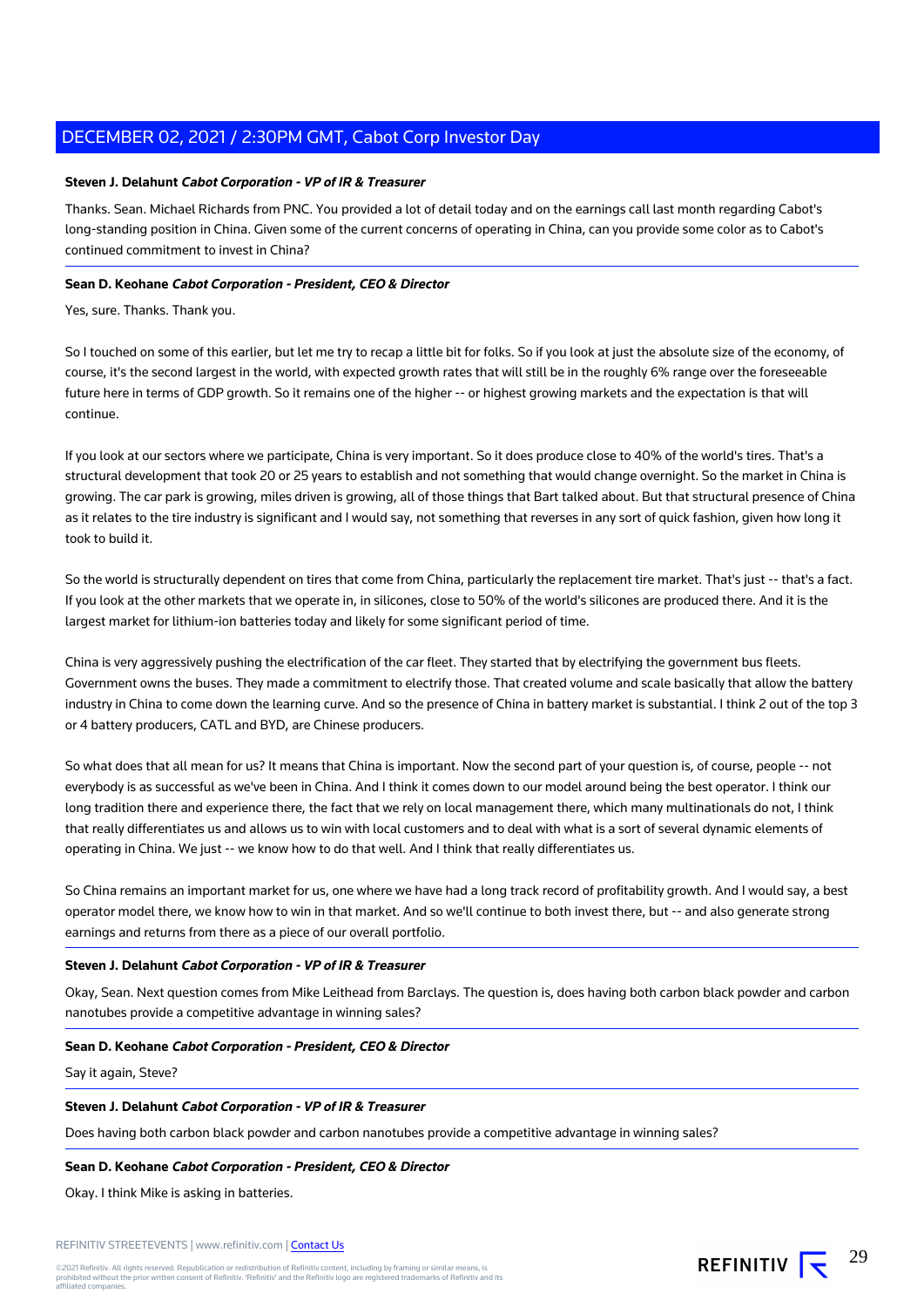#### **Steven J. Delahunt Cabot Corporation - VP of IR & Treasurer**

#### Yes.

### **Sean D. Keohane Cabot Corporation - President, CEO & Director**

In the battery application. So as Jeff talked about, conductive carbon additives or CCAs are critical to the battery chemistry. Current technology that's out there as well as any of the emerging technologies that are being worked on and developed like dry or aqueous-type battery chemistries, the role of conductive carbon additives is essential in -- no matter what the technology selection.

Now the role of traditional conductive carbon blacks and carbon nanotubes, they're just -- they're different forms, different ways of making conductive carbon additives, one's better at short-range (inaudible). To optimize the battery, you need both. And so we believe that going forward, formulations of blends or both short-range and long-range conductive carbon additives will be the way the market grows, there's all it goes. There's already evidence of that. And so with our participation in traditional conductive carbon black as well as CNTs and an ability to make dispersions and blends of those that we are well positioned. So I guess the short answer is our view of how the market will develop is yes, that both will be critical for an optimized formulation over time.

### **Steven J. Delahunt Cabot Corporation - VP of IR & Treasurer**

Okay. The next question comes from Chris Kapsch from Loop Capital. And the question is, has the higher energy prices and/or greater adoption of CO2 cabin trade schemes in Europe impacted the ability of the industry to drive a greater return on invested capital that you are entitled to, especially given recent sustainability investments?

### **Sean D. Keohane Cabot Corporation - President, CEO & Director**

Yes. I think Bart talked, I think, nicely about this in his presentation. He talked about what are the forces at play as it relates to environmental investments and they're principally in the space of of SOx and NOx, nitrogen oxide and sulfur dioxide and CO2. And if you look at a case where all -- if you do the hypothetical of, well, what happens if all of those come in, what's the ability to pass that on down the chain, we've been quite successful. And the composition or the proportion of the total battery sell -- tire sell price is quite small.

So ultimately, I think what's going to happen, not just in this case, but probably in most cases, as players have to make sustainability investments is that ultimately, we as consumers will -- and will pay a little bit more for that. And so ultimately, there may be an extra \$1 or \$2 in the price of \$150 or \$200 tire to accommodate this greener, more sustainable product.

So I would say that's sort of high level how to think about it. And as Bart touched on, we've been successful in recovering these environmental costs through various mechanisms, sometimes through things like surcharges, sometimes through things like our delivered cost adjustments. It depends, but we've been successful in recovering those, and it would be our intent to continue to pursue recovery of those and do that by helping our customers understand the importance of this to delivering a more sustainable product.

#### I don't know, Bart, anything you want to add to that?

**Hobart C. Kalkstein Cabot Corporation - Senior VP, President of Reinforcement Materials Segment & President of Americas Region** No. No.

### **Steven J. Delahunt Cabot Corporation - VP of IR & Treasurer**

Okay. Any questions from the audience? Okay. Then I'll read another question from Mike Leithead from Barclays. If the battery material market is expected to grow at 30% CAGR, should Cabot grow in line or faster? And if so -- and if faster, why?

### **Sean D. Keohane Cabot Corporation - President, CEO & Director**

Yes. So Jeff touched on this. So certainly, our expectations over the next 3 years are to grow faster. So we'll be growing the EBIT in this space. We expect to grow the EBIT in this space at a 50% CAGR plus, whereas the market is growing in that 30-ish, 30%, 35% range. So we will be outpacing the market. And we'll do that through really the package or the right to win package, basically, which is a unique portfolio of products that we have, both conductive carbon additives, CNTs, carbon nanostructures and the ability to formulate blends of those for optimal performance, number one.

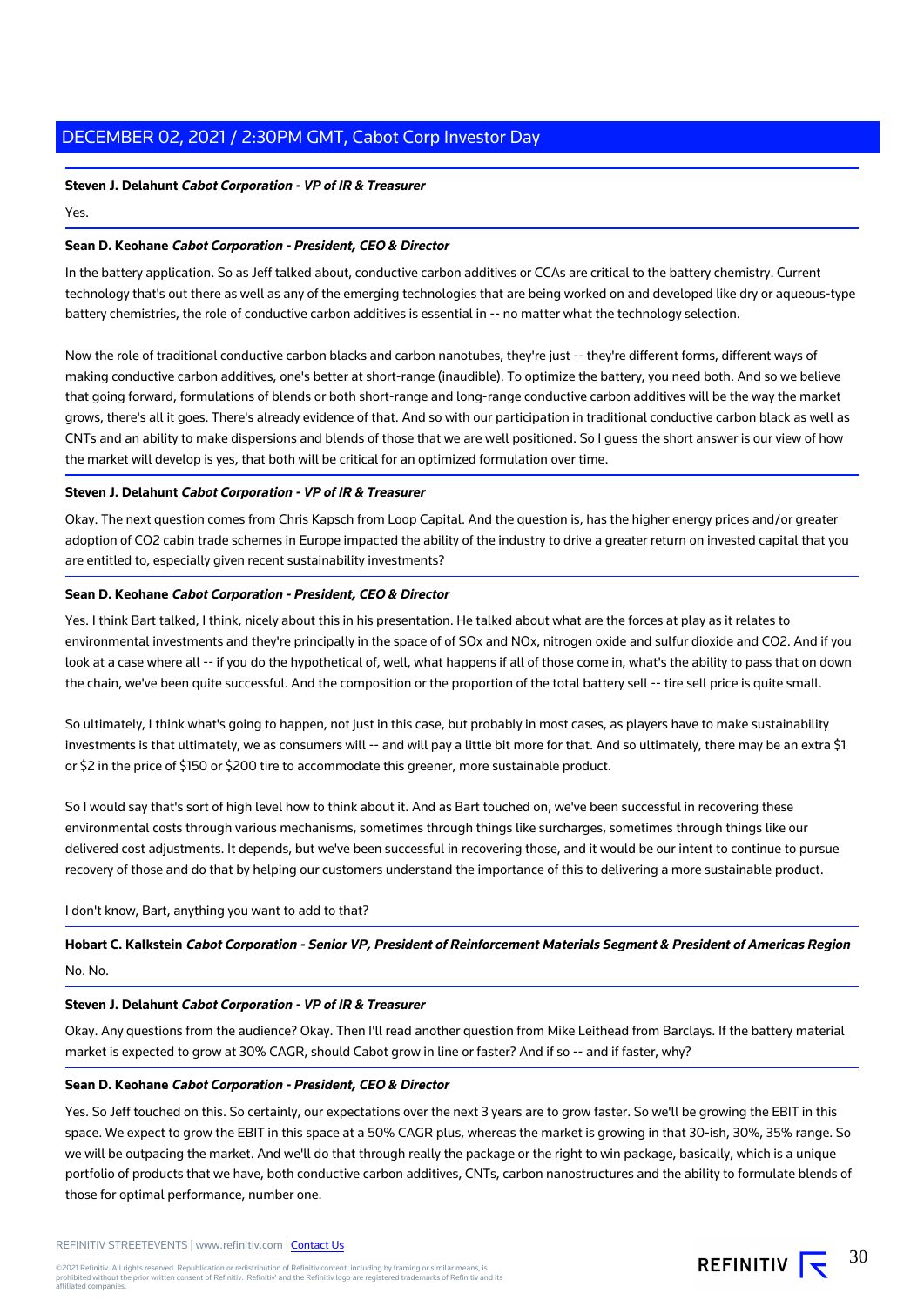Number two, our footprint to produce conductive carbon additives and our network of technology labs and go-to-market teams, given how global we are as a company, is an outstanding foundation that we'll build from. And so while we don't make every conductive carbon additive in every location of the world, the foundation that we have in terms of a footprint, and again, the technology labs that we have in the different regions and the go-to-market teams that we have are real differentiators.

So the combination of our leadership, recognized leadership in the space of conductive carbon additives and this set of factors or advantages that we have is really what's going to -- we expect allow us to outperform from a market share standpoint over the next few years.

### **Steven J. Delahunt Cabot Corporation - VP of IR & Treasurer**

Okay. So Sean, we've had a number of questions regarding technology in the battery materials space. So we've kind of summarized it. And the question is, there have been reports talking about a shift in EVs from lithium-ion batteries to solid-state batteries. If that's the case, what would the impact be to CCAs or conductive carbon additives in the battery from this transition?

#### **Sean D. Keohane Cabot Corporation - President, CEO & Director**

Yes. I guess a couple of things there. I would say that that work in exploring solid state is certainly something that's underway, but likely something that takes some time because the world right now is focused on industrializing at the massive volumes that will be required, the current chemistry to meet the ramp, so number one.

Number two, as Jeff said, probably is most important takeaway was no matter what the battery chemistry, the role of CCAs is critical. Some would say in a solid state, it might actually even be higher in terms of the role of conductive carbon additives. But I think the takeaway that no matter what the chemistry development, that fundamental role that the conductive carbon additive plays as a conductive pathway for electrons to move. As Jeff said, it's just the chemistry. And so we see it as neutral to current state. And then depending on how technology evolves, there's a possibility for it to be additive to it. But that's the way to think about it, and that takeaway that Jeff talked about is the most important one.

### **Steven J. Delahunt Cabot Corporation - VP of IR & Treasurer**

Okay. Great. The next question comes from Chris Kapsch at Loop Capital. Can you provide more color on the 2022 tire contracts since the Q4 in the order of magnitude?

#### **Sean D. Keohane Cabot Corporation - President, CEO & Director**

Yes. So maybe I'd pass that over to Bart here.

**Hobart C. Kalkstein Cabot Corporation - Senior VP, President of Reinforcement Materials Segment & President of Americas Region**

That probably should be on.

### **Sean D. Keohane Cabot Corporation - President, CEO & Director**

Come on over here.

**Hobart C. Kalkstein Cabot Corporation - Senior VP, President of Reinforcement Materials Segment & President of Americas Region**

We're being webcast, right?

### **Sean D. Keohane Cabot Corporation - President, CEO & Director**

Yes.

#### **Hobart C. Kalkstein Cabot Corporation - Senior VP, President of Reinforcement Materials Segment & President of Americas Region**

So I can say hi to Chris on the video. Yes, so we are still in negotiations with customers for 2022. We're coming to the end of that time. We have concluded with several customers and are near to conclusion with some others. A couple bits of context for this. First of all, ultimately, supply-demand balance is very important. And we've gone through, obviously, a very interesting time in the last 18 months. Interesting may not be the best adjective, a difficult time in the world with COVID. And so that has caused our customers to have some

REFINITIV STREETEVENTS | www.refinitiv.com | [Contact Us](https://www.refinitiv.com/en/contact-us)

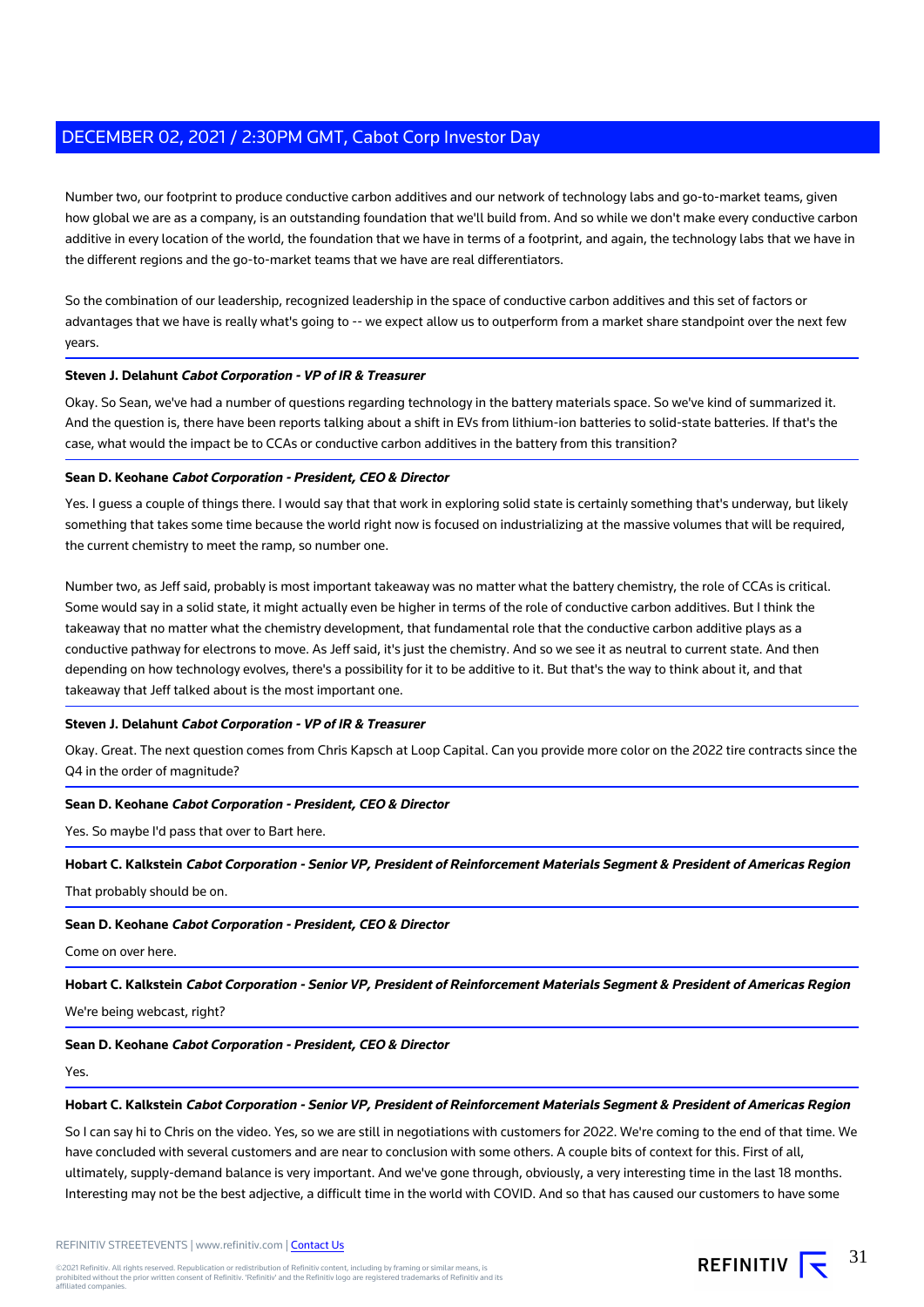uncertainty on what their demand profile looks like.

And so the #1 most important thing for our customers in the cycle really is supply security and making sure that they have product as recovery cycles come in various places. And so that's been a key theme with our conversations this year. And of course, with our footprint being globally distributed and very near our customers, we can offer a strong level of supply security.

The other thing, of course, when it comes to supply-demand balance is what's happening with capacity. And in general, it's a pretty stable time for the industry in terms of capacity. There's not a lot of capacity adds in the Americas, there are none in Europe, basically none right now as well. And so with a stable supply-demand footprint, a need for supply security. And then the final element here is the environmental costs as we've discussed this morning and the need to recapture from customers, the cost that we are putting in, particularly in North America right now, with our EPA capital. These are all important factors.

And so as we described in the earnings call, as Sean talked about in the earnings call a few weeks ago, we feel good about the process this year. And the conclusions we've reached with customers, some more weeks to go to finish this up, and I think we'll have some more specifics to talk about once the season is finally concluded at the end of December and on our earnings call in January. But I'm pleased with the work the commercial team has done and feel good about where we are.

#### **Steven J. Delahunt Cabot Corporation - VP of IR & Treasurer**

Okay, thanks, Bart. Sean, the next question is -- it's stated as a lot of differentiated growth opportunities and initiatives were mentioned throughout the day. Which of these opportunities do you see as the most impactful to Cabot over the next 3 years?

### **Sean D. Keohane Cabot Corporation - President, CEO & Director**

As I talked about these growth vectors coming in waves over the coming years, Battery Materials being the first. So that is clearly the one that has the pathway to most materiality in terms of growing earnings in the company because our position and the success we've been having in terms of winning customers that Jeff talked about, I think we're in a really good spot there. And with the market growing as fast as it is, I think that one has (inaudible).

And then I think the question will be, when I talk about reshaping the valuation for the company, you basically have enough information to think about what the energy materials, the Battery Materials business could be for us. And there are a number of players that operate in this space and operate at different valuations than Cabot. So I think there's a real opportunity to reshape the valuation profile of the company as we deliver on this battery growth here over the next -- well, the question was 3 years, but I think the runway here is, of course, longer than that.

#### **Steven J. Delahunt Cabot Corporation - VP of IR & Treasurer**

Okay. Opportunity in packaging seems like it could be very large. What is the size of the inkjet opportunity?

#### **Sean D. Keohane Cabot Corporation - President, CEO & Director**

So maybe I'll ask Aaron to take that question and just try to frame it. Clearly, while he's joining us up here, I think it's going to be all about penetration. And so what's happening in these commercial and large-scale packaging markets as they're converting from analog to digital. The new presses that are going in today are digital. Older assets retire, new capital comes in, what's that rate of penetration. But maybe Aaron can try to just give a sense for that.

### **Aaron Johnson Cabot Corporation - Senior VP & President of Purification Solutions Segment**

Yes. I think it's hard to know kind of longer term. But as we look at it right now, our estimate is that by 2027, inkjet could be about 10% share of that space. And just to kind of put some numbers around it, that space is about -- so the packaging segment is about 10x larger than the consumer segment. So if you look at kind of the size of that, it's quite substantial. And again, the key thing here is you're going from basically a very, very small base of less than 1%. So I think the way that I think about it is opportunity through kind of 2030-ish time frame, is about 50% CAGR per year or over that time in packaging.